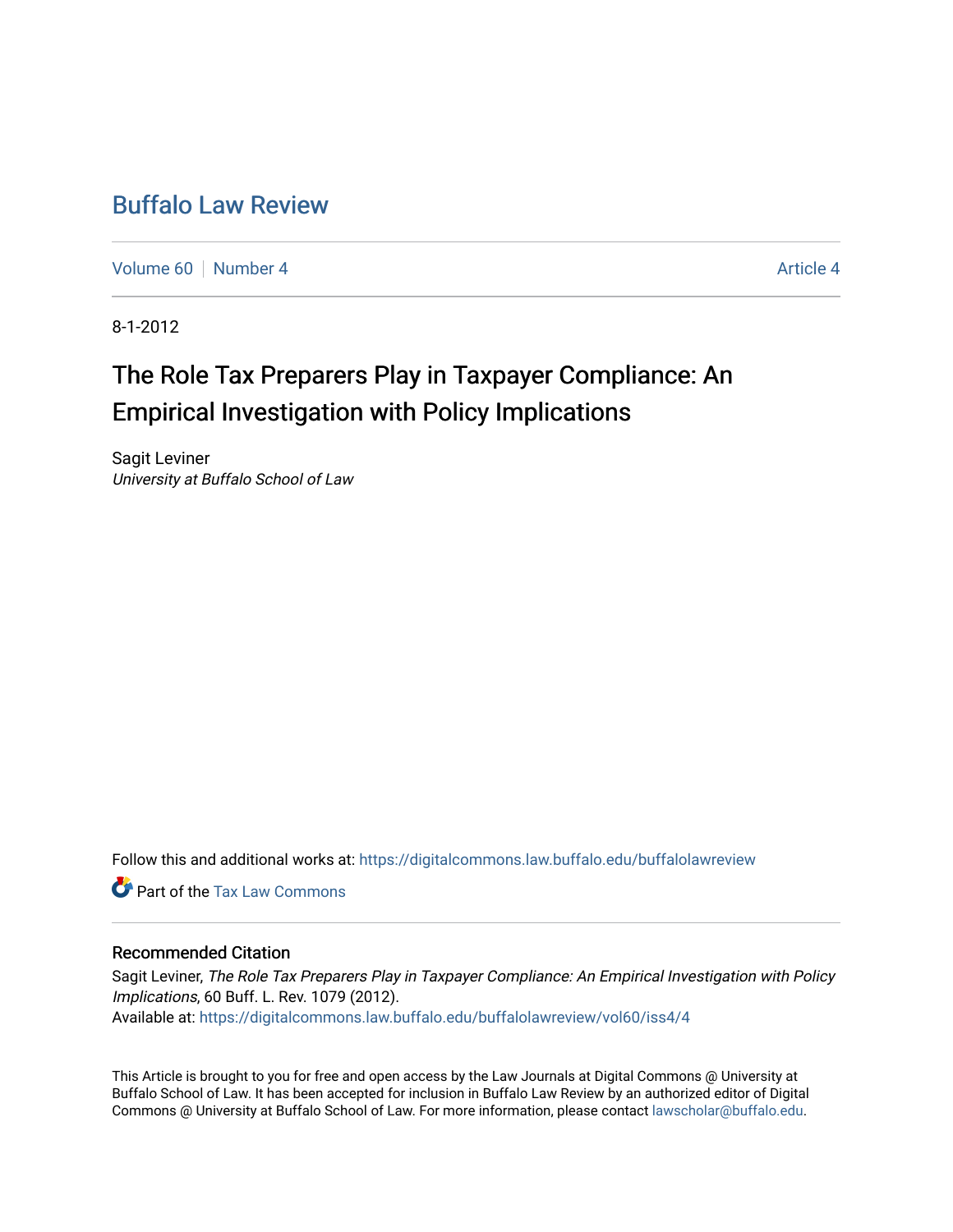## **The Role Tax Preparers Play in Taxpayer Compliance: An Empirical Investigation with Policy Implications**

### SAGIT LEVINER<sup>†</sup>

#### **INTRODUCTION**

 Each year, tens of millions of taxpayers turn to tax professionals and agencies to prepare their returns. A 2011 report by the Treasury Inspector General for Tax Administration found that "more than one*-*half of all [U.S.] taxpayers pay someone else to prepare their Federal income tax returns."<sup>1</sup>In calendar year 2008, the Internal Revenue

 ARE FILING ELECTRONICALLY, BUT BETTER CONTROLS ARE NEEDED TO ENSURE ALL ARE COMPLYING WITH THE NEW PREPARER REGULATIONS 1 (2011) [hereinafter TIGTA (2011)]. Earlier reports similarly indicate that approximately seventy- two million taxpayers in 2001 and seventy-three million taxpayers in 2002 paid professional tax preparers to complete returns on their behalf. U.S. GOV'T ACCOUNTABILITY OFFICE, GAO-04-70, TAX ADMINISTRATION: MOST TAXPAYERS BELIEVE THEY BENEFIT FROM PAID TAX PREPARERS, BUT OVERSIGHT FOR IRS IS A CHALLENGE 2 (2003) [hereinafter GAO (2003)]; *see also* Kim M. Bloomquist et  al., *Evaluating Preparation Accuracy of Tax Practitioners: A Bootstrap Approach*, IRS RESEARCH BULLETIN 77 (2007) (citing paid preparer usage data 1. TREASURY INSPECTOR GEN. FOR TAX ADMIN., MORE TAX RETURN PREPARERS

 Faculty, Ono Academic College Law Faculty (Israel); S.J.D., LL.M., University of Michigan Law School. The author of this Article owes special thanks to the Tel Aviv University Faculty of Law Cegla Center for Interdisciplinary Research of the Law, where she visited while developing the research platform leading to this Article. Special thanks also go to Kyle Richison of the IRS Office of Research, Analysis, and Statistics (Washington, DC) for his work on the empirical side of the analysis and to Kim Bloomquist, Ed Emblom, John Guyton, and Mary-Helen Risler, also of the IRS National Headquarters Office of Research, Analysis, and Statistics, for helpful conversations. Valuable comments on earlier drafts were offered by Ilan Ben-Shalom, Steven Dean, Yuval Feldman, David Gliksberg, Anthony C. Infanti, Edward D. Kleinbard, Martin J. McMahon, Jr., and Theodore (Ted) P. Seto as well as the by the participants of the fourth Annual Conference of the Empirical Legal Studies Association (Tax Panel; USC), and the Hebrew University Faculty of Law Tax Colloquium. The content of this Article is the opinion of the author and does not represent the position of the Internal Revenue Service. Any error in the empirical or theoretical analysis is the sole responsibility of the author. † Associate Professor, SUNY Buffalo Law School; Overseas Affiliated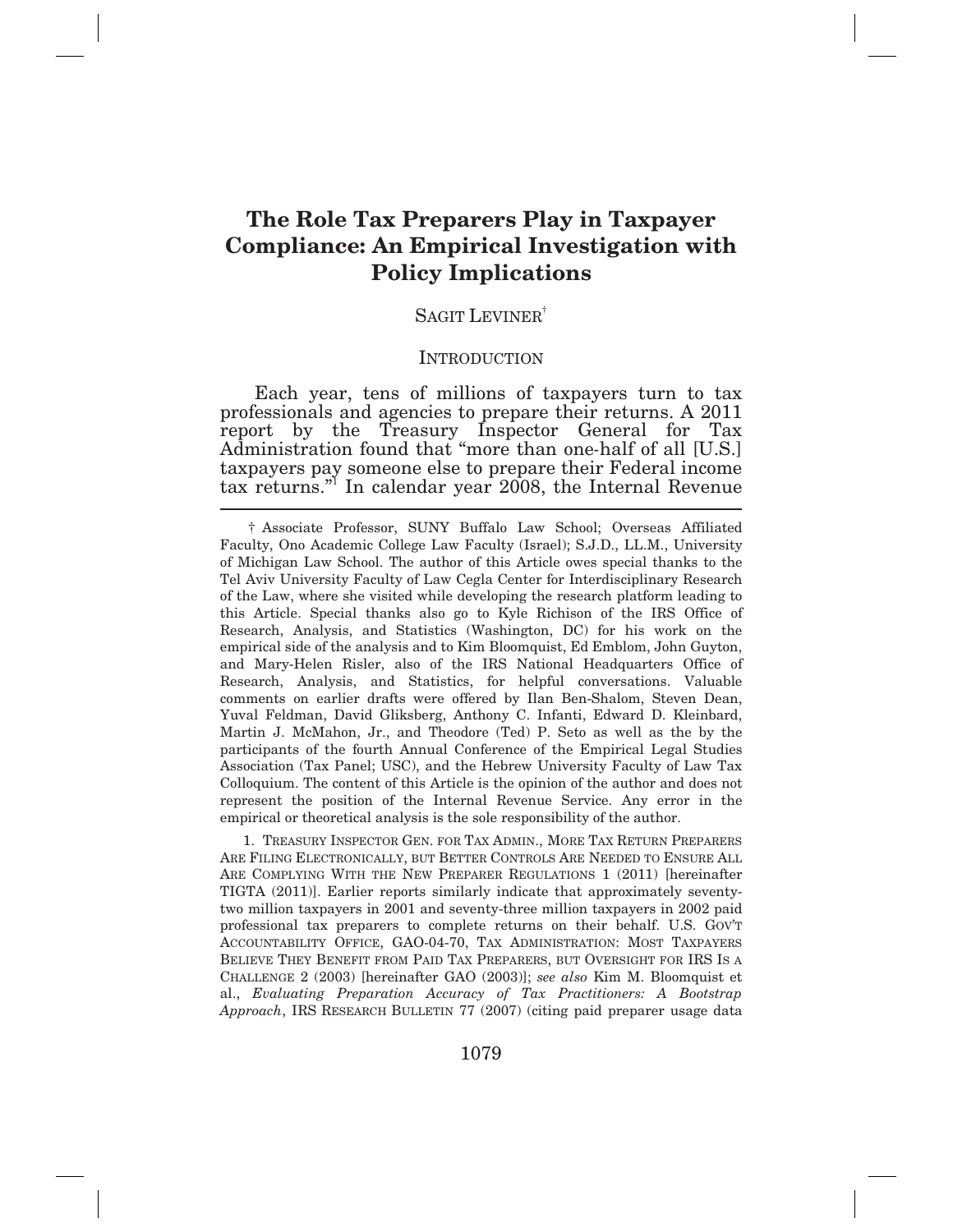Service (IRS) processed approximately 86.9 million individual federal income tax returns prepared by paid preparers.<sup>2</sup> This represents an upward trend of more than  $4\%$  from the 83 million paid prepared returns filed in 2007.<sup>3</sup> According to a Government Accountability Office (GAO) survey, the majority of taxpayers who use a paid tax preparer believe they benefit from doing so and are confident they do not pay more in taxes than they legally owe.<sup>4</sup>It is not surprising, therefore, that 87% of taxpayers who participated in the GAO survey confirmed they are likely to return to a paid preparer in the future.<sup>5</sup>

 Despite overwhelming evidence of the key role tax preparers assume in tax administration, prior to August 2011 the IRS did not provide oversight or set national standards for preparers.<sup>6</sup> Similarly, little data has been collected and examined on tax preparers in a manner that would enable assessment of preparers' effect on taxpaying

 PREPARERS IMPEDES EFFECTIVE OVERSIGHT 1 (2009) [hereinafter TIGTA (2009)]. 2. TREASURY INSPECTOR GEN. FOR TAX ADMIN., INADEQUATE DATA ON PAID

 TAX NOTES 759, 759 (2005) (showing that from 1993 to 2003, paid tax preparer filing grew by about 26.4% in the United States, compared with an overall growth of approximately 13.7% in the number of returns filed). The associated cost involved in third party tax assistance is not trivial. *See, e.g.*, GAO (2003), *supra* note 1, at 1 (estimating the cost of third party tax assistance at \$14.7 billion for individual taxpayers for Tax Year 2000); Blumenthal & Christian,  *supra* note 1, at 203 (estimating the cost of practitioner-prepared returns at \$10 billion for 2002). 3. *Id. See also* Eric Toder, *Changes in Preparation Methods, 1993–2003*, 107

 submitted their 2002 tax returns using a preparer reported they believe they benefited from this service). 4. GAO (2003), *supra* note 1, at 4 (indicating that 77% of taxpayers who

5. *Id.* at 4-5.

 experience, skill, or knowledge, was allowed to prepare Federal income tax returns for others for compensation."). 6. TIGTA (2011), *supra* note 1, at 2 ("Anyone, regardless of training,

 for Tax Years 1996–2005). Preparation services are not limited to complicated returns. In fact, for Form 1040EZ—which is extremely simple and only one page long—21.1% of the ten and a half million returns filed in 2001 were signed by a preparer, representing over two million taxpayers. *See* Marsha Blumenthal & Charles Christian, *Tax Preparers*, *in* THE CRISIS IN TAX ADMINISTRATION 201, 201 (Henry J. Aaron & Joel Slemrod eds., 2004).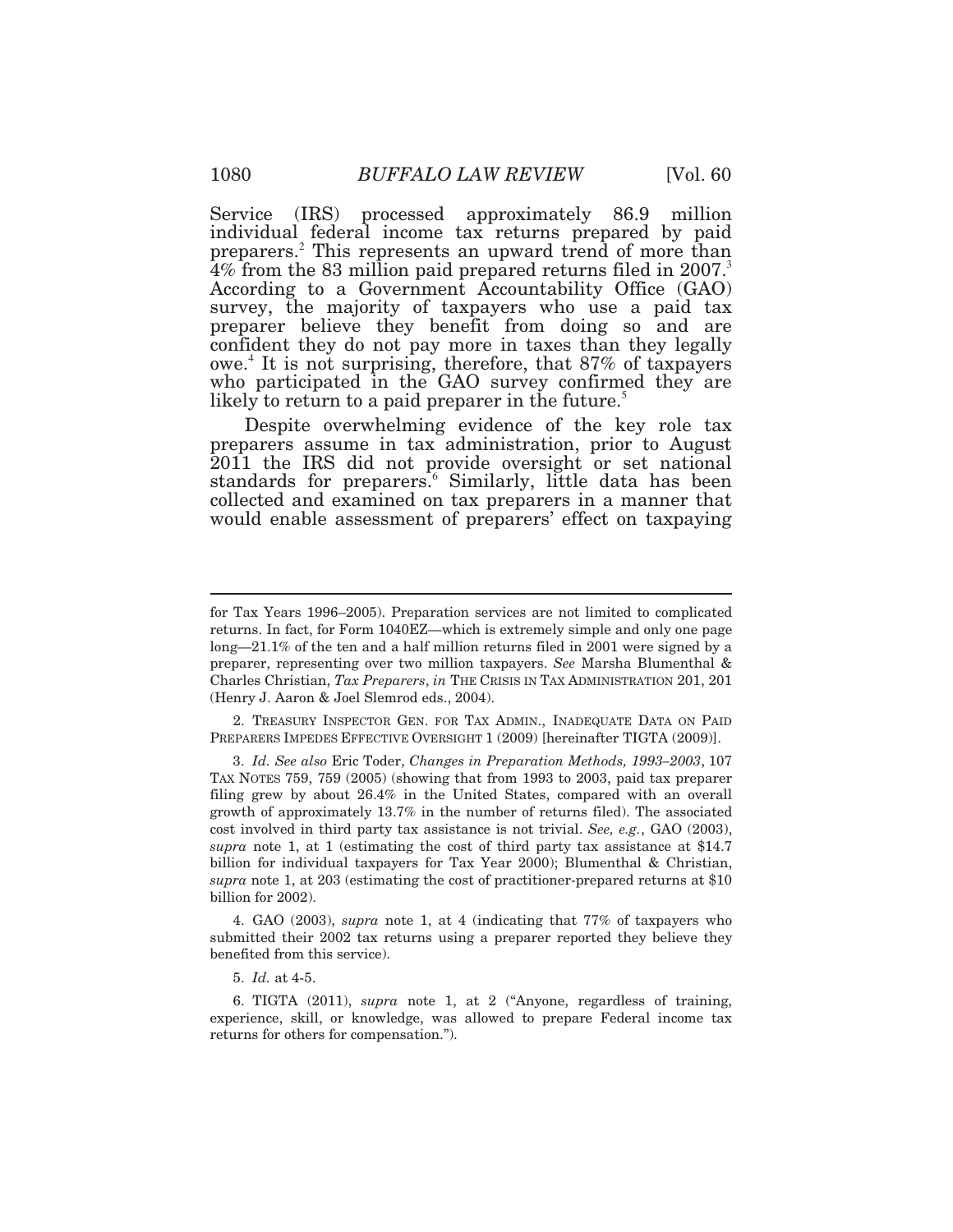behavior and administration.<sup>7</sup> This Article aims to address this deficiency.

 In January 2010, the IRS recommended extensive are required to register and obtain a unique Preparer Tax suggests taking a step back before contemplating further preparers and their effect on the tax system and its increases in oversight of the tax return preparer industry.<sup>8</sup> As a result of these recommendations, effective August 2011 all tax return preparers who charge a fee for their services Identification Number (PTIN) that must be used to sign every return they prepare.<sup>9</sup> In view of this and other regulatory measures expected in coming years, this Article steps. It explores existing data to shed light on tax administration. Key issues to investigate include the nature of the service taxpayers receive from preparers and whether noncompliant returns can be linked more to preparers, or particular types of preparers, than to their taxpaying clients.

 Using the method of stratified random sampling detailed in Appendix A, the Article empirically analyzes tax return information collected from 3457 returns of filers who, in the process of completing their 1999 tax returns, claimed the Earned Income Tax Credit (EITC or EIC) and were consequently selected for the IRS 2000 Study on EITC  $Compliance.<sup>10</sup>$  $Compliance.<sup>10</sup>$ 

 $\overline{a}$ 

9. 31 C.F.R. § 10.3 (2011) (increasing the oversight of paid tax preparers).

 REVENUE SERV. (on file with author) [hereinafter *The 2000 Earned Income Tax Credit Compliance Study*]. Of the 3457 returns selected, there were 191 cases in which the taxpayer did not appear for audit or subsequent review. These cases are different from unlocatable taxpayers in that the IRS had a valid address for the taxpayer, but the taxpayer ultimately failed to respond or appear for the appointment. These 191 cases of "no show" were excluded from the analysis 10. *The 2000 Earned Income Tax Credit Compliance Study*, INTERNAL

 numbers when dealing with the IRS, data on preparers is decentralized to more than 20 different systems, and the systems are not integrated. Foremost, the IRS cannot determine the population of preparers, which tax returns they prepared, or which taxpayers they represent. Additionally, it cannot determine if the preparers are compliant with their own tax obligations, as well as compliant with all tax laws and regulations."). 7. TIGTA (2009), *supra* note 2, at 3 ("[P]reparers use multiple identifying

<sup>8.</sup> INTERNAL REVENUE SERV., RETURN PREPARER REVIEW (2009), *available at*  <http://www.irs.gov/pub/irs-pdf/p4832.pdf> [hereinafter RETURN PREPARER REVIEW].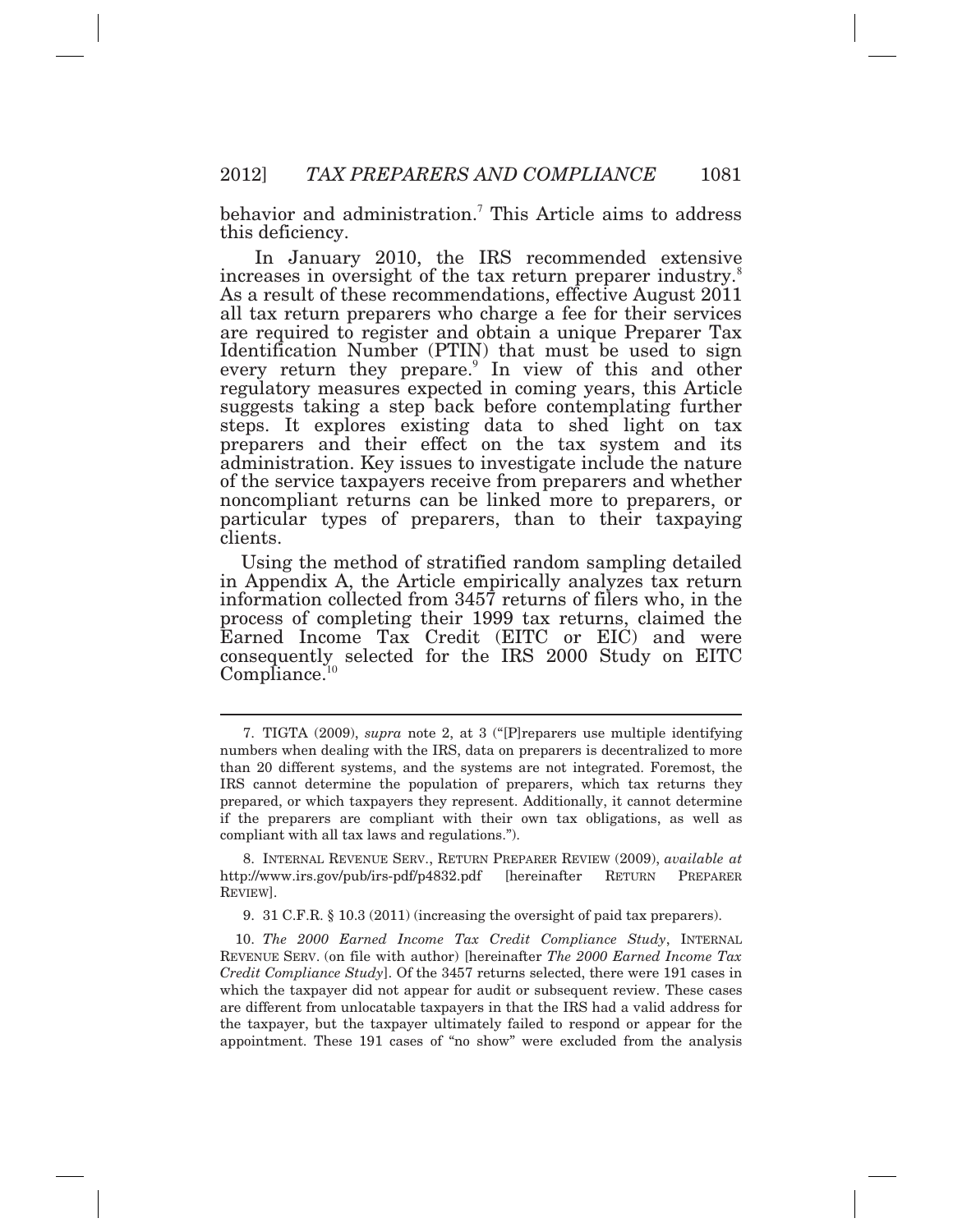The EITC is a type of transfer subsidy administered through the tax [system.](https://system.11)<sup>11</sup> Supplementing the income of individuals and families who work and earn relatively low initially modest credit, the EITC program has greatly expanded over the years to presently encompass more than twenty-six million [recipients.](https://recipients.13)<sup>13</sup> However, as early as the 1980s, the IRS reported significant challenges with EITC compliance, suggesting that approximately 29 to 37% of wages, EITC means more money in the pockets of low*-*tomoderate income [households.](https://households.12)<sup>12</sup> Enacted in 1975 as an

 since any EITC amount claimed by the taxpayer was automatically disallowed with no further information captured in the database. *Id.* 

 States. In 2004 alone, over twenty-two million households received more than forty billion dollars in refunds through the EITC, lifting more than five million households above the poverty line. *See Earned Income Tax Credit Statistics*,  INTERNAL REVENUE SERV., *available at* <http://www.irs.gov/individuals>/ article/0,,id=177571,00.html/ (last updated Dec. 16, 2011). 11. The EITC represents one of the largest antipoverty tools in the United

 government and allows for a refund when eligible taxpayers do not reach the minimum tax threshold. *See EITC Homepage: It's Easier Than Ever to Find Out if You Qualify for EITC*, INTERNAL REVENUE SERV., *available at* http:// www.irs.gov/individuals/article/0,,id=96406,00.html (last updated Apr. 09, 12. The credit reduces the amount of tax EITC recipients owe the 2012).

 <http://www.eitc.irs.gov/central/eitcstats>/ (citing Tax Year 2010) (last updated Jan. 23, 2012)*.* For Tax Year 2010 an EITC claimant with one qualifying child is entitled to receive a maximum credit of \$3050. *2010 EITC Income Limits, Maximum Credit Amounts and Tax Law Changes*, INTERNAL REVENUE SERV., *available at*  <http://www.irs.gov/individuals/article/0,,id=215764,00.html> (last updated Dec. 6,  2011) [hereinafter *2010 EITC Income Limits*]. For two or more qualifying children, the credit reaches up to \$5036. *Id.* A qualifying child must be nineteen or younger at the end of the tax year, twenty-four or younger if a full-time student (attends school full-time for a full semester or the equivalent), or any age if classified as "permanently and totally disabled" for one year or more.  *EITC, Earned Income Tax Credit, Qualifying Child Rules*, INTERNAL REVENUE #QA2 (last updated Mar. 30, 2012). In addition to biological parents, grandparents, aunts, uncles, and siblings can also claim a qualified child if they shared residency with the child for more than six months of the year. *Id.* A foster child also counts if he or she has been officially placed by an agency or court. *Id.* at n.2. A maximum credit of \$457 is available for persons and couples without children. *2010 EITC Income Limits*, *supra* note 13. For more details, see  *Earned Income Credit (EIC): For Use in Preparing 2011 Returns*, INTERNAL REVENUE SERV*.*, *available at* <http://www.irs.gov/pub/irs-pdf/p596.pdf> (last updated Jan. 12, 2012). 13. *See EITC Statistics,* EITC CENTRAL, *available at*  SERV*.*, *available at* <http://www.irs.gov/individuals/article/0,,id=96466,00.html>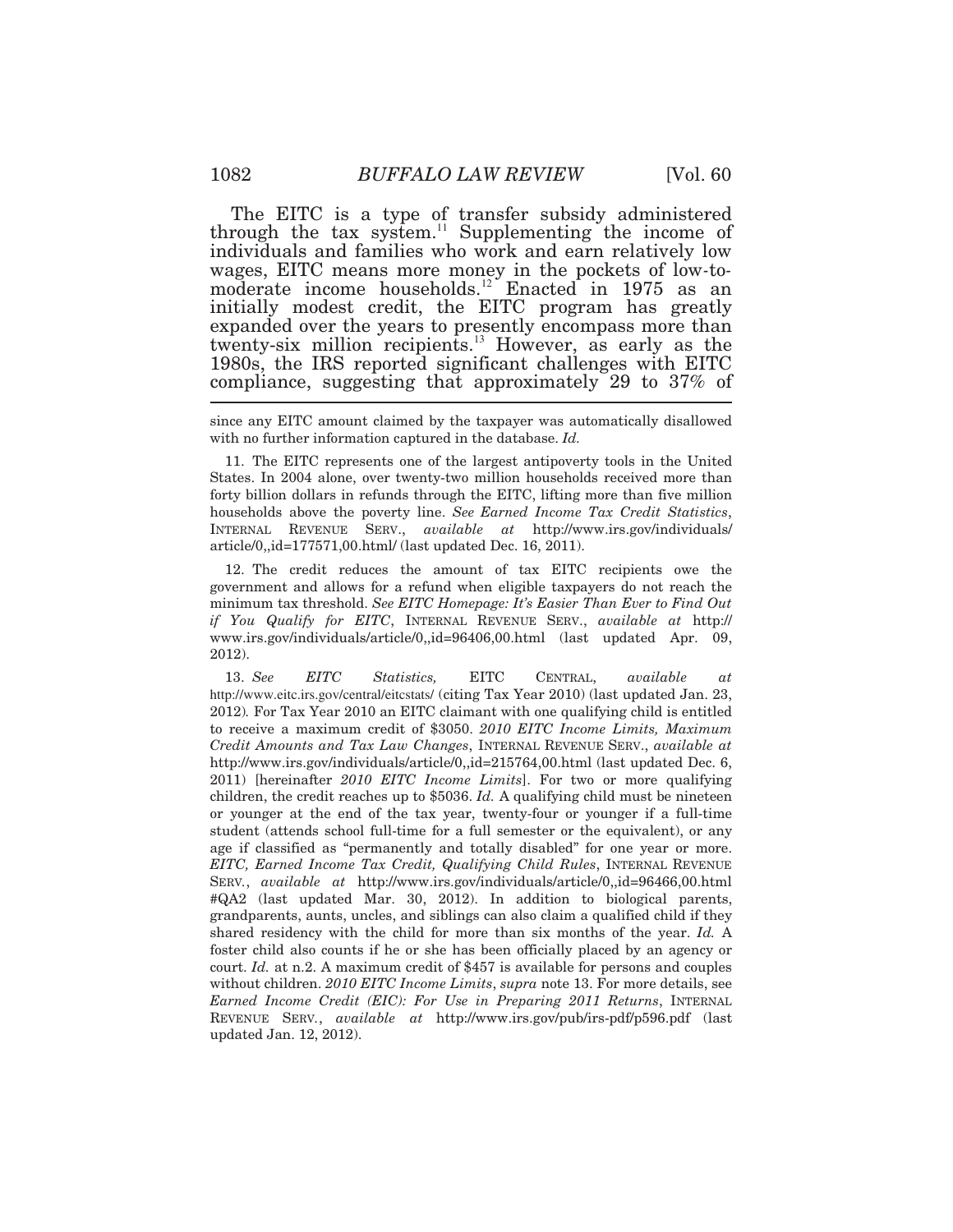total EITC dollars allocated to taxpayers were claimed in [error.](https://error.14)<sup>14</sup>Studies for Tax Years 1993*–*1994 and 1997*–*1999 generated similar findings, with the IRS estimating an overpayment rate of about 27 to 32% of EITC dollars for Tax Year 1999.<sup>15</sup>

 In an effort to better understand and address EITC Study, which generated the database used in this Article, is over the past three [decades.](https://decades.17)<sup>17</sup> The study draws from Tax Year 1999 returns where EITC was claimed and a thorough audit and review was subsequently performed. Each return examiners with the Cincinnati Service Center. All initial district office and assigned within the IRS examination noncompliance, the IRS launched a series of comprehensive studies during the 1990s. The 2000 EITC Compliance the most recent and comprehensive of all EITC [studies.](https://studies.16)<sup>16</sup> It is also particularly detailed and thorough when compared with other data gathering ventures the IRS has undertaken was initially audited by IRS district examination staff, calling for at least one face*-*to*-*face meeting with the taxpayer. The initial audits were later reviewed by IRS tax audits and their reviews were then sent to the appropriate [division.](https://division.18)<sup>18</sup>Importantly, the EITC Compliance Study is the only statistical database to collect information on preparer type and usage since the conclusion of the Taxpayer

16. Discussions with IRS EITC assigned personal.

 *Poor: Proposals to Reform the Earned Income Tax Credit Program*, 11 AM. J. TAX POL'Y 225, 247-48 (1994) (discussing TCMP studies for Tax Years 1982, 1985, and 1988). 14. George K. Yin et al., *Improving the Delivery of Benefits to the Working* 

 12 (the higher-bound figure assumes all "no show" cases which over claimed the EITC credit, while the lower-bound figure assumes "no show" compliance was the same as that exhibited by the rest of the EITC claimants in the study). The 1999 estimates represent about \$8.7 to \$9.9 billion in improper EITC payments for that year alone. *Id*. at 10. 15. *The 2000 Earned Income Tax Credit Compliance Study*, *supra* note 10, at

 IRS since 2001 does not offer full audits for all returns selected for the program, but rather uses a screening mechanism to review only those (seemingly) most problematic returns. Robert E. Brown & Mark J. Mazur, *The National Research Program: Measuring Taxpayer Compliance Comprehensively*, 51 KAN. L. REV. 1255 (2003) (reviewing the NRP program). 17. In particular, the National Research Program (NRP) conducted by the

<sup>18.</sup> *See The 2000 Earned Income Tax Credit Compliance Study*, *supra* note 10.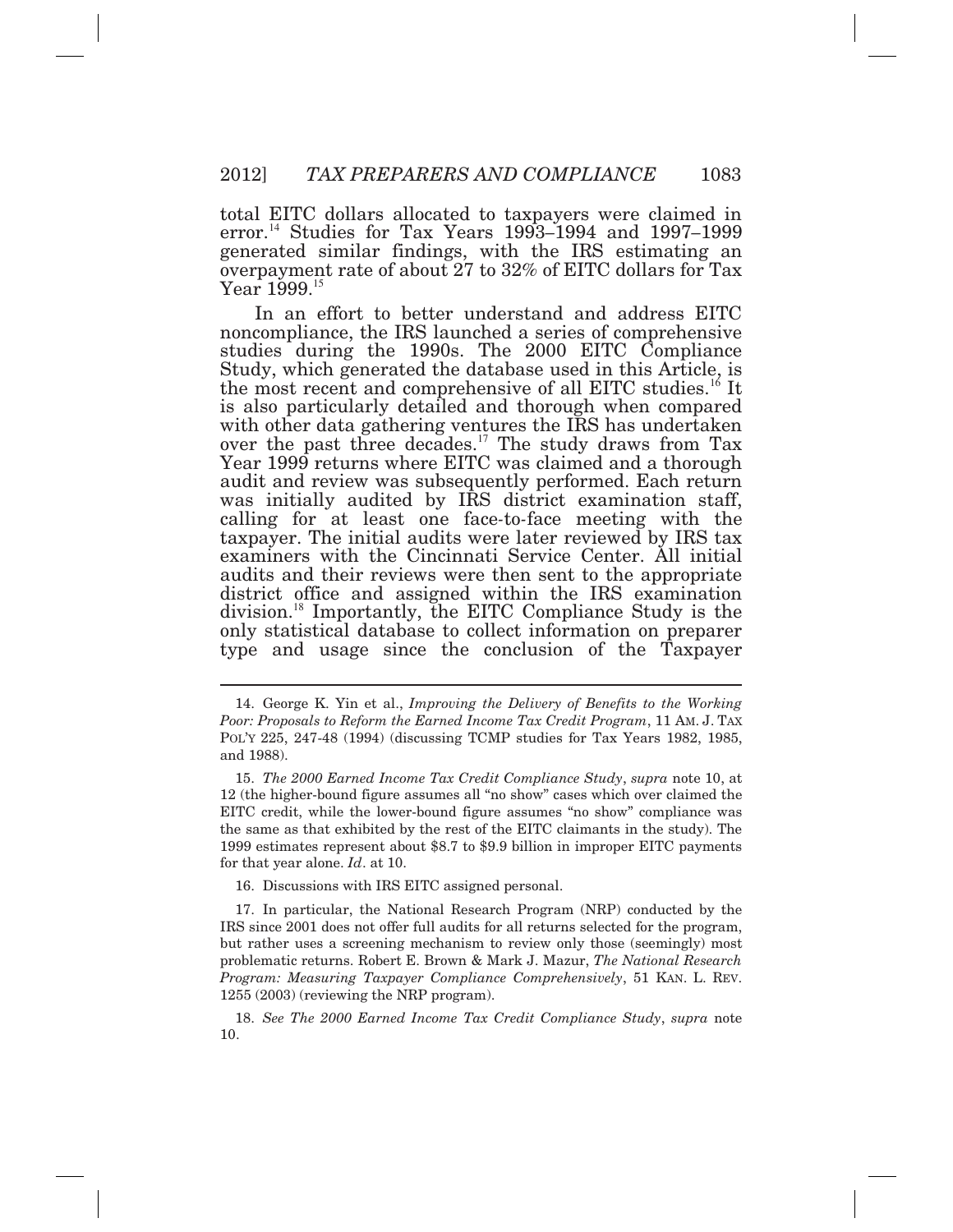Compliance Measurement Program (TCMP) in the late  $1980s$ <sup>19</sup> This information is indispensable for this Article when exploring the effect of preparation mode and characteristics on taxpayer compliance and administration.

 Utilizing Statistical Analysis System (SAS) software, of preparer. The Article examines compliance trends and provided in the  $2000$  EITC Compliance [Study.](https://Study.20)<sup>20</sup> These types include: (1) Certified Public Accountant (CPA), (2) Attorney, this Article employs two independent variables: (1) tax return characteristics: by line item and type of return; and (2) preparation mode: whether the return was self prepared, or, if prepared by someone other than the taxpayer, by type patterns by looking at preparer type, sorted by group as (3) Enrolled Agent, (4) Large National Chain, $21(5)$  Other Professional Tax Preparer, (6) Friend/Relative, (7) IRS/VITA/TCE, $^{22}$  (8) Other, and (9) [Taxpayer.](https://Taxpayer.23)<sup>23</sup> Information collected on preparer type nonetheless remains limited, with two categories*—*Large National Chain and Other Professional Tax Preparer*—*making up approximately 56% of all returns [examined.](https://examined.24)<sup>24</sup> The low number of returns in the

10.

21. This category includes, specifically, H&R Block and Jackson Hewitt.

 22. The IRS offers free assistance with tax return preparation and tax counseling using specially trained volunteers. Particularly, the Volunteer Income Tax Assistance (VITA) and Tax Counseling for the Elderly (TCE) programs assist seniors, individuals with low to moderate incomes, those with disabilities, and those for whom English is a second language. *See Free Tax Return Preparation for You by Volunteers*, INTERNAL REVENUE SERV., *available at* <http://www.irs.gov/individuals/article/0,,id=107626,00.html> (last updated May 30, 2012).

 taxpayers who self prepare their own tax returns. 23. The preparation mode of "Taxpayer," as used in this Article, refers to

24. *See The 2000 Earned Income Tax Credit Compliance Study*, *supra* note 10.

 incredibly detailed pull of data for that time. The newer NRP was initiated in early 2001 and in some respects provides a narrower array of data than the TCMP. Among others, the NRP has yet to collect information on the use and distribution of paid preparers other than indicating whether a return is paid or self-prepared. This limited scope of data is not expected to change for at least a few more years, until the funding and successful implementation of enforcement and data gathering mechanisms to correspond with the 2011 preparer regulation.  regulation. 20. *See The 2000 Earned Income Tax Credit Compliance Study*, *supra* note 19. The TCMP ran for about two decades until the late 1980s. It provides an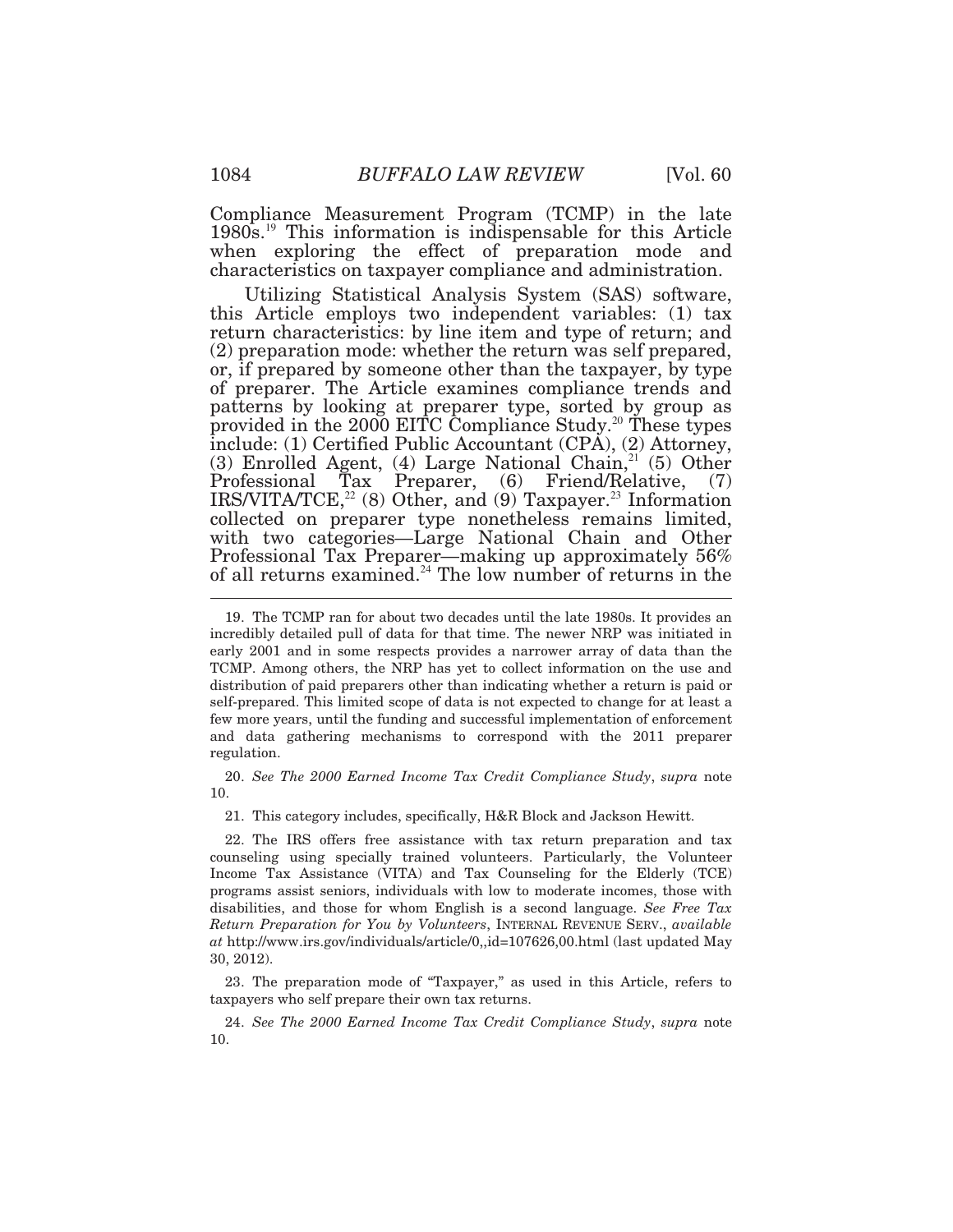Attorney and CPA categories made it necessary to group them together for the [analysis.](https://analysis.25)<sup>25</sup>

 The third variable this Article utilizes*—*a dependent Compliance was assessed by comparing the information the variable*—*is the compliance or noncompliance of the return. taxpayer or preparer reported on the original tax return with the information IRS auditors recorded following their audit and [review.](https://review.26)<sup>26</sup>

 The Article examines two primary groups of returns: the first represents the simpler Form 1040 family of returns; the second is the more complicated and legally ambiguous Schedule C Form returns, involving information reported on profit or loss from sole proprietorships. In each family of returns, several line items are explored, including: Adjusted Gross Income, Total Tax, EITC, and Filing standard deductions and the rate of electronic filing among preparation types are also provided in the appendices. [Status.](https://Status.27)<sup>27</sup> A breakdown of returns claiming itemized and

 While the mode of analysis of this Article is exploratory in nature, several predictions emerge from literature to suggest areas that require special attention. For example, consideration is given to whether different types of Ī examines whether returns filed by preparers who are professionally licensed and trained, such as lawyers and preparers play different roles as facilitators of taxpayer compliance and [noncompliance.](https://noncompliance.28)<sup>28</sup> Specifically, the Article

 each eligible exemption (spouse or dependent). 27. For Tax Year 1999, \$2750 was subtracted from adjusted gross income for

<sup>25.</sup> *Id.* 

 for this Article (e.g., the "Best and Final" audit and review results). One key qualification, however, is that IRS perception of the taxpayer's liability may not be the only plausible interpretation of the application of the law. This might be particularly true when more experienced preparers, such as CPAs and Attorneys, are involved. *See infra* 1131-32. 26. The "Exam Recommended Amount" from the examined returns was used

 *Context: A Tentative Typology of Tax Compliance and Noncompliance*, 2 TAXPAYER COMPLIANCE: SOCIAL SCIENCE PERSPECTIVES 47, 69-70 (Jeffery A. Roth & John T. Scholz, eds., 1989) (offering a typology of preparers in the compliance context); *see also* Yuka Sakurai & Valerie Braithwaite, *Taxpayers' Perceptions of Practitioners: Finding One Who is Effective and Does the Right Thing?*, 46 J. BUS. ETHICS 375, 384-85 (2003) (positioning preparers on a compliance scale based on their inclination to facilitate taxpayer noncompliance). 28*. See, e.g.*, Robert Kidder & Craig McEwen, *Taxpaying Behavior in Social*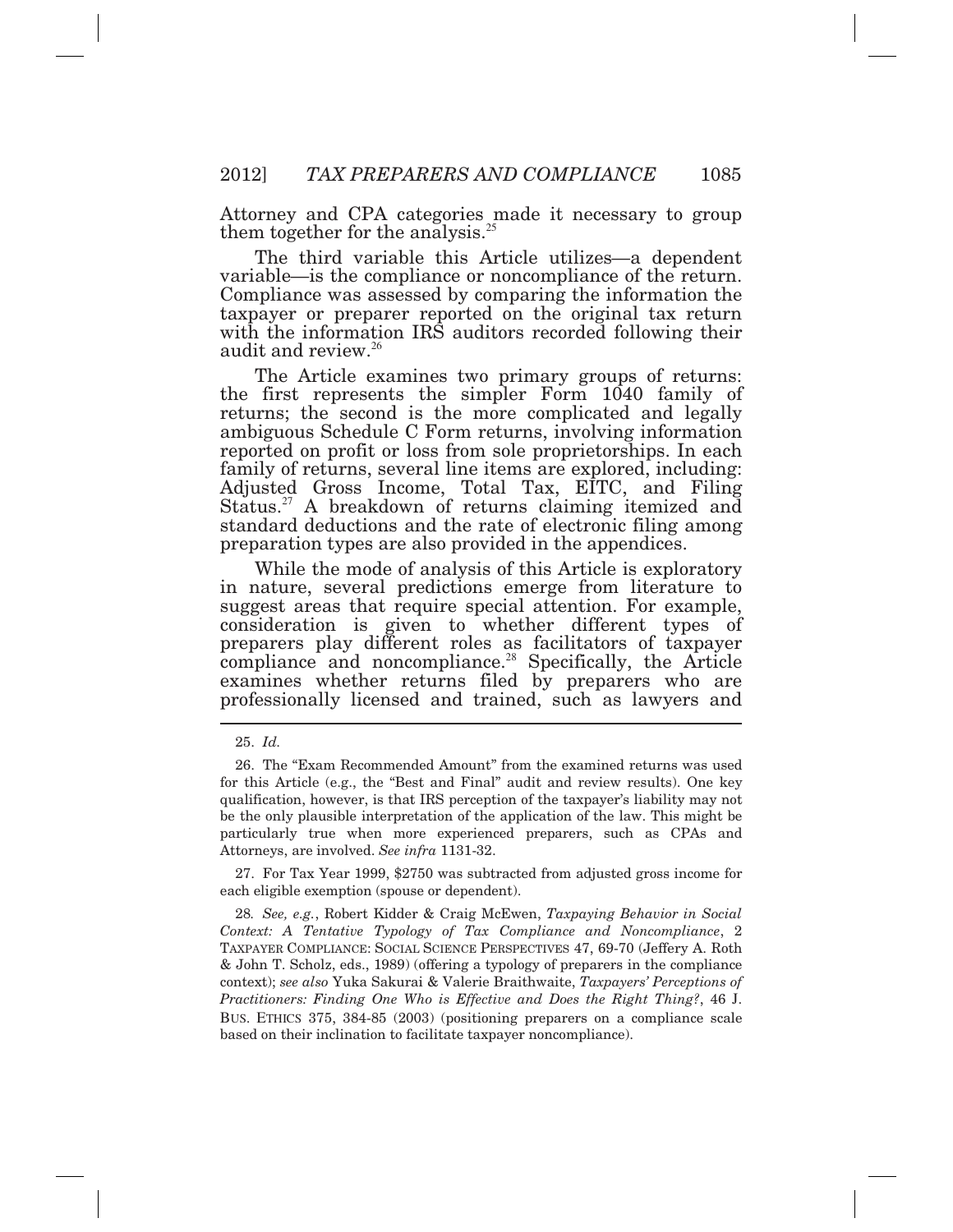CPAs, indicate greater noncompliance in legally ambiguous filing circumstances where the law can be more creatively interpreted. Similarly, the Article explores whether other types of preparers, such as friends and relatives of the taxpayer, who are not licensed professionals or otherwise regulated, make deficiencies in knowledge or skill, rather than intentional tax planning. Finally, the Article examines whether compliance differences exist among returns filed by preparers as a group, as opposed to self*-*prepared returns and, in this case, whether other, more nuanced categories emerge. compliance discrepancies in less complicated filing circumstances. In this case, such discrepancies may be explained, at least partially, by

emerge.<br>By understanding the types of compliance discrepancies oversight and less tolerance for noncompliance, as consistent with the fact that until August 2011 the IRS did strengthen or, alternatively, cast doubts on the 2011 preparer regulation and other proposed steps. These include not only the rules and regulations for individuals and firms offering preparation aid, but also to preparation software, and is presently absent from the  $2011$  [regulation.](https://regulation.30)<sup>30</sup> The associated with preparer mode and filing characteristics, we may better understand the taxpayer*-*preparer relationship and how this relationship influences taxpaying behavior and administration. For example, noncompliance driven by creative interpretation of ambiguous parts of the tax code may suggest the need for rules that emphasize greater illustrated in the 2011 preparer [regulation.](https://regulation.29)<sup>29</sup> Furthermore, not impose mandatory registration or affiliation requirements on paid preparers, many of the returns analyzed in this Article were prepared by unregulated preparers. Accordingly, significant variance among the kinds of errors made on returns completed by regulated and unregulated preparers could bear important implications for tax administration. Such implications may either which has come to dominate the tax preparation industry

<sup>29.</sup> *See* 31 C.F.R. § 10.3 (2011).

 tax compliance and administration see, for example, RETURN PREPARER REVIEW, *supra* note 8, at 9 ("The consumer and commercial tax software industry is one of the largest and fastest growing industries associated with tax return preparation. Taxpayers self-prepared and electronically filed 32 million tax returns using consumer tax preparation software during filing season 2009. 30. For an acknowledgement of the increasing role of preparation software in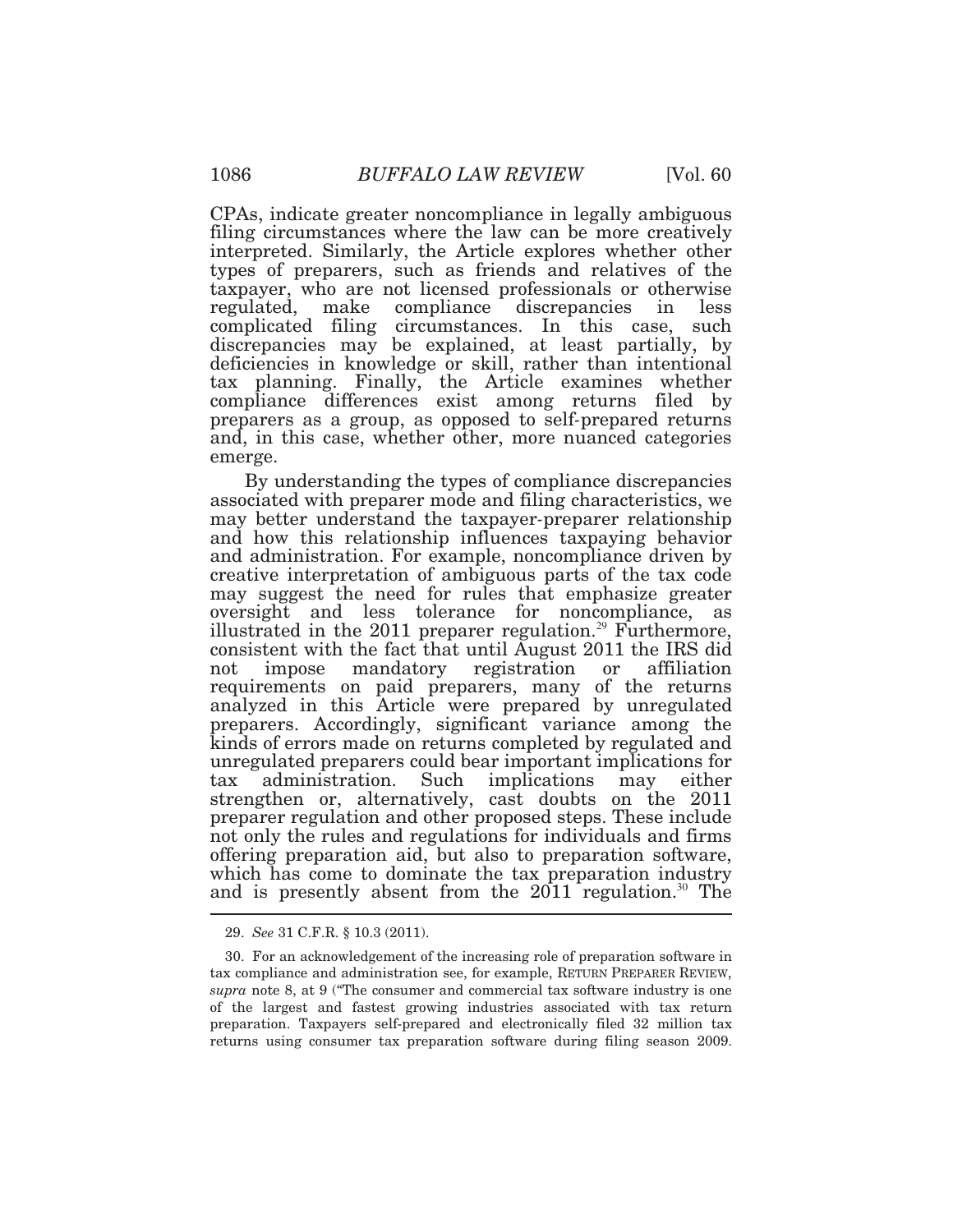targeted use of professional guilds could also emerge as a solution if consistency materializes in the errors tax preparers make.

#### I. TAX PREPARERS: ROLES AND USAGE

 Taxpayers turn to tax assistance for a variety of reasons. With the growing complexity of the tax code, many taxpayers do not understand their filing requirements and face significant difficulties completing tax forms by [themselves.](https://themselves.31)<sup>31</sup> Accordingly, a key motivation for taxpayers to obtain tax assistance is to meet their legal obligations and file accurate, compliant [returns.](https://returns.32)<sup>32</sup> Additional motives include lack of time and patience to self prepare;<sup>33</sup> the belief that tax preparers minimize due taxes and facilitate the

 $\overline{a}$ 

 operates her own business part-time and is finishing her degree at night said she simply does not have the time to do her own taxes."). 33. *See* GAO (2003), *supra* note 1, at 8 ("[F]or example, a mother of four who

 These taxpayers rely on tax software to answer their tax law questions and to assist them in the preparation of accurate returns. . . . Professional tax return preparers also use commercial tax preparation software to prepare and electronically file returns for their clients. During the 2009 filing season, tax return preparers used preparation software to prepare 61.8 million tax returns."); *see also id.* at 9-10.

 *Comm. On Fin.*, 111th Cong. (2010) (remarks prepared for delivery by Mark J. Mazur, Deputy Assistant Secretary, Tax Analysis, Dep't. of Treasury) (describing the various measures by which the U.S. tax system has become increasingly complex in recent decades. Among others, "the instruction book for the primary individual income tax form has grown from 52 pages for 1980 to 174 pages for 2009. The income tax regulations have doubled, from less than 7,500 pages in 1980 to nearly 15,000 pages today."). *See id.*  31. *See, e.g.*, *Historical Trends in Income and Revenue: Hearing Before the* 

 *Tax Preparers*, 12 J. AM. TAX'N ASS'N 9, 11 (1990); Peggy A. Hite & Gary A.  McGill, *An Examination of Taxpayer Preference for Aggressive Tax Advice*, 45 NAT'L TAX J. 389, 389-90 (1992). For further insight into the complexity taxpayers face and its impact on their compliance with the tax law see, for  example, *Bridging the Tax Gap: Hearing Before the Comm. On Fin.*, 108th Cong. 146 (2004) (statement of Mark W. Everson, Commissioner, Internal Revenue Service) ("We believe . . . that a significant factor contributing to the tax gap is the enormous complexity of our tax laws. For taxpayers, complexity makes it harder to understand and apply the tax laws."). 32. *See* Julie H. Collins et al., *Factors Associated with Household Demand for*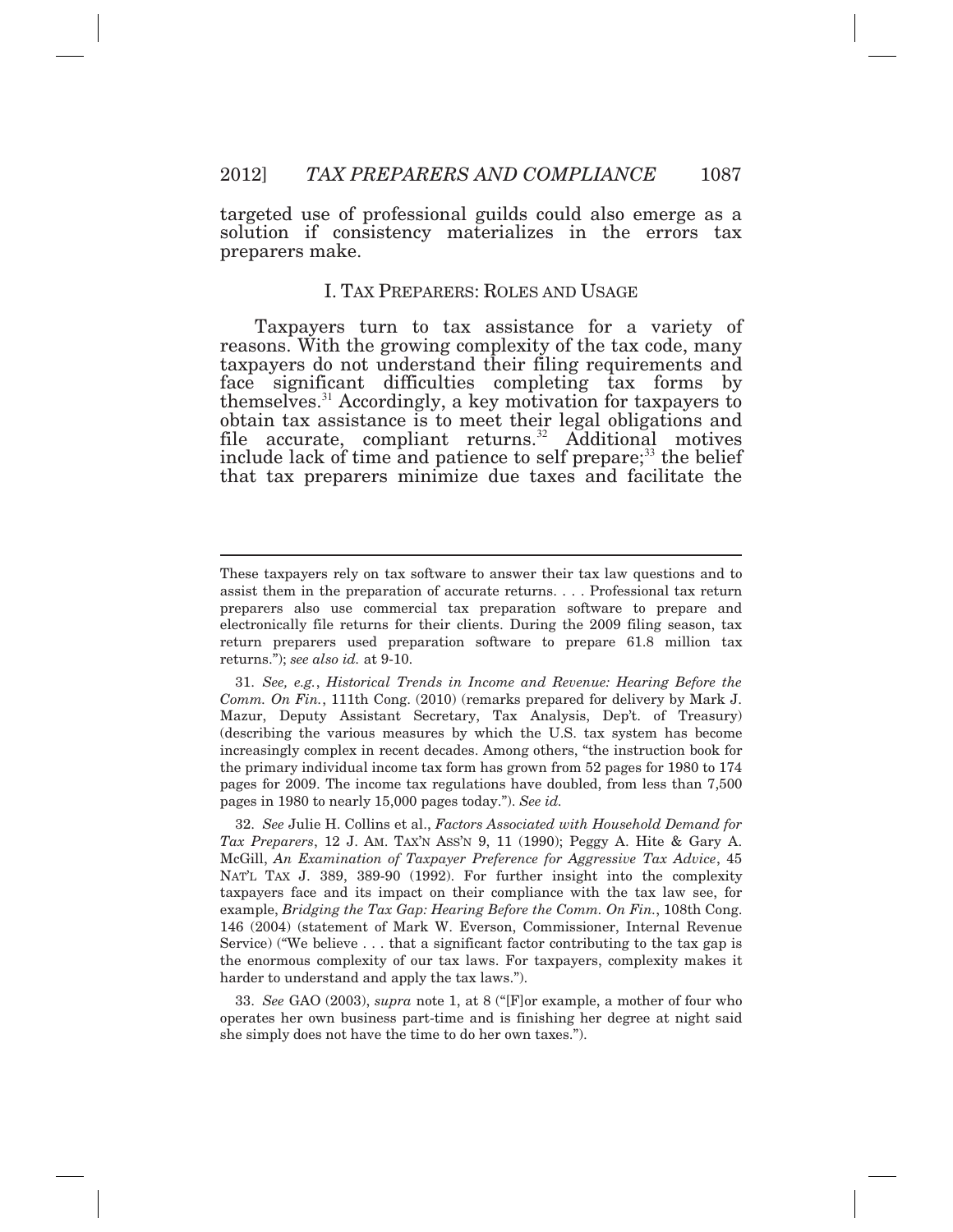receipt of larger or quicker refunds; $34$  and the idea that preparers save taxpayers money more generally—for example, by reducing the probability of an audit or penalty in the event of an actual [audit.](https://audit.35)<sup>35</sup>

 When taxpayers seek tax return filing assistance, they face a rather heterogeneous selection of preparers. Based on their professional disposition, paid tax preparers belong to one of three key [affiliations.](https://affiliations.36)<sup>36</sup> The first group includes licensed professionals such as Attorneys and CPAs.<sup>37</sup> The second group includes Enrolled [Agents.](https://Agents.38)<sup>38</sup> Registered Tax Return Preparers comprise the third [group.](https://group.39)<sup>39</sup> Comparing these three groups of preparers, licensed professionals prescribe to a heightened degree of scrutiny and training, as they are professionally regulated and registered by state licensing [agencies.](https://agencies.40)<sup>40</sup> Enrolled Agents are preparers who are not professionally licensed, but earn IRS authorization to prepare returns and practice before it by passing an examination on tax matters or demonstrating past IRS employment [experience.](https://experience.41)<sup>41</sup> Finally, pursuant to the  $2011$ 

 regulate the practice of representatives before the Department of the Treasury). These regulations are published as "Regulations Governing Practice" before the Internal Revenue Service. *See* 31 C.F.R. § 10.3 (2011) (detailing the different groups of authorized paid tax preparers. The title indicates two additional preparer categories that are not addressed in this Article: Enrolled Actuaries and Enrolled Retirement Plan Agents. *See* 31 C.F.R. § 10.3(d),(e)). 36. 31 U.S.C. § 330(a)(1) (2006) (authorizing the secretary of the treasury to

- 37. 31 C.F.R. § 10.3(a),(b).
- 38. *Id.* § 10.3(c).
- 39. *Id.* § 10.3(f).
- 40. *Id.* § 10.3(a); TIGTA (2009), *supra* note 2, at 1.

 Agents were the only taxpayer representatives who received their right to practice from the federal government. *See* TIGTA (2009), *supra* note 2, at 1 ("Enrolled agents. These professionals pass an IRS examinations or present evidence of qualifying experience as former IRS employee and have been issued an enrollment card. Enrolled Agents are the only taxpayer representatives who receive their right to practice from the Federal Government."). 41. 31 C.F.R. § 10.4(a),(d). Until the 2011 preparer regulation, Enrolled

 ADVISERS (1987); Frances L. Ayres et al., *The Economic Benefits of Regulation: Evidence from Professional Tax Preparers*, 64 ACCT. REV. 300, 302 (1989). 34. *See, e.g.*, INTERNAL REVENUE SERV., SURVEY OF TAX PRACTITIONERS AND

 *Preparer Perspective*, 14 J. AM. TAX'N ASS'N 60, 61 (1992); Hite & McGill, *supra*  note 32, at 390. 35. *See* Anne L. Christensen, *Evaluation of Tax Services: A Client and*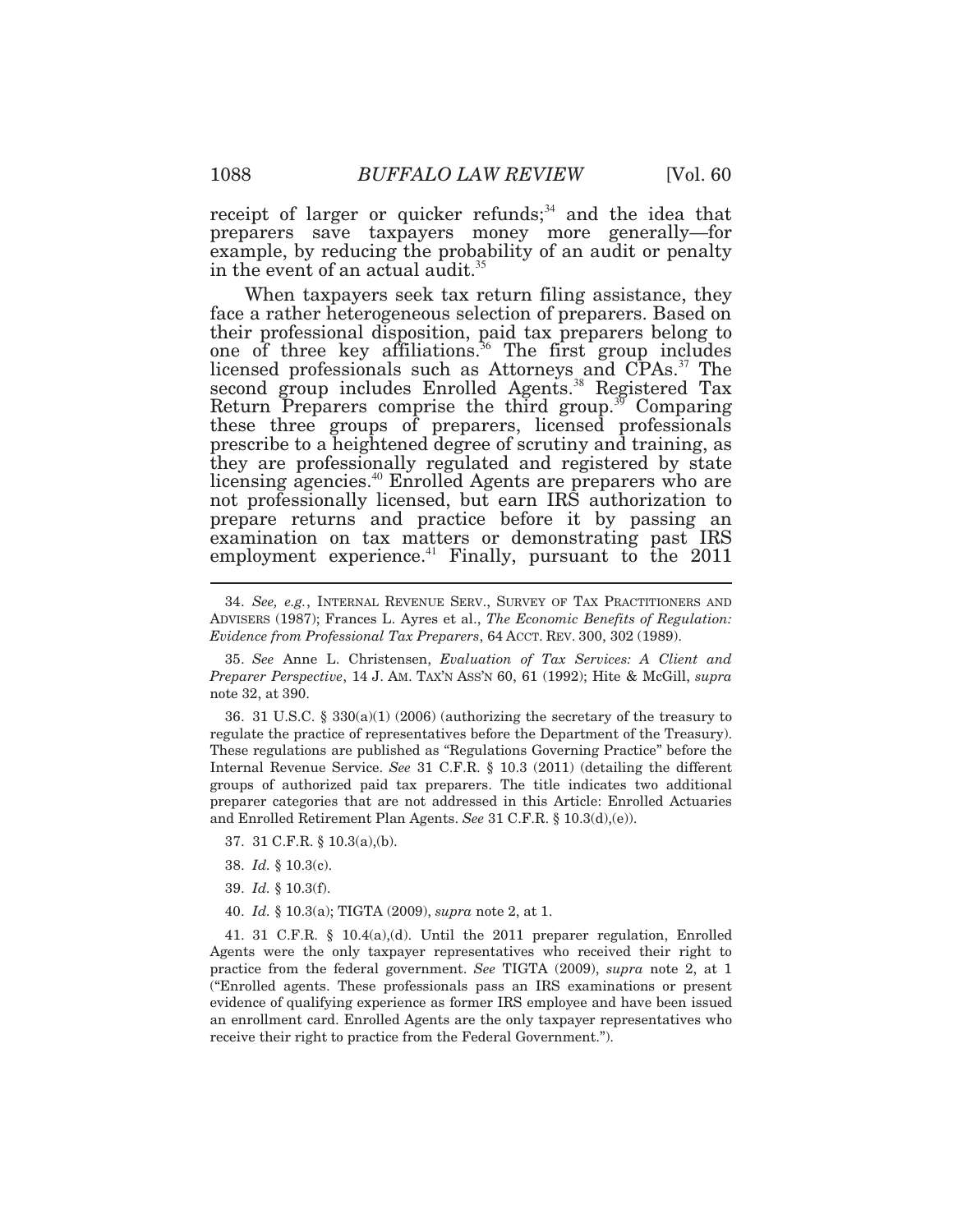preparer regulation, all other paid tax preparers*—*  previously unregulated*—*are now required to register and remain in compliance with the status of Registered Tax Return [Preparer.](https://Preparer.42)<sup>42</sup> To become a Registered Tax Return Preparer, a preparer must: (1) pass a one*-*time competency examination, (2) pass a suitability check, and (3) obtain a unique PTIN and pay the amount required in the PTIN User Fee [regulations.](https://regulations.43)<sup>43</sup>

In adhere to different industry norms and regulations. These include, among others, preparers who offer tax assistance in  $\overline{a}$ addition to the variance in the regulatory requirements detailed above, preparers may offer their services in a variety of capacities and can accordingly large-to-mid-size accounting or law firms, national preparation chain services, a mom-and-pop type tax shop, or in the context of personal acquaintance (friends or relatives of the [taxpayer\).](https://taxpayer).44)<sup>44</sup> According to the TCMP database, for Tax Year 1988, about 30% of taxpayers using a paid tax return preparer turned to CPAs, 17% hired national tax services, and 2% employed attorneys, while most taxpayers (52%) engaged other [preparers.](https://preparers.45)<sup>45</sup> As of March  $2006$ , several hundred thousand CPAs and attorneys were authorized to

 competency examination, and because the competency examination was not available at the time the final regulations were published, individuals who obtain a provisional PTIN before the competency examination [was] offered may prepare for compensation any tax return or claim for refund until December 31, 2013, as long as the individuals renew their PTIN, pass a suitability check, and pay the applicable user fee." TIGTA (2011), *supra* note 1, at 3. 43. *Id.* § 10.4(d). "To allow preparers a transition period to pass the

 OFFICE, GAO-06-563T, PAID TAX RETURN PREPARERS: IN A LIMITED STUDY, CHAIN PREPARERS MADE SERIOUS ERRORS 1 (2006) [hereinafter GAO (2006)]. 44. *See, e.g.*, GAO (2003), *supra* note 1, at 2; U.S. GOV'T ACCOUNTABILITY

 National Chains: 17%; Attorneys: 2%; Other preparers: 52%. Blumenthal &  Christian, *supra* note 1, at 205 (citing Charles W. Christian, *Voluntary Compliance with the Individual Income Tax Results from the 1988 TCMP Study*, IRS RES. BULL. 35, 38 tbl. 7 (1994)). 45. The more accurate distribution for TY 1988 was CPAs: 29%; Large

 10.4(d) (defining eligibility requirements to become an enrolled agent, enrolled retirement plan agent, or registered tax return preparer). Note, however, that the new preparer regulation addresses only those preparers who offer their services for a fee*. Id.* § 10.3 (2011). This is as opposed, for example, to friends and relatives of the taxpayer who may offer preparation services for free and remain unaffected by the new regulation. 42. 31 C.F.R. § 10.3(f) (defining who is a registered tax return preparer); §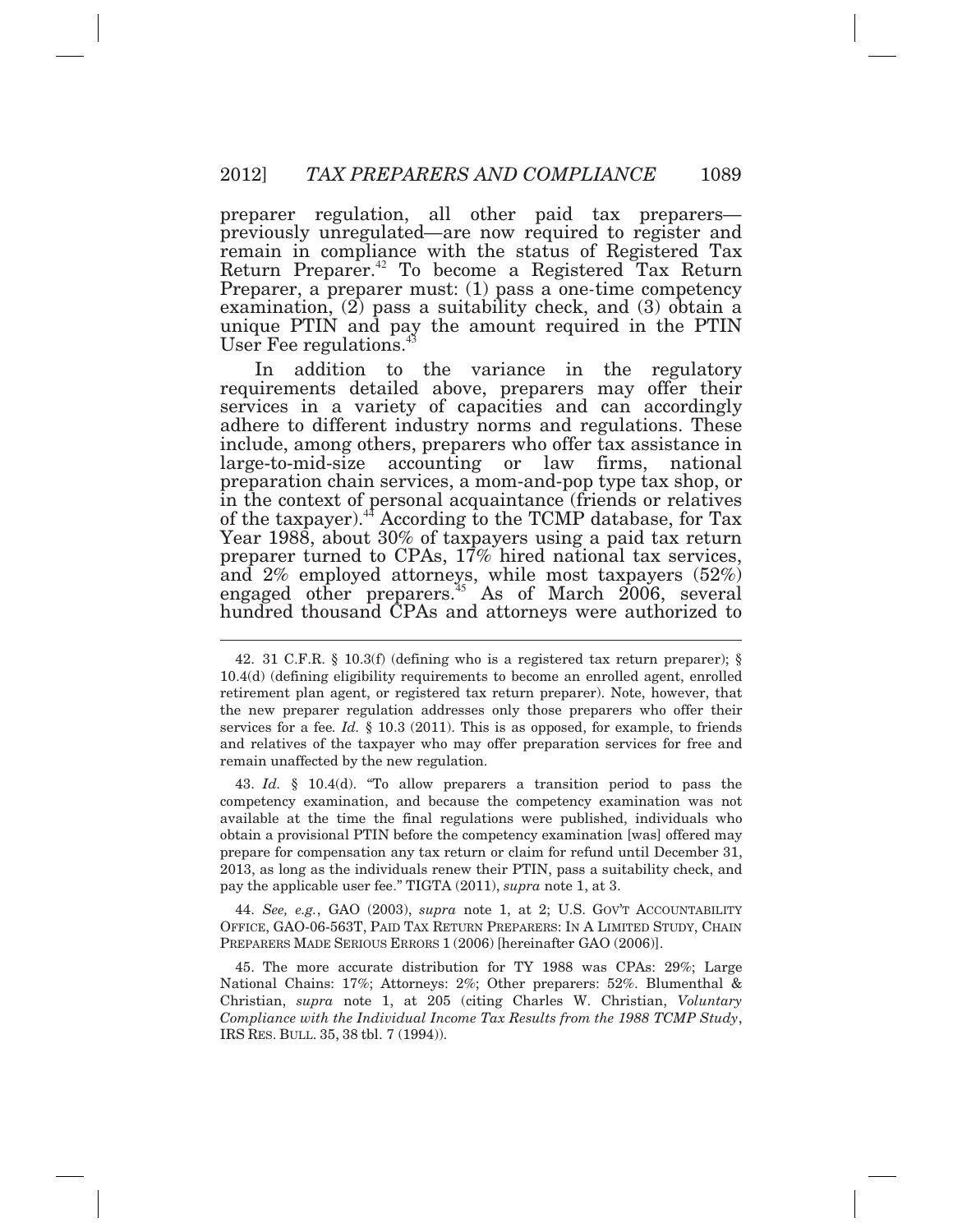practice before the IRS, and there were about 41,000 active Enrolled [Agents.](https://Agents.46)<sup>46</sup> Information about unregulated preparers—who represented the main source of preparation tax services until the 2011 regulation*—*is more obscure because these preparers generally did not partake in an official registries. However, according to a National Taxpayer Advocate Report, the number of unregulated preparers ranged from  $300,000$  to  $600,000$  in  $2003$ .<sup> $\pi$ </sup> Since tax return data suggests an upward trend of preparer usage, these numbers have likely increased over the years.<sup>48</sup>

## II. TAX PREPARERS AS GATE KEEPERS: PROMISES AND CAVEATS

 With the growing numbers of taxpayers who turn to their preparers adequate information about their filing circumstances to allow preparers to complete accurate third party preparation assistance, tax preparers have become critical gatekeepers for the tax system and its [administration.](https://administration.49)<sup>49</sup> Nevertheless, relying on preparers to provide competent or otherwise reliable service has not been without challenges. In 2003, the GAO reported that taxpayers tend to believe their preparers exercise sufficient due diligence to ensure accurate and compliant [returns.](https://returns.50)<sup>50</sup> Approximately 91% of taxpayers believed they provided

<sup>46.</sup> GAO (2006), *supra* note 44, at 1 (citing "IRS Officials" as a source of reference).

 ADVOCATE: 2003 ANNUAL REPORT TO CONGRESS 270 (2003) (refraining from citing a source of reference for the estimates). 47. U.S. DEP'T OF THE TREASURY, PUBL'N NO. 2104, NATIONAL TAXPAYER

 trend in preparer usage). 48. *See, e.g.*, *supra* notes 1-5 and accompanying text (discussing the upward

 of reliance for taxpayers are: (1) IRS representatives, and (2) Paid Tax Professionals. Interestingly, in both cases taxpayers show identical rates of overall reliance (83%) with minor adjustments when it comes to the degree of reliance: whether taxpayers feel the service provided was very valuable (IRS Representatives—52%; Paid Tax Professionals—51%) or somewhat valuable (IRS Representatives—31%; Paid Tax Professionals—32%). *See* IRS OVERSIGHT BD., ANNUAL REPORT 16, ix app. (2004) (quoting IRS OVERSIGHT BD. 2003 IRS OVERSIGHT BD. TAXPAYER ATTITUDE SURVEY (2003)). 49. A survey of the IRS Oversight Board identified that the two key sources

<sup>50.</sup> GAO (2003), *supra* note 1, at 4-6.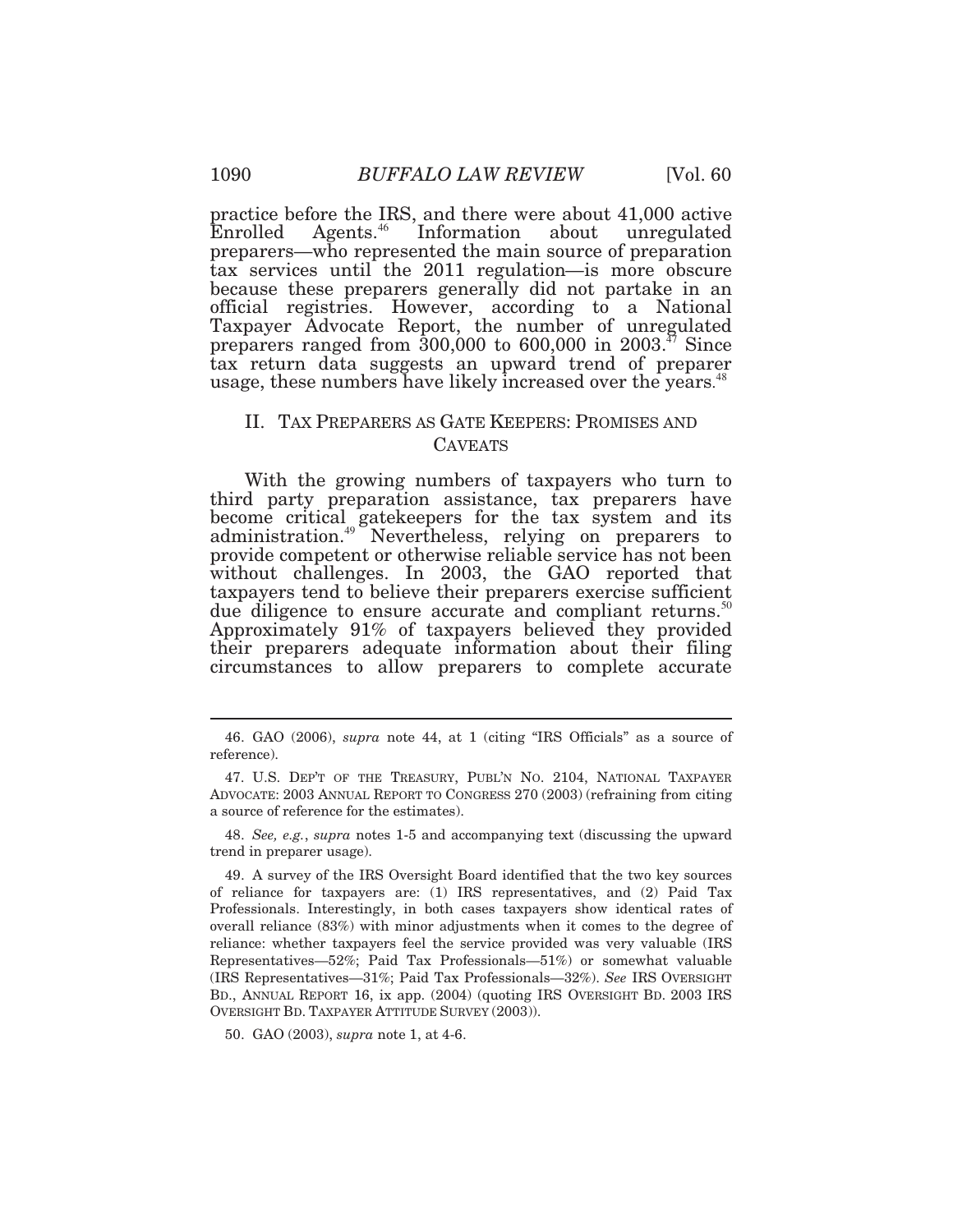[returns.](https://returns.51)<sup>51</sup> An estimated 88% of these taxpayers stated their preparers [documentation.](https://documentation.52)<sup>52</sup> Despite these reassuring indications, numerous deficiencies identified on paid*-*prepared returns suggest reasons for concern. asked them to present supporting

 At least two million taxpayers overpaid their 1998 taxes than by approximately \$945 million because they claimed the standard deduction when it was more beneficial to [itemize.](https://itemize.53)<sup>5</sup> About half of these taxpayers used a paid tax [preparer.](https://preparer.54)<sup>54</sup> Similarly, in about 230,000 returns filed by preparers in 2001, taxpayers appeared eligible for an Additional Child Tax Credit they did not [claim.](https://claim.55)<sup>55</sup> And, in Tax Year 1999, some taxpayers claimed about \$11 billion more in EITC they were legally entitled to while others underclaimed  $$710$  [million.](https://million.56)<sup>56</sup> Paid tax preparers filed approximately two-thirds of all EITC [returns.](https://returns.57)<sup>57</sup>

 In an effort to collect more information on tax preparers and the quality of service they offer their clients, the GAO conducted a field study in  $2007.^{58}$  In this study, GAO employees visited nineteen chain-affiliated tax [preparers.](https://preparers.59)<sup>59</sup> Using two hypothetical case scenarios drawn from everyday tax circumstances, the GAO employees represented themselves to preparers as if they were ordinary taxpayers shopping for tax preparation [assistance.](https://assistance.60)<sup>60</sup> Strikingly, nearly

54. *Id.* at 3.

 STATISTICAL INFORMATION FOR RETURNS WITH POTENTIALLY UNCLAIMED ADDITIONAL CHILD TAX CREDIT 1-2 (2003). 55. TREASURY INSPECTOR GEN. FOR TAX ADMIN., NO. 2003-40-046, ANALYSIS OF

 TAX CREDIT CLAIMED ON 1999 RETURNS 10 (2002). 56. INTERNAL REVENUE SERV., COMPLIANCE ESTIMATES FOR EARNED INCOME

 *in* THE CRISIS IN TAX ADMINISTRATION 148, 159 (Henry J. Aaron & Joel Slemrod eds., 2004) (citing unpublished IRS data). 57. Janet Holtzblatt & Janet McCubbin, *Issues Affecting Low-Income Filers*,

58. *See* GAO (2006), *supra* note 44.

 chain preparers in a major metropolitan area). 59. *See id.* at 3 (explaining that GAO staff focused on several commercial

60. *Id.* 

<sup>51.</sup> *Id.* 

<sup>52.</sup> *Id.* 

 FURTHER ESTIMATES OF TAXPAYERS WHO MAY HAVE OVERPAID FEDERAL TAXES BY NOT ITEMIZING 3, 6 (2002). 53. U.S. GOV'T ACCOUNTABILITY OFFICE, GAO-02-509, TAX DEDUCTIONS: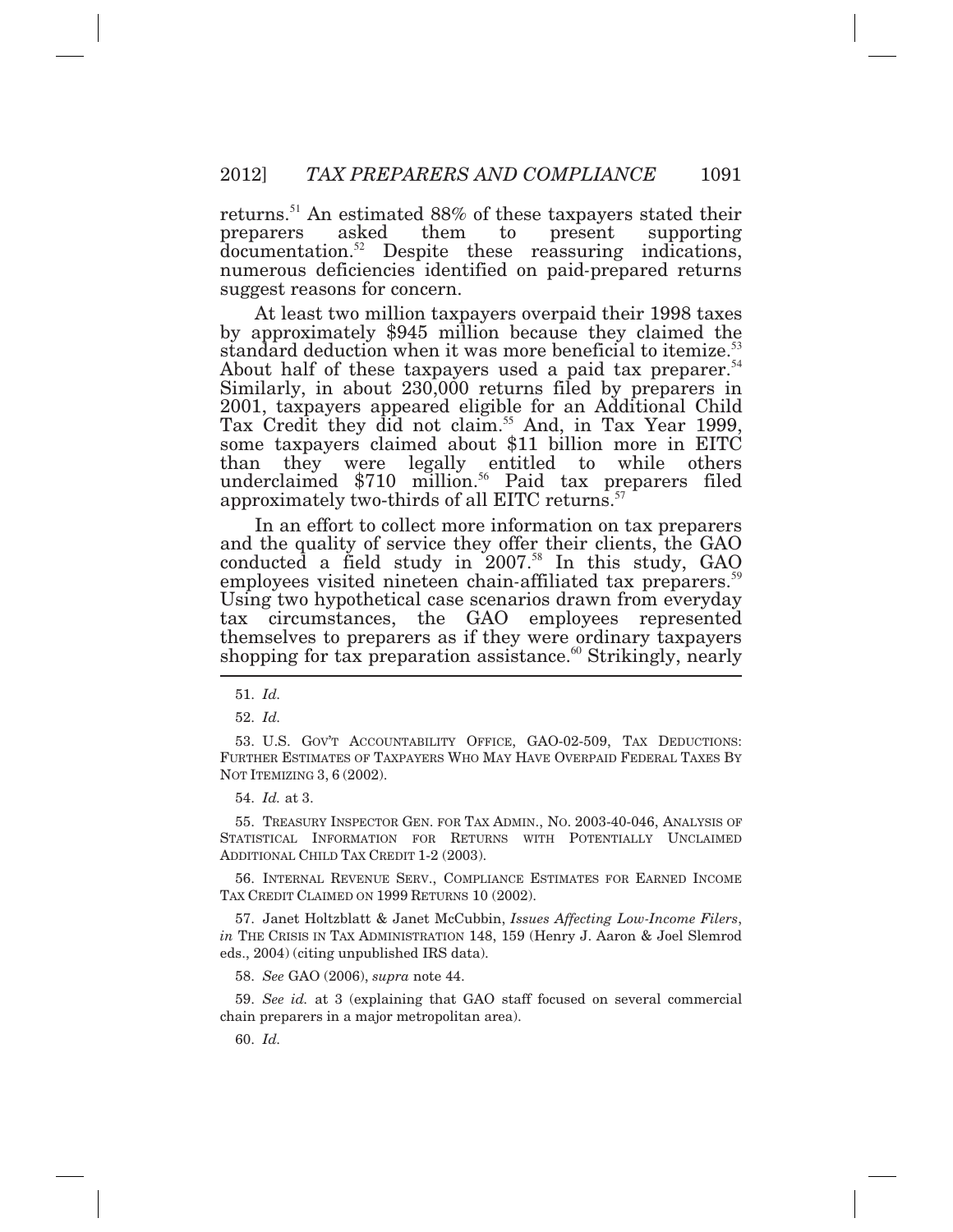all of the returns completed by preparers during the GAO site visits were incorrect to some [extent.](https://extent.61)<sup>61</sup> Some of the most serious deficiencies involved incidents where preparers failed to report side income (ten out of nineteen cases), did not itemize deductions at all or failed to claim available deductions (seven out of nine cases), did not ask where a child lived or ignored relevant information and claimed an ineligible child for EITC (five out of ten cases), and failed to take the most advantageous postsecondary education tax benefits (three out of nine [cases\).](https://cases).62) $62$  These deficiencies translated to unwarranted refunds of up to nearly \$2000 in five instances, while in two cases they cost the taxpayer over \$1500. $\mathrm{^{63}}$  Further, many of the issues identified in the GAO study put the preparer, taxpayer, or both at risk of IRS enforcement actions for violations such as negligence or willful or reckless disregard of tax [rules.](https://rules.64)<sup>64</sup>

 Until the 2011 preparer regulation, chain*-*affiliated preparers were not held to state or federal licensing or other external training requirements, which may explain some of the deficiencies identified in the GAO [study.](https://study.65)<sup>65</sup> Chain preparers, however, are not the only group of preparers to exhibit disconcerting behavior. Using the TCMP database for Tax Year 1979, Erard found that noncompliance occurs more on paid-prepared, rather than self-prepared, [returns.](https://returns.66)<sup>66</sup> Further, Erard predicted the highest mean level of noncompliance for returns filed by the greater regulated and trained preparer types of CPAs and [Attorneys.](https://Attorneys.67)<sup>67</sup> Specifically, if a taxpayer's preparation mode changed from self*-*prepared to CPA*-* or Attorney*-* prepared, noncompliance increased by a factor of about  $4.5.^{\scriptscriptstyle{68}}$  In contrast, the

 *Tax Practitioners in Tax Compliance*, 52 J. PUB. ECON. 163, 191 (1993). 66. Brian Erard, *Taxation With Representation: An Analysis of the Role of* 

67. *Id.* 

68. *Id.* 

 61. *Id.* at 5 (detailing the various errors identified during the GAO study).

<sup>62.</sup> *Id.* at 5, 16-21.

<sup>63.</sup> *Id.* at 5, 14.

<sup>64.</sup> *Id.* at 14.

 65. *See* INTERNAL REVENUE SERV., PUBL'N 2014, NATIONAL TAXPAYER ADVOCATE : FY 2002 ANNUAL REPORT TO CONGRESS 1, 228 (2002). (recommending Congress establish a minimum threshold of paid preparer competency in order to improve preparation services and enhance taxpayer compliance).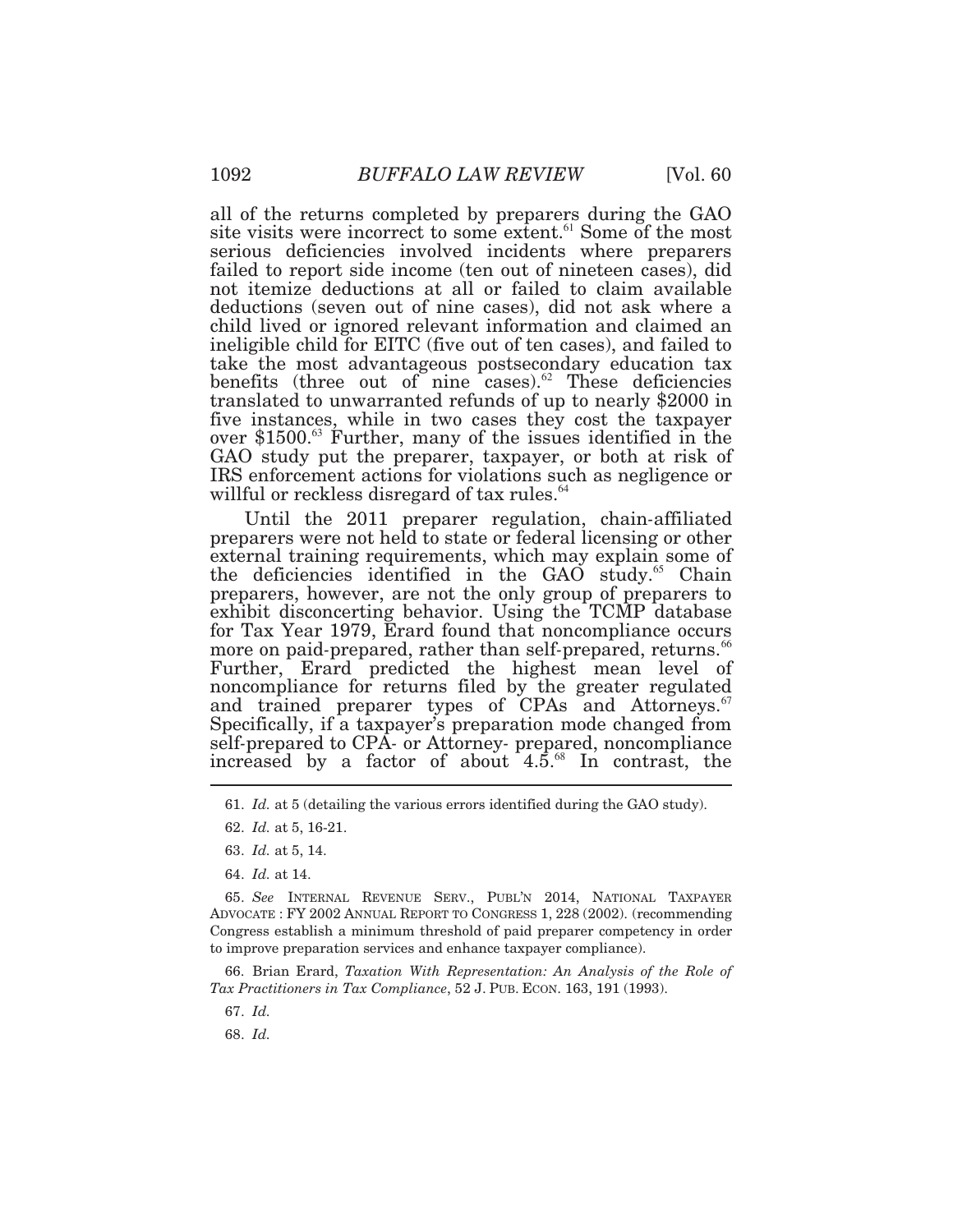noncompliance of a taxpayer switching from self*-*prepared to a different type of preparer rose by only  $15\%$ .<sup>69</sup>

 More generally, the GAO utilized the National Research in error rates between the two preparation modes Program (NRP) database to report a higher error rate on paid*-*prepared returns (56%), as compared with selfprepared filing  $(47\%)$ .<sup>70</sup> Introduced by the IRS in 2001, the NRP caters to the IRS's research needs after the conclusion of the more intrusive and costly  $TCMP<sup>71</sup>$  Unlike the latter, NRP has yet to collect return information regarding different categories of preparers; it considers only whether tax returns are self- or paid*-*prepared. Utilizing the simpler self- or paid-preparer metric, the GAO found the disparity translated to significant differences in the dollar amount taxpayers owe after [audit.](https://audit.72)<sup>72</sup> For Tax Year 2001, taxpayers filing paid*-*prepared returns were liable for a median of \$363 after audit; those who self*-*prepared owed a median of about half that [amount.](https://amount.73)<sup>73</sup>

 identified are applicable across income groups). 70. GAO (2006), *supra* note 44, at 27 (explaining that the error rates

 *Before the Comm. On Fin.* (2006) (testimony of Mark J. Mazur, Director, Research, Analysis, and Statistics, Internal Revenue Service) (explaining that the IRS tax estimations for taxpayer compliance were based on the TCMP program which consisted of line by line audits of random sample of returns and was both extremely burdensome on taxpayers and expensive to administer). 71. *See, e.g.*, *A Closer Look at the Size and Source of the Tax Gap: Hearing* 

72. GAO (2006), *supra* note 44, at 27-28.

 $\overline{a}$ 

 audit, compared with a median of \$363 for paid prepared returns. *Id.* at 28. The disparity in taxes owed was identified for every income level except for the \$40,000-60,000 and \$60,000-80,000 ranges, in which the differences were not statistically significant. *Id*. 73. Specifically, self-prepared returns were liable to a median of \$185 after

 findings nor can it be interpreted to suggest clear insights for a typology of noncompliance among different categories of preparers, assuming such a typology exists. *See also* SURVEY OF TAX PRACTITIONERS AND ADVISERS, *supra* note 34, at 2 (discussing the categories of preparers); Ayres et al., *supra* note 34, at 306-07 (discussing compliance in the context of CPA-and non-regulated tax preparers). *But cf*. Richard G. Broody & John J. Masselli, *Tax Preparers: Whose Team Are They On?*, NAT'L PUB. ACCT. 18, 20 (1996); Andrew D. Cuccia, *The Effects of Increased Sanctions on Paid Tax Preparers: Integrating Economic and Psychological Factors*, 16(1) J. AM. TAX'N ASS'N. 41, 58-59 (1994) (noting tax preparers can help prevent noncompliance by "reducing the aggressiveness of 69. *Id.* Unfortunately, Erard's analysis does not offer a coherent theory for its their recommendations").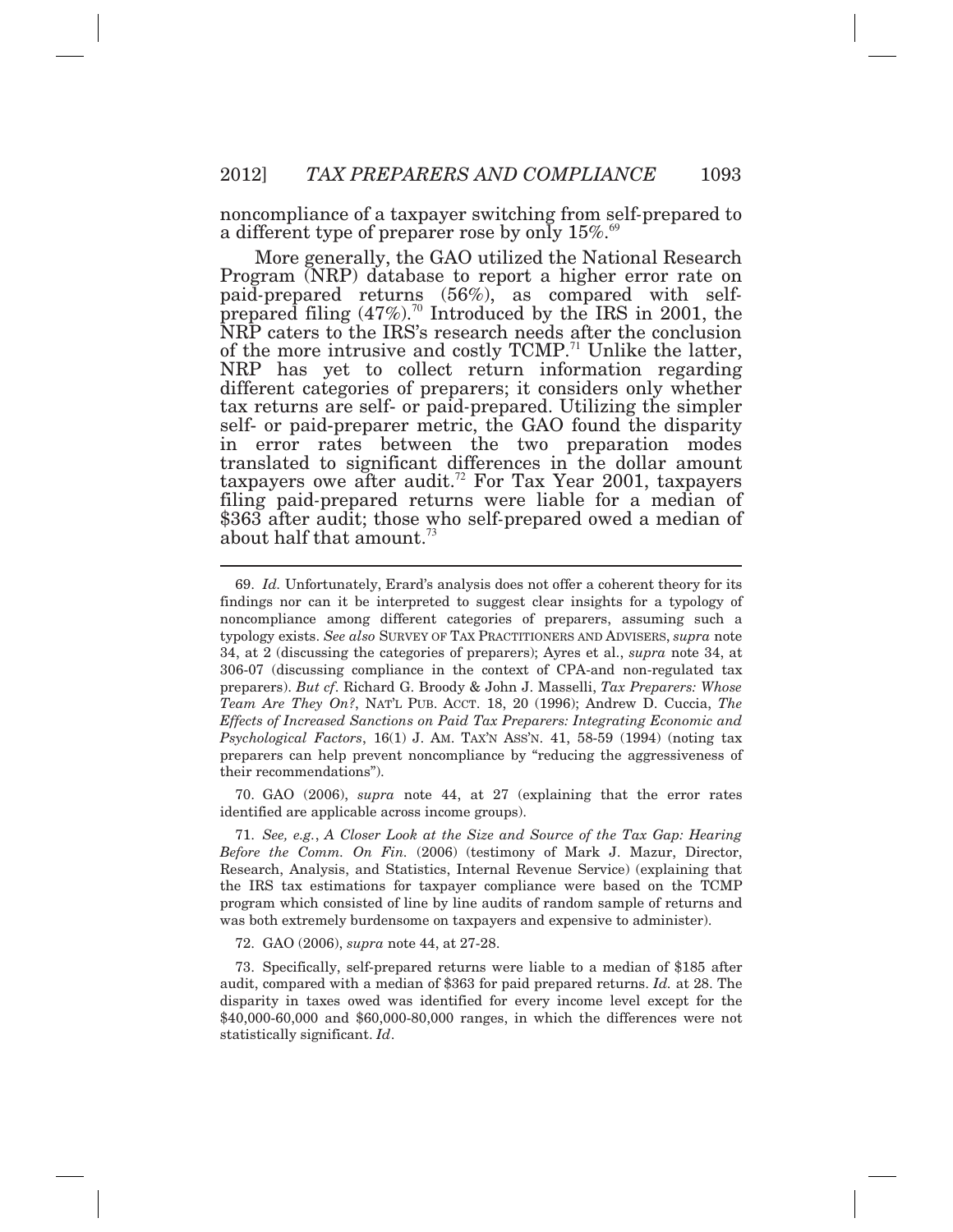With the growing scope of and reliance on tax preparer assistance, even a small number of the millions of taxpayers who are aided by tax preparers and end up filing erroneous returns may amount to large sums of unwarranted tax payments. More troubling than any associated short-term dollar loss are the long*-*term repercussions of such filing patterns. The characteristics of tax noncompliance are pestilential; a few bad apples, either on the preparer or taxpayer end, can easily affect the broader taxpaying community, generating a much larger compliance problem in both quality and [breadth.](https://breadth.74)<sup>74</sup>

## III. THE INSTIGATOR(S) OF NONCOMPLIANCE: MIXED EVIDENCE AND ONE HYPOTHESIS

 disconcerting tax filing behavior, research to date remains Despite circumstantial evidence suggesting inconclusive regarding who instigates aggressive tax dispositions*—*the taxpayer or the preparer. To a large

 (2005). Braithwaite explains the role of tax advisors as the driving force behind what started as a supply-side tax shelter industry in Australia and the United States during the 1980s. He demonstrates how advisors fueled this industry well into the twenty-first century. Particularly, Braithwaite describes the epidemic-like effect of aggressive tax practices on the taxpayer community, as noncompliance spread from tax advisors to taxpayers through the shaping of compliance attitudes and behaviors. *See id.* Braithwaite's insight is consistent with Hite, who found that taxpayers relying on professional tax assistance during IRS office audits exhibit more negative attitudes toward the tax system than those who self-prepare. *See* Peggy A. Hite, *The Preparer Effect on IRS Customer Satisfaction*, 14 ADVANCES IN TAX'N 159, 176 (2002); *see also* Loretta J. Stalans et al., *Listening to Different Voices: Formation of Sanction and Taxpaying Norms*, 21 J. APPLIED SOC. PSYCHOL. 119, 123, 130-36 (1991) (finding that third party involvement, especially mass media, can increase negative attributes). One key question is whether causation exists between third party involvement and either an increase in negative taxpayer attitudes and/or actual behavior toward compliance, or whether the link consists of correlation only. For additional research into the plague-like characteristics of tax noncompliance in the context of tax transactions and schemes, see also S. COMM. ON FINANCE ON TAX GAP AND TAX SHELTERS A-1-A-5 (2004) (written testimony of Nina Olson, National Taxpayer Advocate) (discussing the need for reform to prevent the spread of noncompliance as perpetuated by overly aggressive tax planning); *cf.*  James Andreoni et al., *Tax Compliance*, 36 J. ECON. LITERATURE 818, 845-46 (1998) (reporting that individuals with negative attitudes toward the tax administration generally have higher rates of tax evasion). 74. *See* JOHN BRAITHWAITE, MARKETS IN VICE MARKETS IN VIRTUE 137-43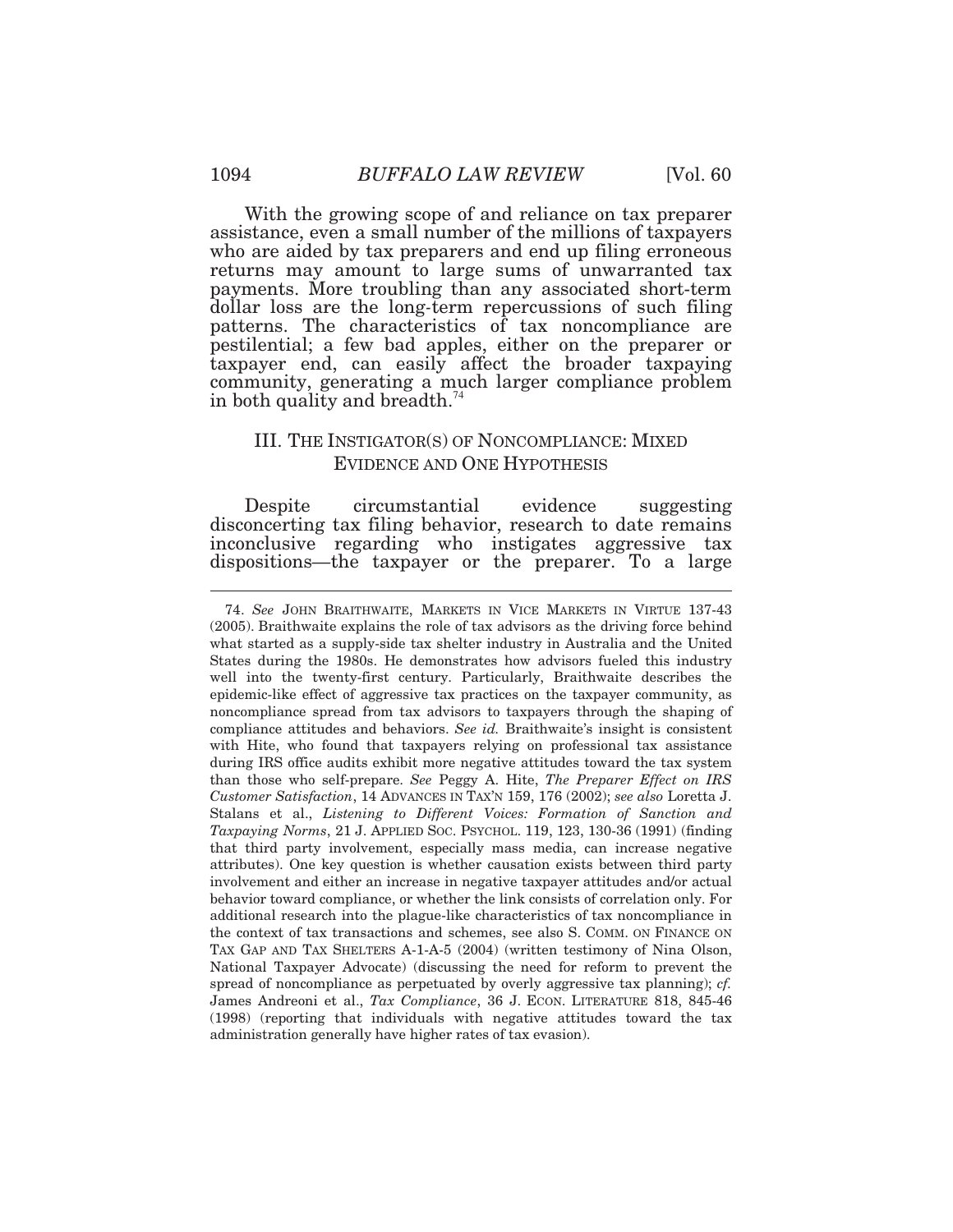extent, this lack of clarity is due to a shortage in relevant tax return information and, accordingly, a notable deficiency in empirical studies in this area. Relying on survey information, Hite and McGill find that taxpayers are likely to agree with their preparer's advice, whether conservative or aggressive, even though they may prefer conservative [counsel.](https://counsel.75)<sup>75</sup> Hite and McGill not only underscore the heavy reliance taxpayers place on their preparers, but they also suggest tax preparers are likely to be the source of aggressive tax [planning.](https://planning.76)<sup> $\pi$ </sup> In contrast, Schisler suggests it is the taxpayer who instigates aggressive tax [dispositions.](https://dispositions.77)<sup>77</sup> Schisler finds that taxpayers are generally more belligerent with taxes due, have lower equity perceptions of the tax system, and are particularly aggressive when ambiguous tax issues are [involved.](https://involved.78)<sup>78</sup>

 The inconclusiveness of existing findings appears less surprising when taking a closer look at the intricacies of the taxpayer-preparer relationship. Tax preparers bear a duty to act in their client's interest while also upholding the law. This often leads preparers to a dual agency problem. The manner in which preparers address this tension and whether they provide service that aggressively challenges the tax law—as opposed to more conservative and possibly compliant counsel—depends on various [factors.](https://factors.79)<sup>79</sup> Over the years, much of the modern literature on taxpayer-preparer

 $\overline{a}$ 

 *Taxpayers and Tax Preparers*, ACCT. HORIZONS, 74, 84-86 (1995). 77. Dan L. Schisler, *Equity, Aggressiveness, Consensus: A Comparison of* 

 69, at 53-59 (providing results of behavioral studies). 78. *See id.*; *see also* Ayres et al., *supra* note 34, at 306-07; Cuccia, *supra* note

 79. The tax literature identified more than two-dozen factors that potentially affect the aggressiveness of tax assistance. These include, among others, client payment status, client aggressiveness, preparer risk preference, client age, preparer age, client gender, preparer gender, perceived audit probability, importance of client, preparer experience level, and previous success in revenue negotiations. *See, e.g.*, Valerie C. Milliron, *A Conceptual Model of Factors Influencing Tax Preparers' Aggressiveness*, *in* CONTEMPORARY TAX RESEARCH 1, 2-4 (Shane Moriarity and Julie H. Collins eds., 1988) (reviewing literature).

 taxpayers do not have a preference for aggressive tax advice). 75. *See* Hite & McGill, *supra* note 32, at 390 (finding that, on average,

 76. *Id. See also* Lin Mei Tan, *Taxpayers' Preference for Type of Tax Advice from Tax Practitioners: A Preliminary Examination*, 20 J. ECON. PSYCHOL. 431, 432, 443 (1999) (surveying a group of business taxpayers in New Zealand to confirm Hite and McGill's findings from 1992).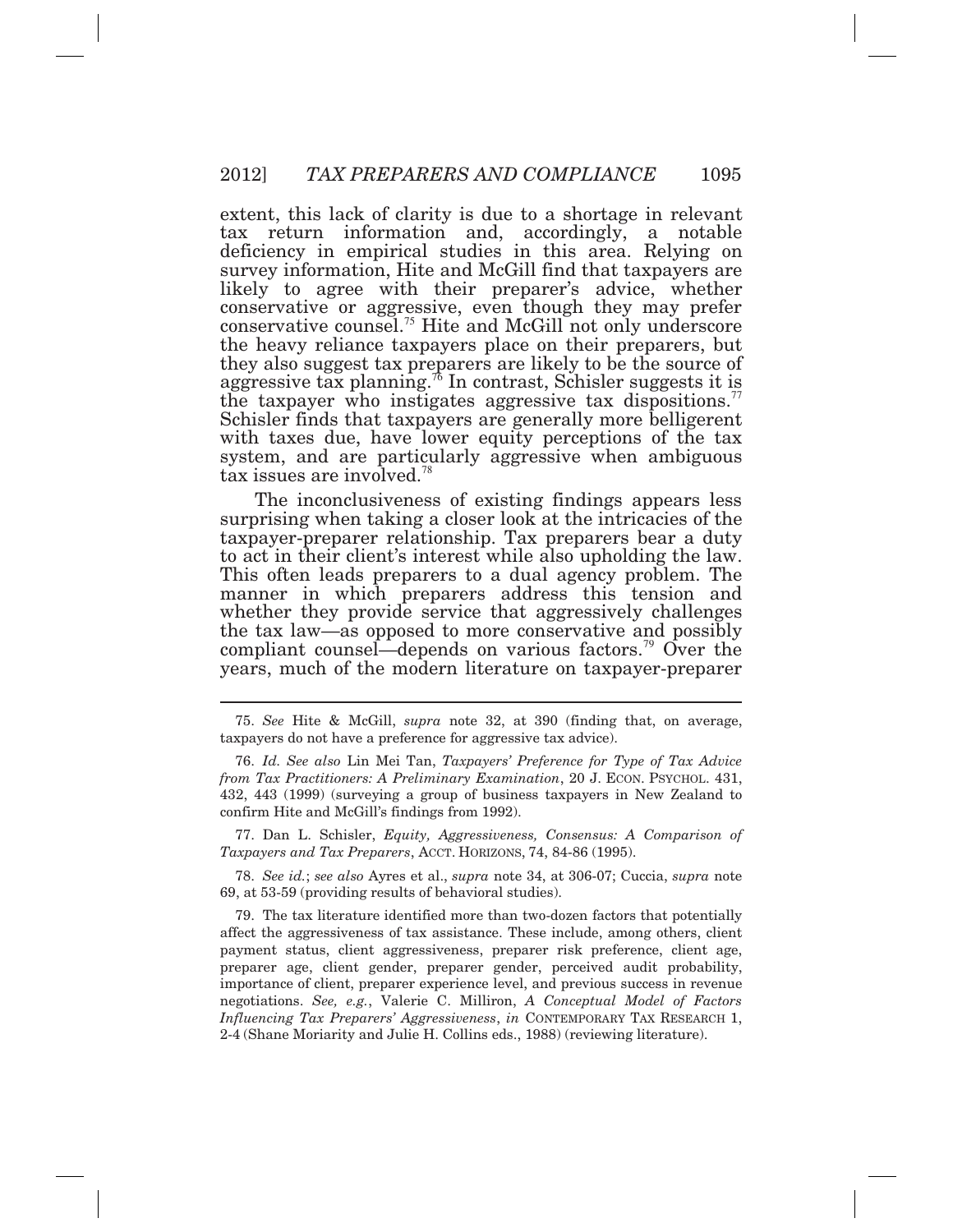compliance emphasized, in particular, the role of legal ambiguity. Specifically, according to the seminal work of Klepper and Nagin and Klepper et al., tax professionals exploit the law when the legal nature of items on their client's returns is ambiguous, but enforce the law when it is relatively [clear.](https://clear.80)<sup>80</sup> This Article revisits this hypothesis while adding the nuanced factor of preparer type. Accordingly, looking at different categories of preparers, the Article examines tax return compliance in legally ambiguous filing circumstances*—*specifically, Schedule C Form returns*—*  cases, including compliance on the Adjusted Gross Income, Total Tax, and EITC line items, are also explored to provide a broader and more thorough perspective. compared with more legally clear*-*cut cases, such as the determination of taxpayers' filing status. Intermediate

#### IV. DATA ANALYSIS

#### A. *Adjusted Gross Income (AGI)*

 The analysis begins with a breakdown of tax return Figure 1. Surprisingly, Enrolled Agent, the only preparer compliance results according to preparer type, looking initially at compliance on the Adjusted Gross Income (AGI) line item. These results are documented in Table 1 and type directly regulated and trained by the IRS until the

 *Case of Tax Preparers*, 34 J.L. ECON. 205, 218, 227-28 (1991); Steven Klepper & Daniel Nagin, *The Role of Tax Preparers in Compliance*, 22 POL'Y SCI. 167, 168- 69 (1989). Some suggest, however, the enforcer*-*exploiter thesis falls short of adequately capturing the full range of the taxpayer*-*tax preparer relationship. This may be especially the case with regard to line items where the application of the law is generally clear—for example, income reported by sole-proprietors or the claiming of various tax credits, such as the EITC. Available compliance data suggests that sole-proprietor underreporting accounts for about \$68 billion of the tax gap and that close to one-third of the dollar amount claimed for EITC is in error. While the law governing these two categories is complex, it is also generally unambiguous. *See* LESLIE BOOK, NAT'L TAXPAYER ADVOC. ANN. REP. TO CONG., STUDY OF THE ROLE OF PREPARERS IN RELATION TO TAXPAYER COMPLIANCE WITH INTERNAL REVENUE LAWS 48-49 (2007) (citing Leslie Book, *Preventing the Hybrid from Backfiring*, WIS. L. REV. 1103, 1110-14 (2006)). According to Book, in such circumstances efforts to increase compliance by imposing heightened requirements of legal certainty may not have much effect if noncompliance is not related to the exploitation of legal ambiguity. *Id.* at 48. 80. Steven Klepper et al., *Expert Intermediaries and Legal Compliance: The*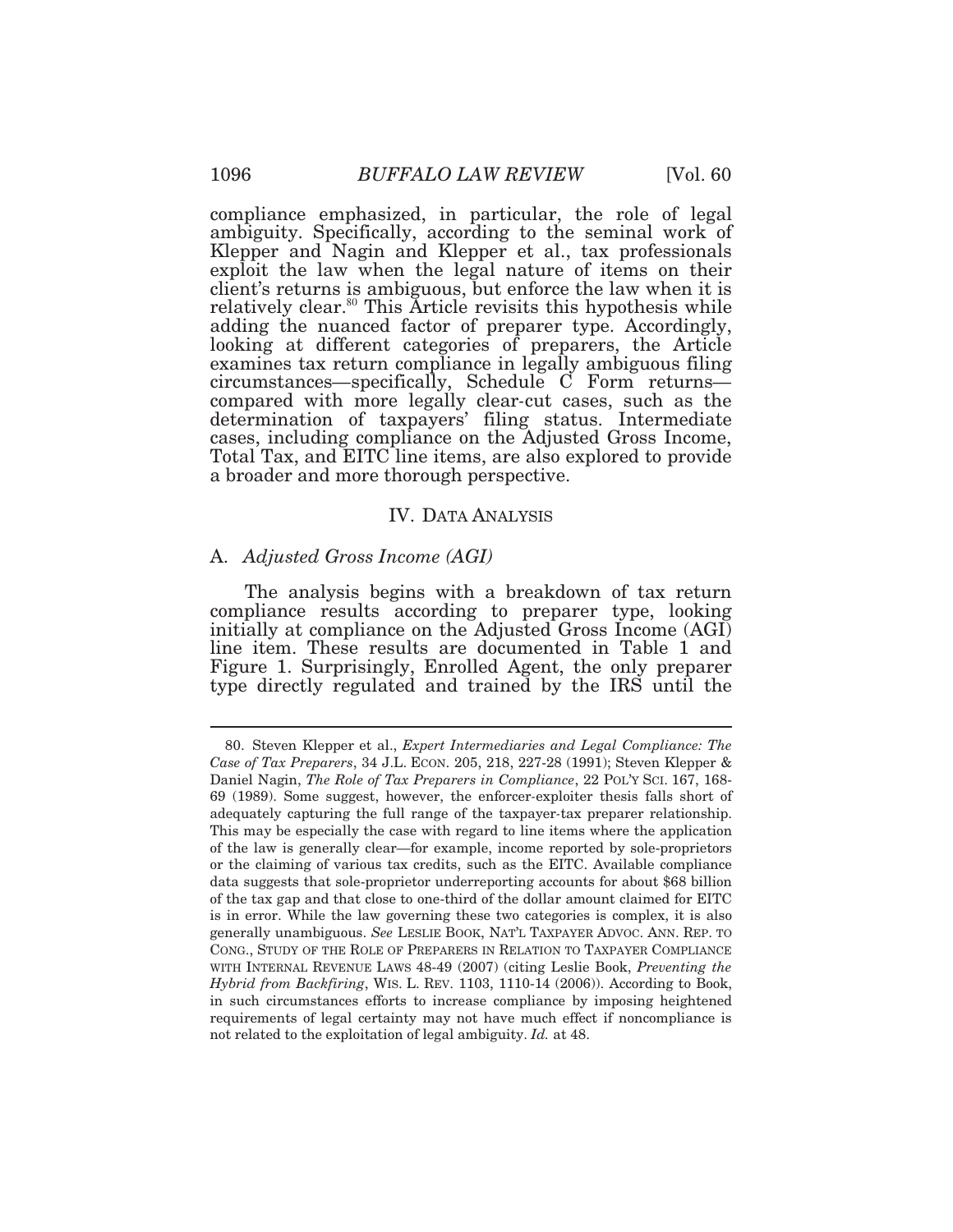$2011$  regulation, $81$  exhibits the highest number of returns with change to AGI after IRS audit and review: 61%. Enrolled Agent is followed by CPA/Attorney, at 49.2% of returns with change; IRS/VITA/TCE, at 45.1%; and Other Professional Preparer, with 44.5% change.

 When the analysis examines the rate of change (either negative or positive) from claimed AGI among returns with returns prepared by: Other Preparer, with 36.3% change among returns with change and 14.7% net change; Other with change and 13.4% net change; CPA/Attorney, with change; and Enrolled Agent, with 27.1% change among returns with change and 15.4% net change. Together, these change—as well as the net change on all returns—similar results emerge with the highest change rates identified on Professional Preparer, with 33.5% change among returns 32.2% change among returns with change and 14.2% net results reveal high levels of error among returns filed both by professionally licensed and regulated preparers (CPAs/Attorneys and Enrolled Agents) and by those who, until the 2011 preparer regulation, mostly operated under the regulatory radar (particularly, Other Professional Preparers and Other Preparers).

 Interestingly, the preparation mode to exhibit relatively consistent and compliant results is the Taxpayer, with 34% of self*-*prepared returns with change to AGI after IRS audit and review, 23.7% change from claimed AGI among returns with change, and 8.6% net change to AGI among self*-* prepared returns generally. However, the weighted average change of the dollar amount claimed in the Taxpayer category is not trivial, amounting to \$3444.<sup>82</sup>

 Looking at the rate of change from claimed AGI, both net and among returns with change, the preparation modes that show the most compliant results are IRS/VITA/TCE and Large National Chain, both displaying about half the rate of change from claimed AGI compared with the categories of CPA/Attorney and Enrolled [Agent.](https://Agent.83)<sup>83</sup> Exploring

<sup>81.</sup> *See supra* note 41.

<sup>82.</sup> *See infra* Table 1.

 and 6.4% net change; Large National Chain returns show 19.8% change among returns with change and 6.9 net change. *See infra* Table 1. However, considering the relatively lower number of returns filed in the IRS/VITA/TCE category (408,495 returns out of 16,944,452 returns total), coupled with the 83. IRS/VITA/TCE returns show 15.1% change among returns with change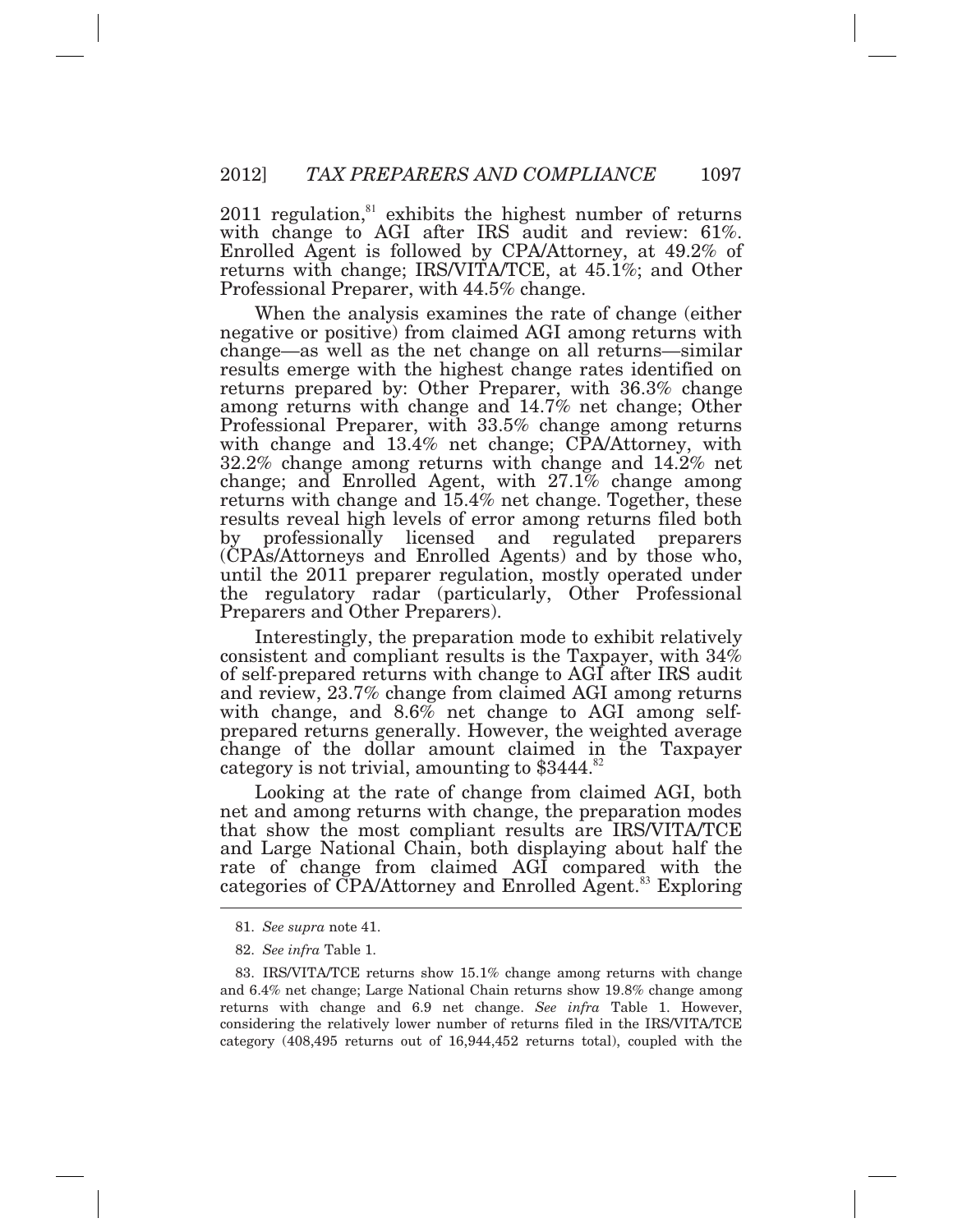the rate of change from claimed AGI among returns with change, the returns filed by Other Preparers appear least compliant: 36.3% rate of change. Returns submitted by Other Preparers are also second least compliant on the net change category, with 14.7%; and show the highest weighted average change to AGI, at \$4506.<sup>84</sup>

| Type of<br>Preparer                   | Weighted<br>Returns | $%$ of<br>Returns<br>with<br>Change to<br>AGI | $\%$<br>Change<br>from<br>Claimed<br>AGI<br>(Net) | $%$ Change<br>from<br>Claimed<br>AGI (Ret<br>w/Change) | Weighted<br>Average<br>Change |
|---------------------------------------|---------------------|-----------------------------------------------|---------------------------------------------------|--------------------------------------------------------|-------------------------------|
| CPA/Attorney                          | 897,341             | 49.2%                                         | 14.2%                                             | 32.2%                                                  | \$4191                        |
| <b>Enrolled Agent</b>                 | 307,637             | 61.0%                                         | 15.4%                                             | 27.1%                                                  | \$3875                        |
| Friend/Relative                       | 1,656,610           | 31.1%                                         | 7.4%                                              | 24.3%                                                  | \$2742                        |
| Large National<br>Chain               | 4,542,802           | 37.5%                                         | 6.9%                                              | 19.8%                                                  | \$2653                        |
| <b>IRS/VITA/TCE</b>                   | 408,495             | 45.1%                                         | 6.4%                                              | 15.1%                                                  | \$1493                        |
| Other Preparer                        | 641,660             | 38.3%                                         | 14.7%                                             | 36.3%                                                  | \$4506                        |
| Other<br>Professional<br>Tax Preparer | 5,905,418           | 44.5%                                         | 13.4%                                             | 33.5%                                                  | \$3990                        |
| Taxpayer                              | 2,584,490           | 34.4%                                         | 8.6%                                              | 23.7%                                                  | \$3444                        |
| Total                                 | 16,944,452          |                                               |                                                   |                                                        |                               |

Table 1

84. *See supra* Table 1.

 lower associated dollar value of weighted average change in the category (\$1493), the higher identified rates of change for IRS/VITA/TCE (both net and among returns with change) may be outliers.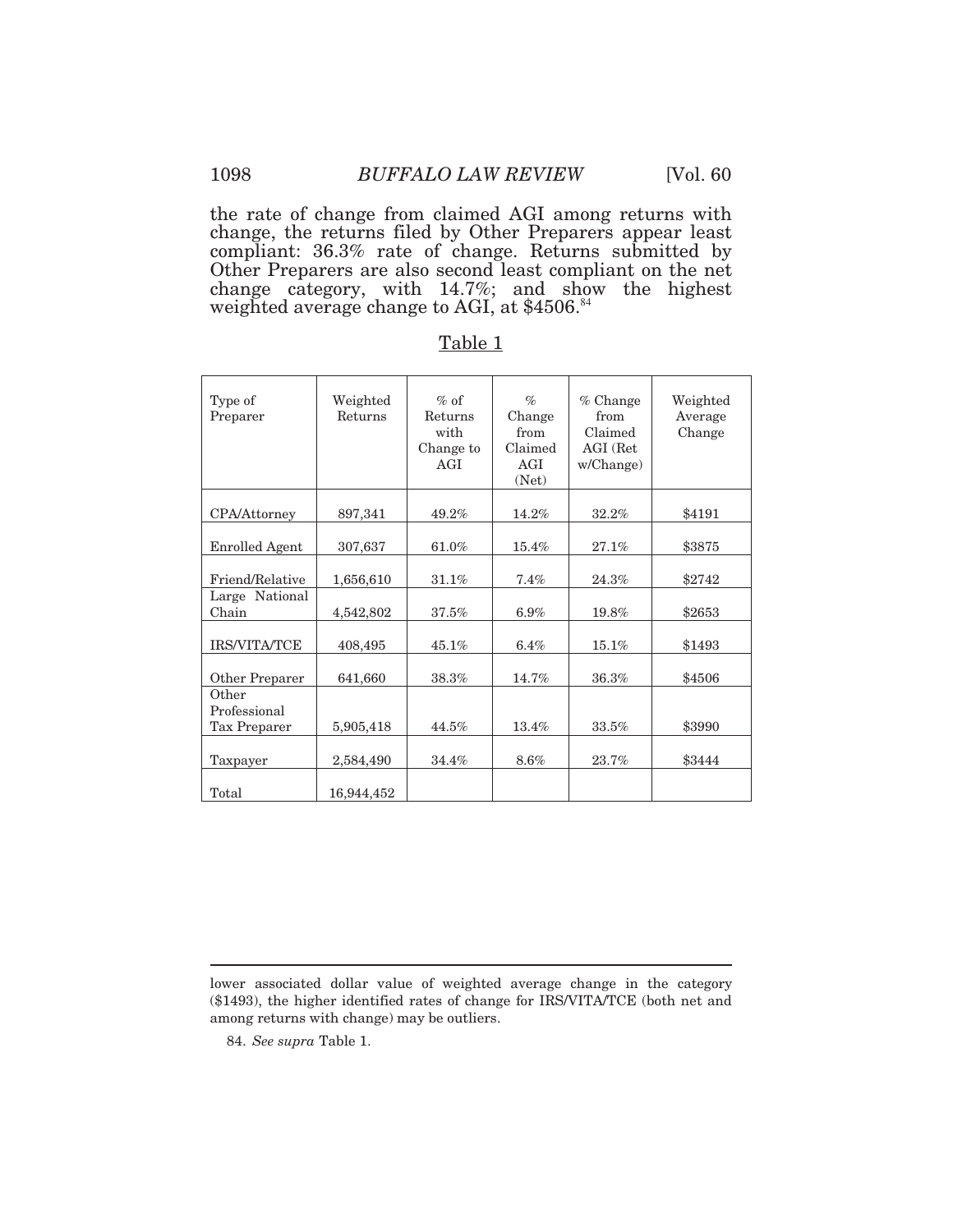

Figure 1

 The AGI analysis findings may be explained, at least partially, by the complexity of the returns examined. The J returns might be particularly relevant for taxpayers who turn to the most trained and experienced preparers, such as CPAs, Attorneys, or Enrolled Agents. financial circumstances of EITC claimants are generally rather [intricate.](https://intricate.85)<sup>85</sup> This complexity may influence how well preparers are able to interpret and apply the law. Further, paid preparer usage is more likely among taxpayers with complicated returns, which may contribute to the higher rates of change on returns filed by preparers as opposed to self-prepared [returns.](https://returns.86)<sup>86</sup> Increases in the complexity of

 This hypothesis is explored below by examining the breakdown of preparer mode across the more complicated Schedule C Form returns. As Figure 2 illustrates, CPAs/Attorneys and Enrolled Agents complete a larger

 *Credit Compliance Treatment of the Working Poor*, 6 CONN. PUB. INT. L.J. 183, 197-98 (2007) (discussing, among others, the issue of frequent job and family transitions affecting EITC recipients and their tax filing circumstances). 85. *See, e.g.*, Stephen D. Holt, *Keeping it in Context: Earned Income Tax* 

 86. *See, e.g.*, Erard, *supra* note 66, at 187 (noting that taxpayers with complex returns were more likely to seek tax preparation assistance); *see also*  Jeffrey A. Dubin et al., *The Demand for Tax Return Preparation Services*, REV. OF ECON. & STAT. 74, 75-82 (1992) (describing the groups more likely to choose a form of paid or nonpaid tax preparation service).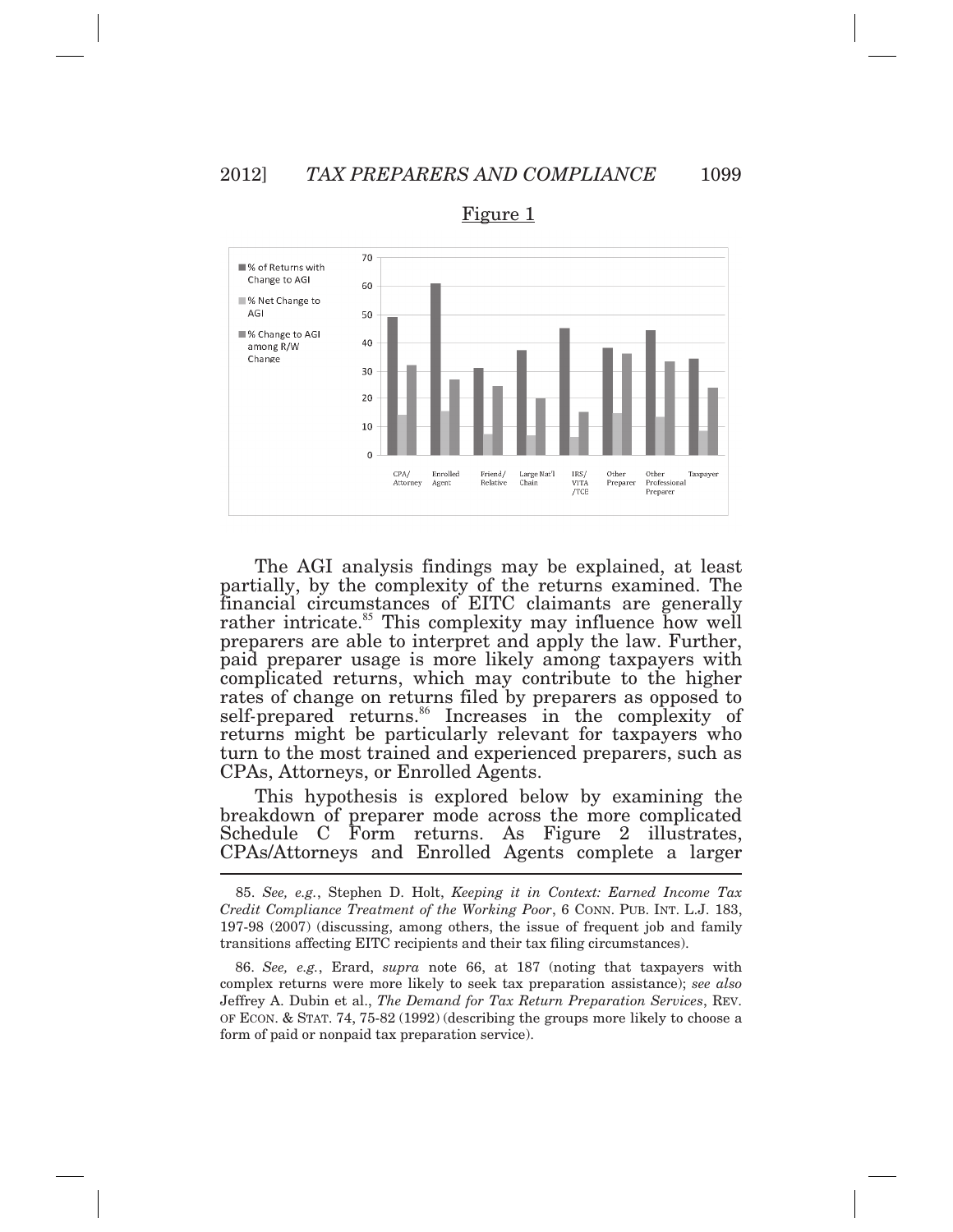percentage of Schedule C Form returns relative to the total number of returns they prepare. The increased share of Schedule C Form returns may contribute to the legal complexity and hence the risk of error in these [categories.](https://categories.87) $\mathbb{S}^7$ 



## Figure 2

 To account for the effect of legal complexity, the analysis narrows on Schedule C Form returns only and examines whether exclusively looking at more complicated filing circumstances across preparation modes alters compliance results. The findings of this manipulation are documented in Table 2 and Figure 3.

 Looking exclusively at schedule C Form returns, the high among all preparer types, with some decrease in the rate of returns with change to AGI emerges as consistently IRS/VITA/TCE [category.](https://category.88)<sup>88</sup> Further narrowing the analysis

 to standard, deductions returns, and offering similar results for the distribution of these more complicated filing circumstances across preparation types). 87. *See also infra* Appendix C (exploring the finer-tuned itemized, as opposed

 evident in the rate of change from claimed AGI among returns with change (4.2%) and net change (2.9%). This could be explained by considering the relatively low weighted average change in the IRS/VITA/TEC category narrowed to Schedule C Form returns (\$1132) as well as the lower number of returns filed by this category, compared with other preparation types (20,860 88. The reduced error rate in the IRS/VITA/TCE category is especially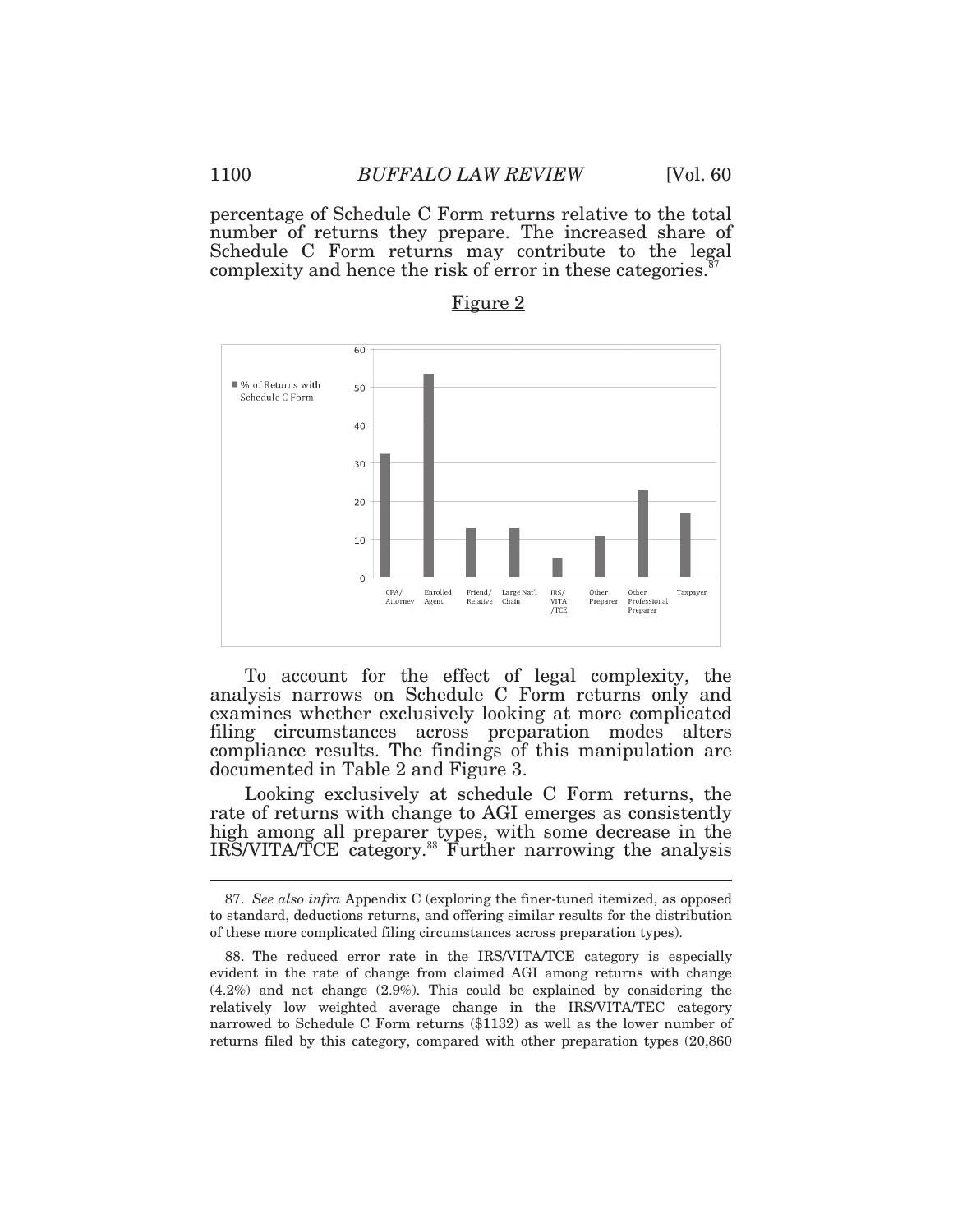to explore the rate of change from claimed AGI, particularly among returns subject to change (that is, returns identified as noncompliant after IRS audit and review), the returns completed by CPAs/Attorneys and Enrolled Agents do not appear significantly more problematic than those filed by other types of preparers. In fact, subsequent to IRS/VITA/TCE, CPAs/Attorneys exhibit the second lowest rate of returns with change to AGI and net change from claimed Friends/Relatives following closely [behind.](https://behind.89)<sup>89</sup> Enrolled Agents, while not radically different from other preparation types, perform rather poorly: they show the second highest change rate from claimed AGI (net as well as among returns with change) and the highest weighted average change  $(\$6035).$  $(\$6035).$ <sup>90</sup> In addition, when limiting the analysis to explore Schedule C Form returns, the Taxpayer category is not more compliant than other preparation types, with the weighted average dollar adjustment ranking among the highest, at  $$524\overline{8}.^{91}$ AGI, with Large National Chains and

 The results of the AGI analysis narrowed to Schedule C Nagin and Klepper et. al., in suggesting that legally and review (here, AGI). Increases in the rates and scope of categories, as shown in Table 2 and Figure 3. In fact, the among self*-*preparing taxpayers, second by only 0.2% to Friends/Relatives and Other Preparers, where the rate of returns with change is highest  $(78.7\%)$ .<sup>93</sup> Further, the Form returns can be read as consistent with Klepper and ambiguous filing circumstances, such as those associated with Schedule C Form returns, correlate with increases in [noncompliance.](https://noncompliance.92)<sup>92</sup> Noncompliance appears in our database in the form of change to the line item explored after IRS audit change, however, are not limited to certain types of preparation modes. They are evident across all preparation rate of returns with change to AGI is particularly high

 $\overline{a}$ 

 Nagin, *supra* note 80 and accompanying text. 92. *See* Klepper et al., *supra* note 80 and accompanying text; Klepper &

93. *See infra* Table 2.

 Schedule C Form returns filed by IRS/VITA/TCE compared with a total of 3,125,243 Schedule C returns filed generally). *See infra* Table 2, Figure 3.

<sup>89.</sup> *See infra* Table 2, Figure 3.

<sup>90.</sup> *See id*.

<sup>91.</sup> *See id.*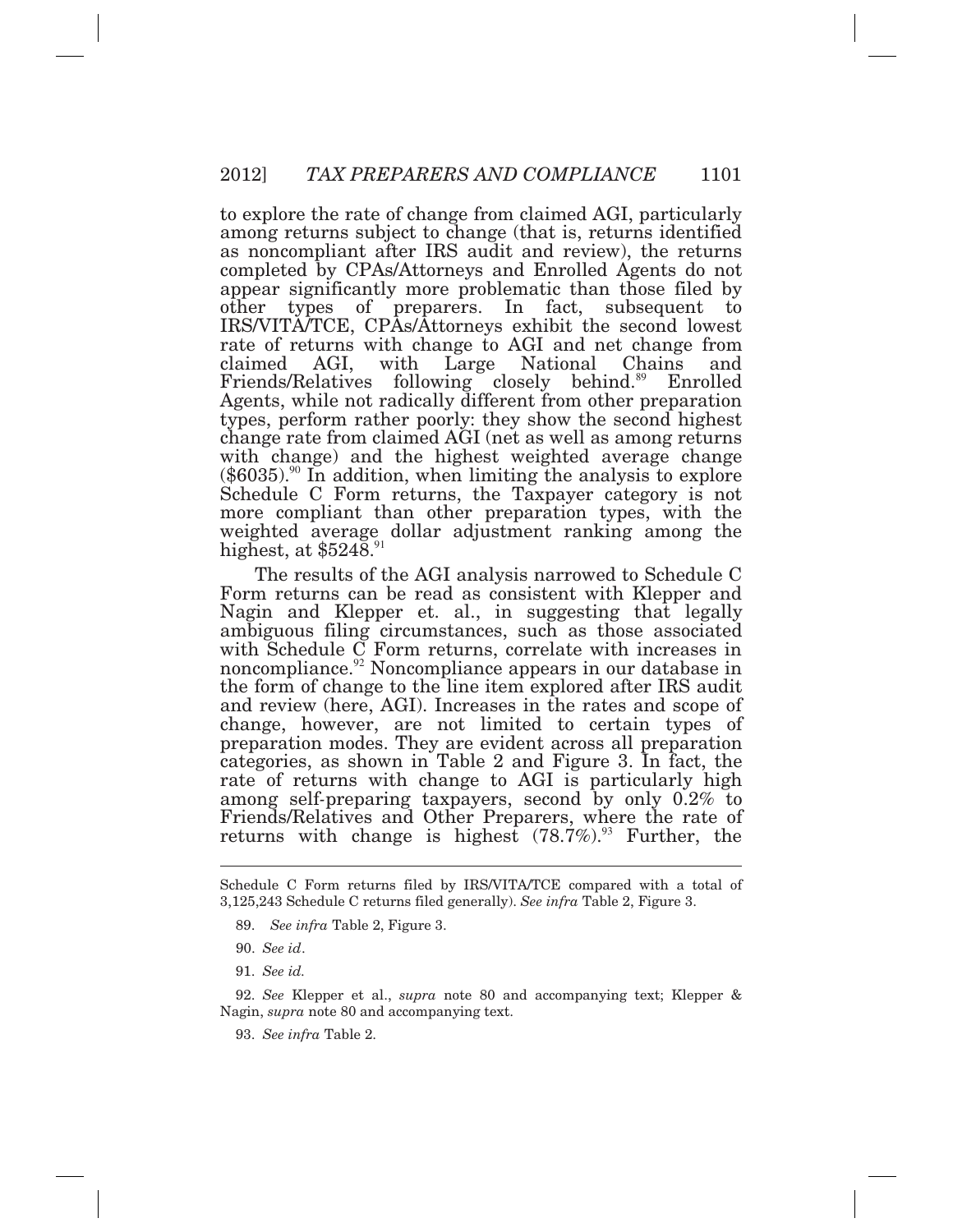financial implications of IRS audit and review of self*-* prepared returns is also among the highest, showing a weighted average change of \$5248.  $94$ 

 Form returns, the CPA/Attorney mode, as well as mitigating effect of these preparation types on taxpayer circumstances, may lead to greater noncompliance than Notably, when considering AGI reported on Schedule C Relative/Friend, Large National Chain, and IRS/VITA/TCE categories are associated with more compliant returns, compared with the Taxpayer. These findings may indicate a noncompliance in the context of Schedule C Form returns. Conversely, use of some preparation modes, such as Other Professional Preparer and Enrolled Agent under these self*-*preparation in terms of financial gain of noncompliance, measured by the weighted average dollar change, even though the actual rate or incidences of change may in fact be lower in these [categories.](https://categories.95)<sup>95</sup>

 Although the Taxpayer category is second highest on the rate of returns subject to change in the AGI analysis narrowed to Schedule C Form returns, the actual rate of change to AGI (net as well as among returns with change) does not differ significantly from other preparation categories. In fact, the categories of Other Professional returns. This may suggest that at least some errors on self*-* prepared returns do not result in financial benefits to the taxpayer compared with returns filed by potentially better informed or more sophisticated preparers, such as Other Professional Preparers and Enrolled Agents. In this case, lower preparation skills on the taxpayer end, rather than intentional tax planning, might be the reason for such errors.<sup>96</sup> errors.<sup>96</sup> Preparer and Enrolled Agent, for example, both display greater rates of change to AGI, compared with self*-*prepared

<sup>94.</sup> *See id.* 

<sup>95.</sup> *See id.* 

 adjustments made on tax returns after IRS audit and review result in tax increase or decrease in the tax liability of the taxpayer. This is helpful in order to better assess the reasons for the discrepancies between the information reported on the original tax returns and the information concluded after IRS audit and review as well as the effective mechanisms to enhance taxpayer compliance more generally. 96. Future analysis should look into the distribution and extent to which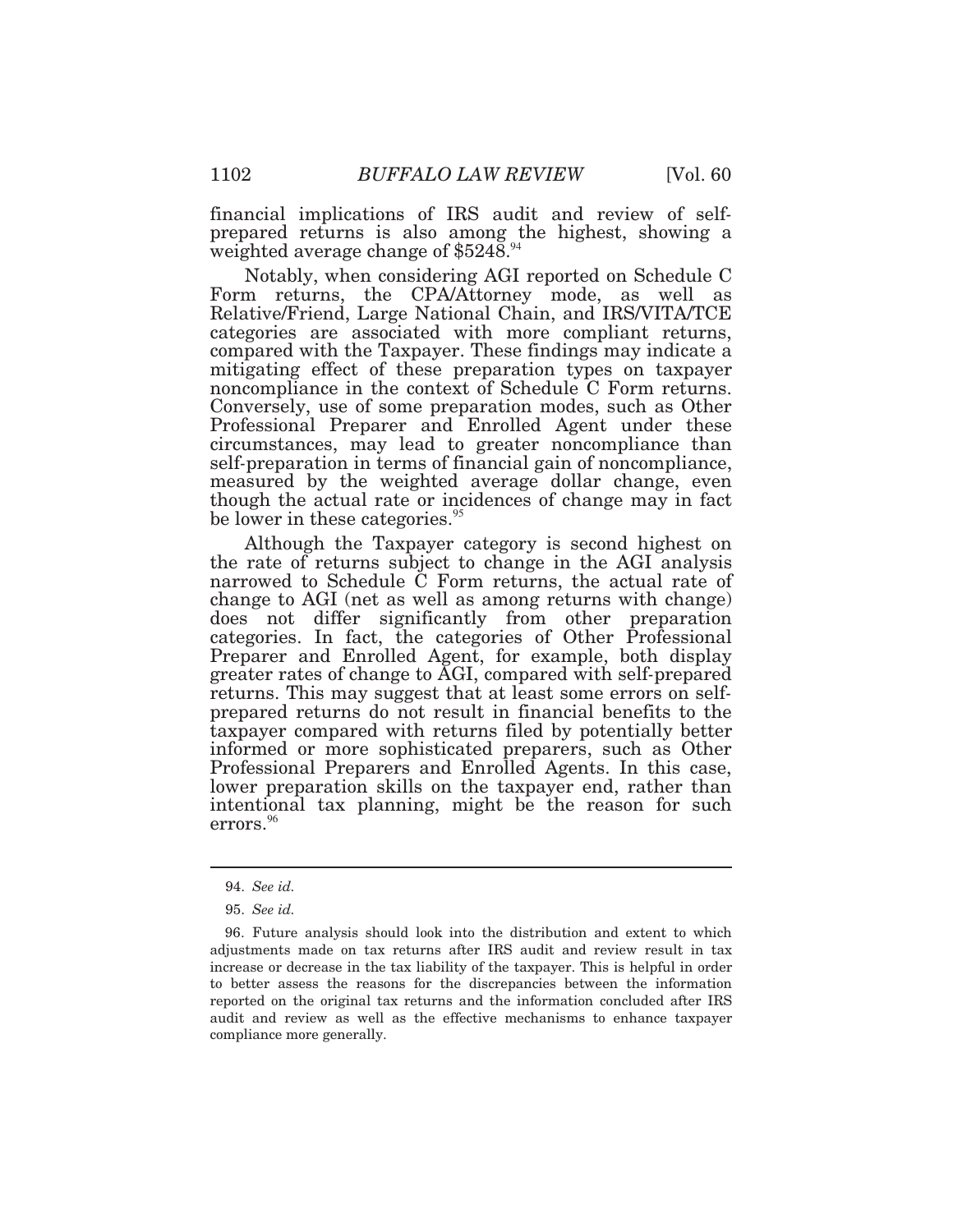$\overline{\phantom{a}}$ 

|                       | Weighted   |            | $%$ of  | $\mathcal{O}_0$ | Change<br>$\%$ |          |
|-----------------------|------------|------------|---------|-----------------|----------------|----------|
| Type of Preparer      | Returns    | $%$ of     | Returns | Change          | from           | Weighted |
|                       | With Sched | Returns    | with    | from            | Claimed        | Average  |
|                       | C          | with a     | Change  | Claimed         | AGI (Ret       | Change   |
|                       |            | Schedule C | to AGI  | AGI (Net)       | w/Change)      |          |
|                       |            |            |         |                 |                |          |
| CPA/Attorney          | 291,801    | 32.5%      | 71.1%   | 20.4%           | 33.3%          | \$4035   |
|                       |            |            |         |                 |                |          |
| <b>Enrolled Agent</b> | 164,479    | 53.5%      | 74.5%   | 32.0%           | 44.5%          | \$6035   |
|                       |            |            |         |                 |                |          |
| Friend/Relative       | 213,033    | 12.9%      | 78.7%   | 23.9%           | 32.9%          | \$3009   |
| Large National        |            |            |         |                 |                |          |
| Chain                 | 585,008    | 12.9%      | 73.1%   | 22.2%           | 30.5%          | \$3614   |
|                       |            |            |         |                 |                |          |
| <b>IRS/VITA/TCE</b>   | 20,860     | 5.1%       | 66.7%   | 2.9%            | 4.2%           | \$1132   |
|                       |            |            |         |                 |                |          |
| Other Preparer        | 69,813     | 10.9%      | 78.7%   | 25.0%           | 39.2%          | \$4260   |
| Other Professional    |            |            |         |                 |                |          |
| Tax Preparer          | 1,343,677  | 22.8%      | 74.9%   | 37.5%           | 52.3%          | \$5519   |
|                       |            |            |         |                 |                |          |
| Taxpayer              | 436,572    | 16.9%      | 78.5%   | 28.8%           | 35.1%          | \$5248   |
|                       |            |            |         |                 |                |          |
| Total                 | 3,125,243  | 18.4%      |         |                 |                |          |

### Table 2



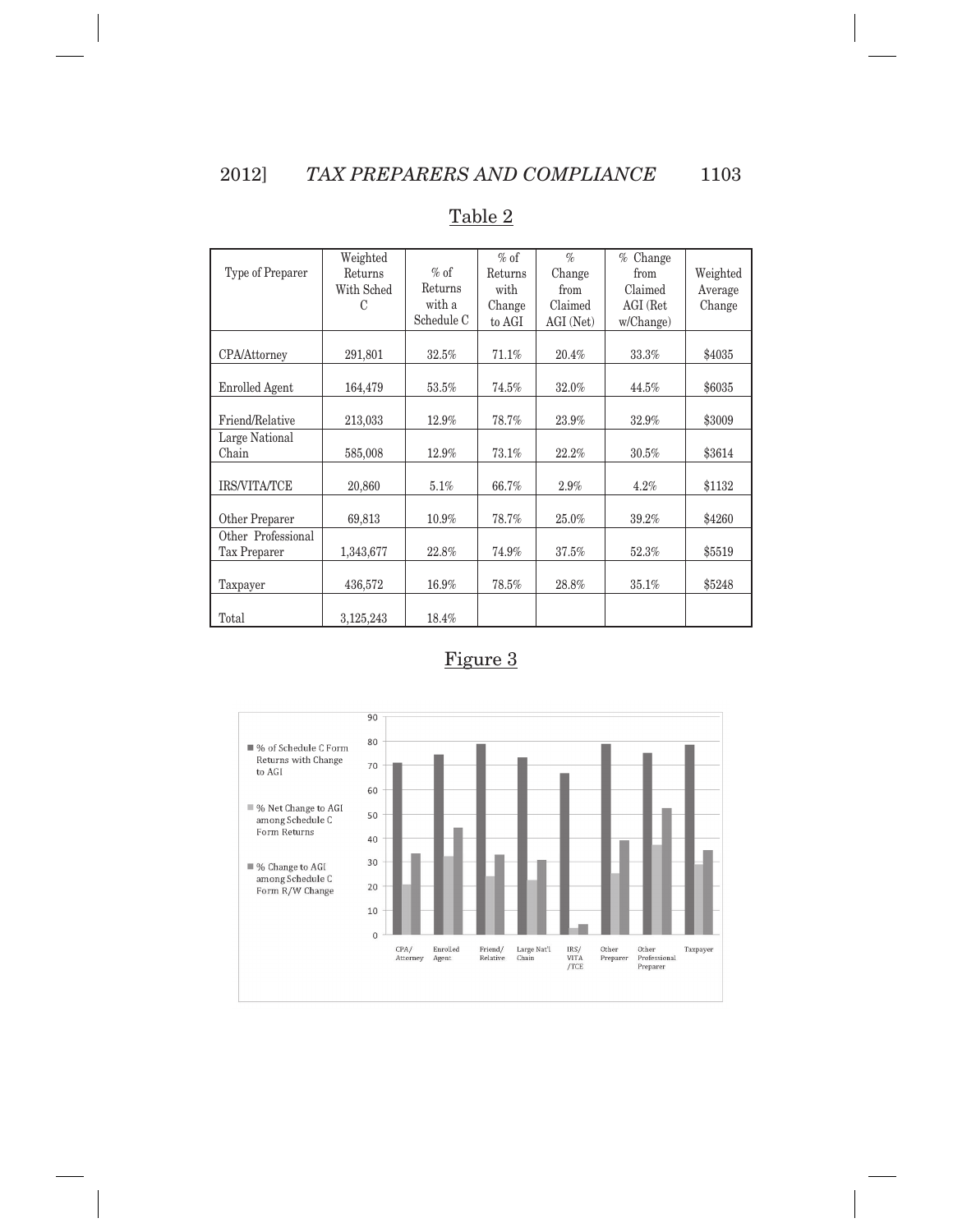#### B. *Total Tax*

 To build on the AGI findings, the analysis moves to examine return compliance on the line item of Total Tax. prepared by CPAs/Attorneys and Enrolled Agents, These results are displayed in Table 3 and Figure 4. Analysis of compliance results across preparation types reveals that the categories CPA/Attorney and Enrolled Agent again exhibit the highest rates of returns where IRS examiners recommended change to the amount originally claimed—at 46.7 and 57.4%, respectively. However, the magnitude of the change made to Total Tax on returns measured as the percentage change from the amount which was determined after IRS audit and review, was among the lowest, with only returns prepared by the Taxpayer showing a smaller percentage change (118.3, 112, and 111.5% adjustment among returns with change; and 71.2, 73.7 and 64.1% net change, [respectively\).](https://respectively).97) $\frac{97}{2}$ 

 Other Preparers and Other Professional Preparers and among returns with change: 305 and 195.4% change among returns with change; and 164.4 and 110.4% net change, in that [order.](https://order.98) $98$  This significantly exceeds the adjustments made on returns prepared by CPAs/Attorneys, Enrolled Agents, and the Taxpayer. Friends/Relatives and Large National Chain returns are in the middle of the compliance results, at 84.3 and 92.8% net change; and 147.6 and [respectively.](https://respectively.99)<sup>99</sup> perform most poorly on the magnitude of change, both net  $174.2\%$  change among returns with change,

 pronounced on the Total Tax than AGI analysis. *See supra* Table 1, Figure 1 (AGI analysis); *infra* Table 3, Figure 4 (Total Tax analysis). 97. Compliance in the self-preparation mode initially appears more

<sup>98.</sup> *See infra* Table 3, Figure 4*.* 

<sup>99.</sup> *Id.*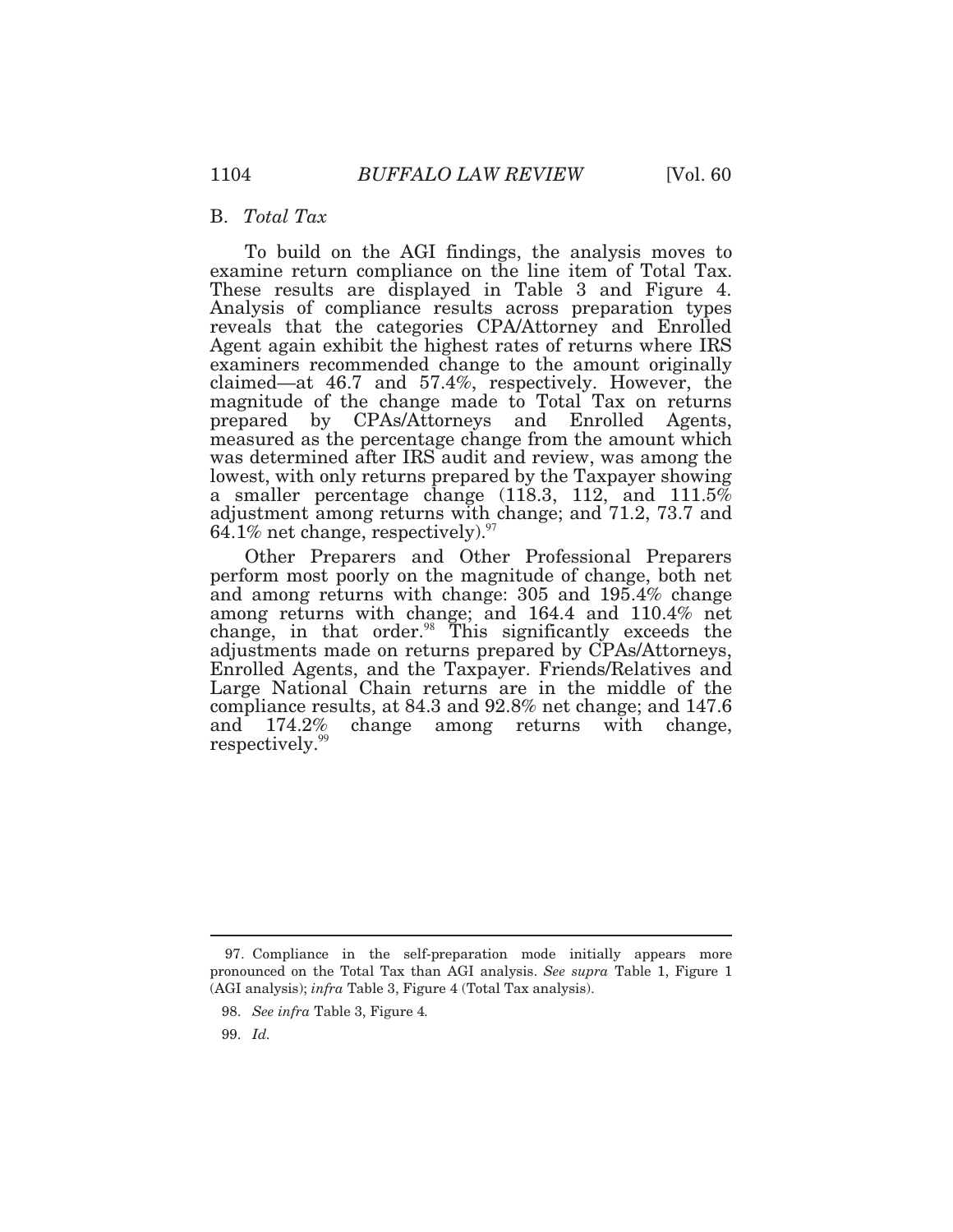| Type of<br>Preparer                   | Weighted<br>Returns | $%$ of<br>Returns<br>with<br>Change to<br><b>Total Tax</b> | $%$ Change<br>to Total<br>Tax (Net) | $%$ Change<br>to Total<br>Tax<br>(Among<br>Returns<br>w/change) | Weighted<br>Average<br>Change<br>(Among<br>Returns<br>w/change |
|---------------------------------------|---------------------|------------------------------------------------------------|-------------------------------------|-----------------------------------------------------------------|----------------------------------------------------------------|
| <b>CPA/Attorney</b>                   | 897,341             | 46.7%                                                      | 71.2%                               | 118.3%                                                          | \$794                                                          |
| Enrolled<br>Agent                     | 307,637             | 57.4%                                                      | 73.7%                               | 112.0%                                                          | \$1003                                                         |
| Friend/Relative                       | 1,656,610           | 39.0%                                                      | 84.3%                               | 147.6%                                                          | \$509                                                          |
| Large<br>National<br>Chain            | 4,542,802           | 31.5%                                                      | 92.8%                               | 174.2%                                                          | \$769                                                          |
| <b>IRS/VITA/TCE</b>                   | 408,495             | 27.5%                                                      | 76.6%                               | 200.0%                                                          | \$393                                                          |
| Other<br>Preparer                     | 641,660             | 37.6%                                                      | 164.4%                              | 305.0%                                                          | \$881                                                          |
| Other<br>Professional<br>Tax Preparer | 5,905,418           | 38.7%                                                      | 110.4%                              | 195.4%                                                          | \$976                                                          |
| Taxpayer                              | 2,584,490           | 36.0%                                                      | 64.1%                               | 111.5%                                                          | \$666                                                          |
| Total                                 | 16,944,452          |                                                            |                                     |                                                                 |                                                                |

#### Table 3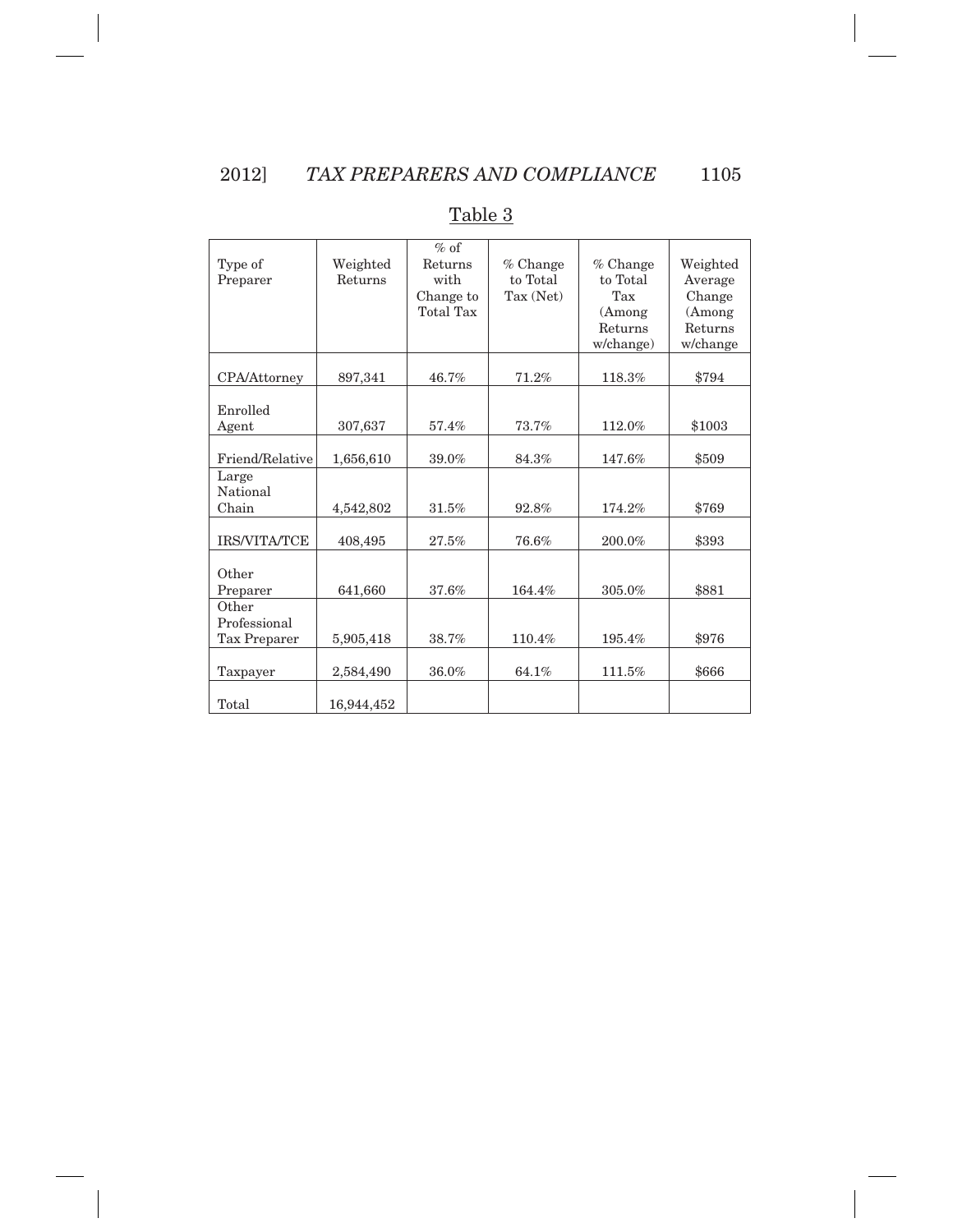$\overline{a}$ 

## 1106 *BUFFALO LAW REVIEW* [Vol. 60



Figure 4

 When the Total Tax analysis narrows to focus on legally ambiguous Schedule C Form returns, as documented in lowest (more so for returns filed by CPAs/Attorneys than for Table 4 and Figure 5, the compliance of returns filed by CPAs/Attorneys and Enrolled Agents is, again, much better. Here, the rate of returns with change and the change amount from what was originally claimed are among the returns completed by Enrolled Agents), with the returns prepared by IRS/VITA/TCE being most compliant.<sup>100</sup>

 When limited to Schedule C Form returns, self*-*prepared returns are most likely to have a change to Total Tax.<sup>101</sup> Further, self*-*prepared Schedule C Form returns also display the largest change to Total Tax as a percentage of the original amount claimed (both net and among returns with change).<sup>102</sup> The Taxpayer category is followed by

 IRS/VITA/TCE returns show 43% of returns with change to Total Tax; 25.6% net change and 32.7% change among returns with change. *See infra* Table 4, Figure 5. 100. After narrowing the Total Tax analysis to Schedule C Form returns,

 category at 72.8*%*). Figure 5. 101. *See id.* (showing the rate of returns with change in the Taxpayer

 change and 166.6% net change for self-prepared Schedule C Form returns). 102. *See id.* (showing 212.6% net change to Total Tax among returns with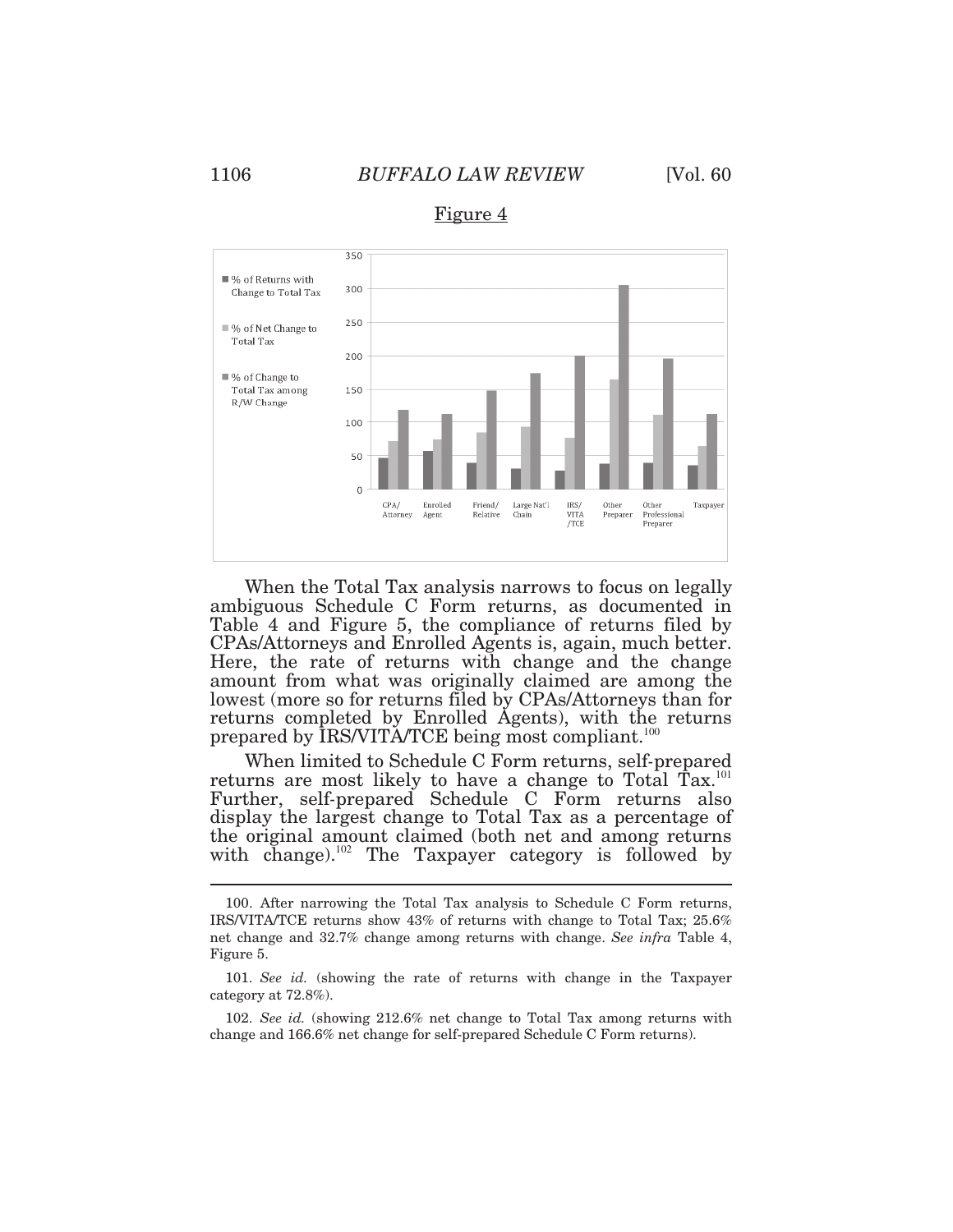this category is Other Professional Preparer.<sup>104</sup> Friend/Relative and Large National Chain, both performing less compliantly than with the general Total Tax analysis.<sup>103</sup> The mode third most likely to file noncompliant returns in

|                       | Weighted  | $\%$ of    | $%$ of           |            |           |          |
|-----------------------|-----------|------------|------------------|------------|-----------|----------|
| Type of               | Returns   | Returns    | Returns          | $%$ Change | % Change  | Weighted |
| Preparer              | With      | with a     | with             | to Total   | to Total  | Average  |
|                       | Sched C   | Schedule C | Change to        | Tax (Net)  | Tax (Ret  | Change   |
|                       |           |            | <b>Total Tax</b> |            |           |          |
|                       |           |            |                  |            | w/change) |          |
| CPA/Attorney          | 291,801   | 32.5%      | 64.5%            | 69.5%      | 100.0%    | \$1010   |
| <b>Enrolled Agent</b> | 164,479   | $53.5\%$   | 66.4%            | 78.8%      | $119.1\%$ | \$1387   |
|                       |           |            |                  |            |           |          |
| Friend/Relative       | 213,033   | 12.9%      | 69.3%            | 109.6%     | 189.3%    | \$852    |
| Large                 |           |            |                  |            |           |          |
| National              |           |            |                  |            |           |          |
| Chain                 | 585,008   | 12.9%      | 68.0%            | 98.8%      | 184.7%    | \$807    |
| IRS/VITA/TCE          | 20,860    | $5.1\%$    | 43.0%            | $25.6\%$   | 32.7%     | \$418    |
| Other                 |           |            |                  |            |           |          |
|                       |           |            |                  |            |           | \$776    |
| Preparer<br>Other     | 69,813    | $10.9\%$   | 51.7%            | 48.2%      | 140.6%    |          |
| Professional          |           |            |                  |            |           |          |
|                       |           |            |                  |            |           |          |
| Tax Preparer          | 1,343,677 | 22.8%      | 67.7%            | 106.1%     | 155.5%    | \$1364   |
| Taxpayer              | 436,572   | 16.9%      | 72.8%            | 166.6%     | 212.6%    | \$1327   |
|                       |           |            |                  |            |           |          |
| Total                 | 3,125,243 | 18.4%      |                  |            |           |          |
|                       |           |            |                  |            |           |          |
|                       |           |            |                  |            |           |          |
|                       |           |            |                  |            |           |          |
|                       |           |            |                  |            |           |          |
|                       |           |            |                  |            |           |          |
|                       |           |            |                  |            |           |          |
|                       |           |            |                  |            |           |          |
|                       |           |            |                  |            |           |          |
|                       |           |            |                  |            |           |          |
|                       |           |            |                  |            |           |          |
|                       |           |            |                  |            |           |          |
|                       |           |            |                  |            |           |          |
| 103. See id.          |           |            |                  |            |           |          |

#### Table 4

 104. *See id.* (showing, for example, the rate of change to Total Tax among Schedule C Form returns at 67.7% for Other Professional Preparer, preceded by the Taxpayer, Friend/Relative and Large National Chain returns at 72.8, 69.3 and 68% of returns with change, respectively. The Other Professional Preparer category also has the third highest weighted average change to Total Tax for Schedule C Form returns, at \$1364).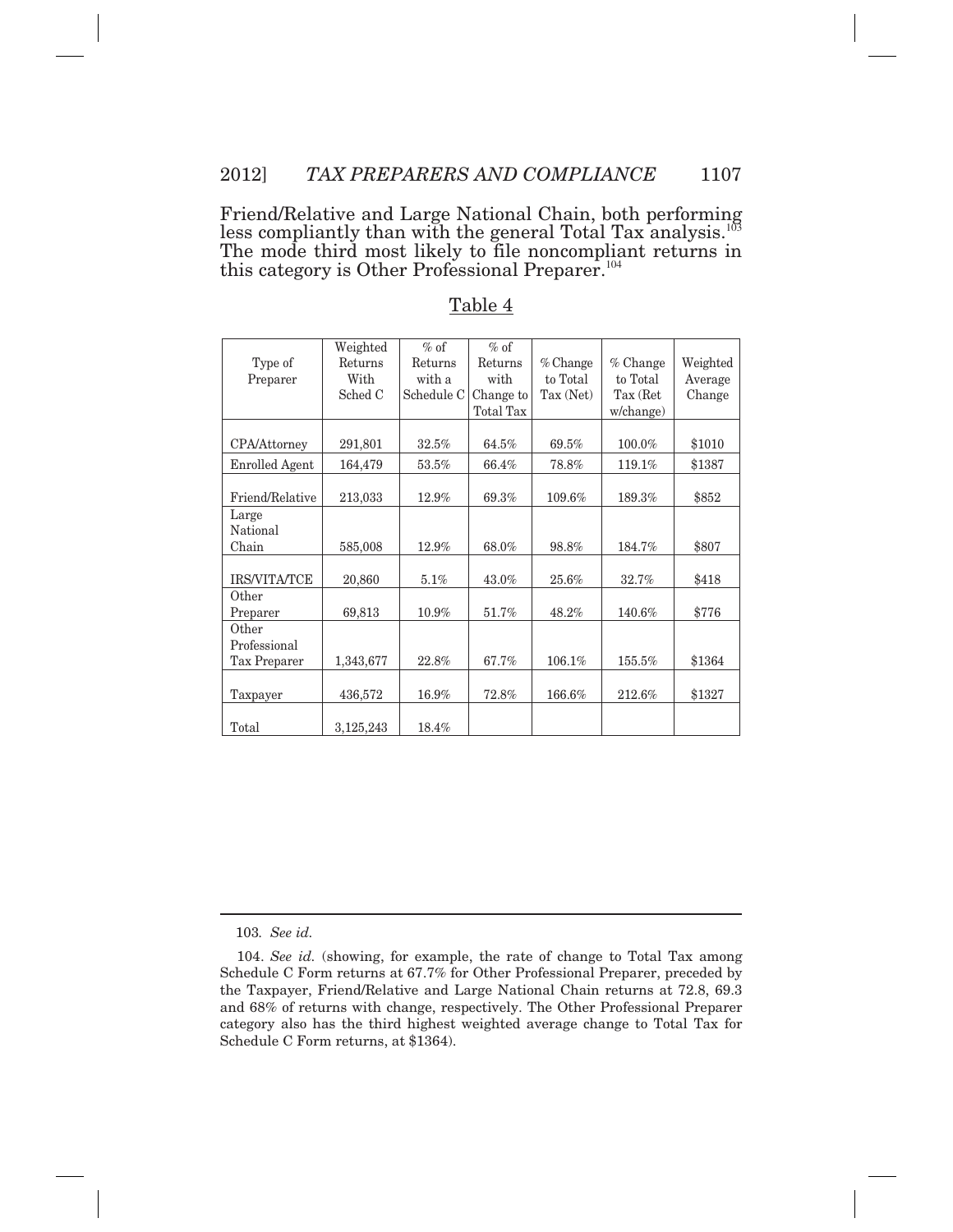

Figure 5

#### C. *Earned Income Tax Credit (EITC)*

 generated the EITC Compliance Studies and database results remain fairly consistent when looking at the rate of change from claimed EITC, particularly the net change.<sup>107</sup> The analysis now turns to explore tax return compliance on the line item of EITC, the provision that analyzed in this Article.<sup>105</sup> The results of the EITC findings are documented in Table 5 and Figure 6. Here, the CPA/Attorney (in particular), Large National Chain, and IRS/VITA/TCE categories display the lowest percentage of returns with change following IRS audit and review.<sup>106</sup>The These findings are in line with Holtzblatt and McCubbin,

 105. *See supra* Introduction, pp. 1081-84 (discussing EITC Compliance Study and subsequent creation of the EITC database).

 EITC; Large National Chain shows 46.3% of returns with change to EITC; and IRS/VITA/TCE exhibits 46.9% of returns with change to EITC. *See infra* Table 5, Figure 6. 106. The CPA/Attorney category shows 45.2% of returns with change to

 returns with change for CPA/Attorney returns; 22.5% net change and 47.9% change to EITC among returns with change for Large National Chain returns; and 19.8% net change and 56.8% change to EITC among returns with change for IRS/VITA/TCE returns). 107. *See id.* (showing 17.4% net change and 37% change to EITC among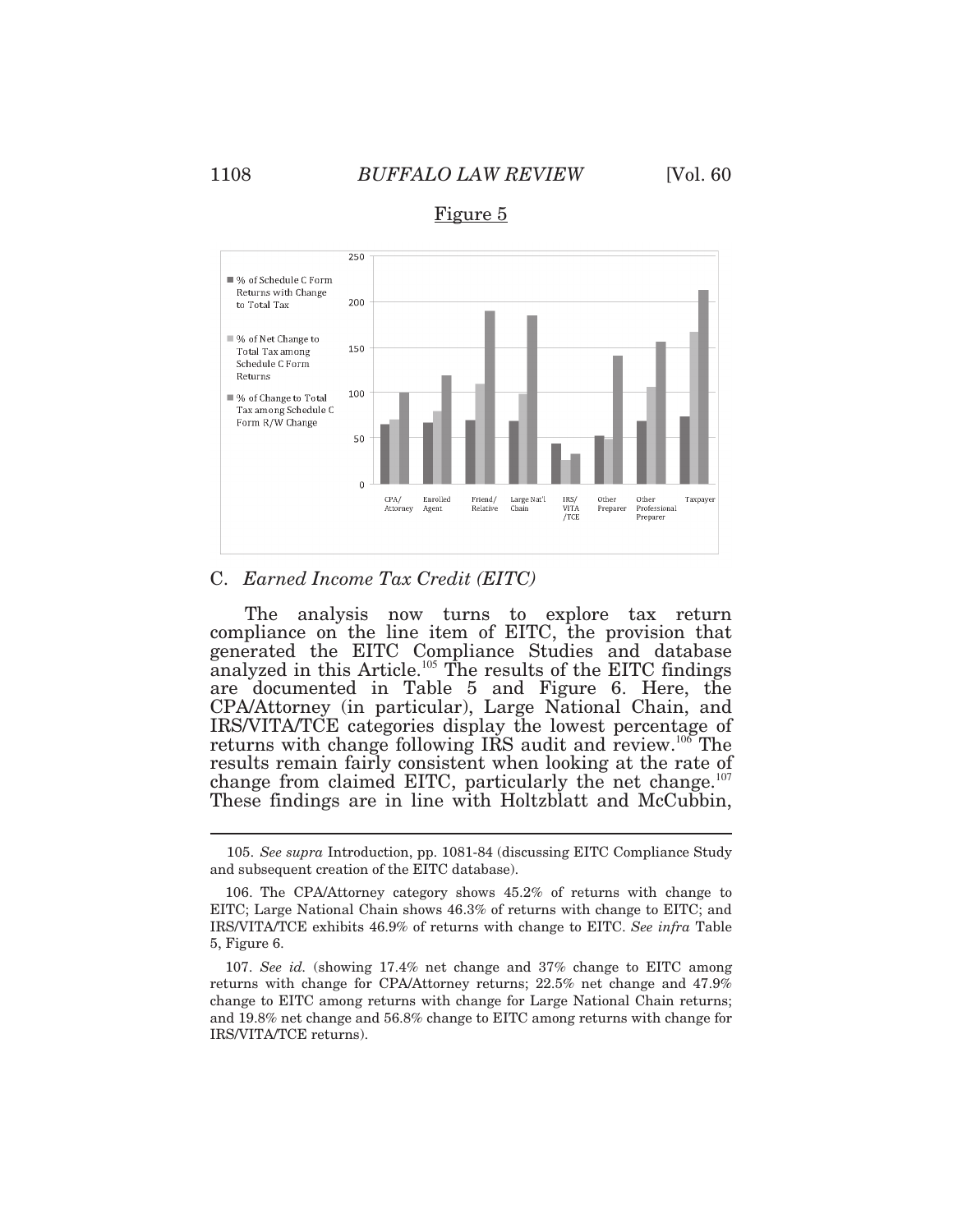who concluded the 1999 overclaim rate among EITC recipients using preparation services was 34.6%, while the overclaim rate among self*-*preparing taxpayers was higher,  $37.8\%$ <sup>108</sup> Such evidence indicates a higher level of compliance among taxpayers aided by preparers, as opposed to taxpayers filing for themselves. According to Holtzblatt and McCubbin, paid prepared returns were more compliant than self*-*prepared returns, particularly when the preparer was a greater trained and supervised Attorney, CPA, Enrolled Agent, or other nationally recognized preparer.<sup>109</sup> In these cases, the EITC overclaim rate was a low 25.2%, compared with a 36.2 rate for all other types of preparers.<sup>110</sup>

 Similarly, a study by Hite and Hasseldine analyzed returns.<sup>111</sup>CPA*-*prepared returns were also associated with Alternatively, CPAs and other well trained and regulated data from a random sample of 1997–1998 IRS office audits to find that tax returns prepared with CPA assistance had fewer audit adjustments and penalties than self*-*prepared fewer audit adjustments than returns filed by other paid preparers.<sup>112</sup> These findings may offer evidence in contrast with Erard, who suggested an increased rate of noncompliance on CPA/Attorney prepared returns.<sup>113</sup> preparers could be more compliant in certain problematic filing circumstances, such as those involving Schedule C Form returns, EITC, or office audits, which are more likely to generate heightened IRS and public scrutiny.<sup>114</sup>

 Despite increased scrutiny and IRS supervision, the analysis reveals that the preparation mode of Enrolled

112. *Id.* at 7, 10, 12-13.

 three decades old. *Id.* at 164. Accordingly, it is possible his findings may be outdated. 113. Erard, *supra* note 66, at 163, 191. Erard analyzed data that is already

 types can pose a higher risk of detection and/or punishment for taxpayers. In these cases, more sophisticated and better-trained preparers may be more likely or capable to take proper care to avoid enforcement repercussions. 114. This argument suggests that certain problematic line items or return

<sup>108.</sup> Holtzblatt & McCubbin, *supra* note 57, at 170.

<sup>109.</sup> *Id.* at 171.

<sup>110.</sup> *Id.* 

 problematic. *See* Peggy A. Hite & John Hasseldine, *Tax Practitioner Credentials and the Incidence of IRS Audit Adjustments*, ACCT. HORIZONS, 1, 7-13 (2003). 111. Office audits target those returns identified by the IRS as particularly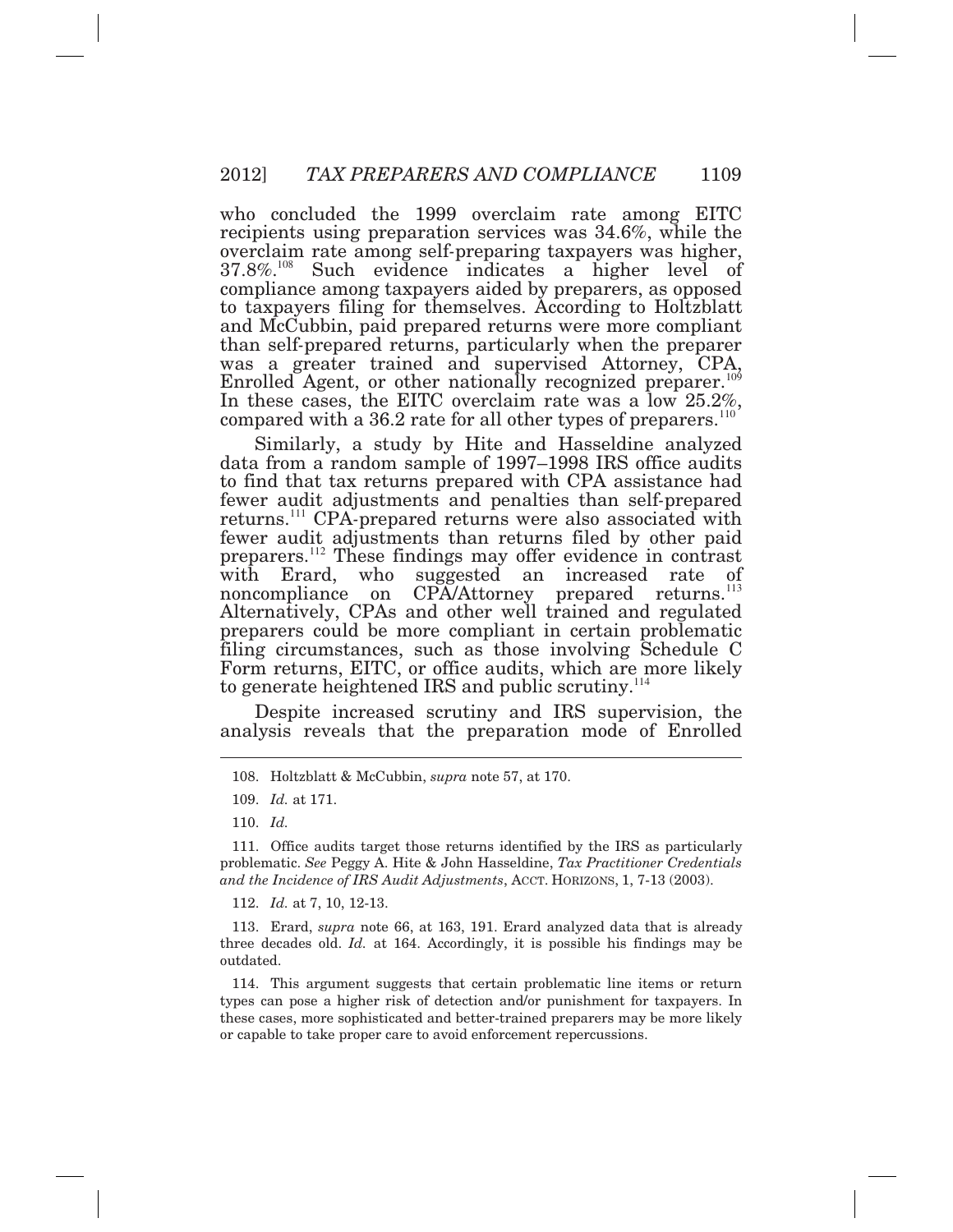Agent exhibits the highest rate of returns subject to change in EITC,  $71.6\%$ <sup>115</sup> Returns filed by Enrolled Agents also show the second highest rate of net change from EITC originally claimed, 43.9%; the third highest change among returns subject to change, 59.5%; and second highest average weighted change,  $$1099$ .<sup>116</sup>

 The analysis results for returns completed by preparers Friend/Relative exhibit high rates of returns subject to Preparer and Friend/Relative display the highest rates of at \$539 and  $$623$ , respectively.<sup>120</sup> who were previously unregulated add to the problematic findings for Enrolled Agents. Specifically, the categories of Other Preparer, Other Professional Preparer, and EITC change, at 58.5, 57, and 56.6%, respectively; Other change to EITC among returns with change, 73.8 and  $62.2\%$ , respectively.<sup>117</sup> These are followed by Enrolled Agent, at 59.5%, and Other Professional Preparer, at 57.4%.<sup>118</sup>The preparer type with the highest weighted average change to EITC originally claimed is Other Preparer, at \$1199, with Enrolled Agent, Other Professional Preparer, Large National Chain, and Friend/Relative following closely behind (at \$1099, \$983, \$939, \$919 respectively).<sup>119</sup> The preparer type of CPA/Attorney displays the lowest weighted average change to EITC, only \$497, with IRS/VITA/TCE and the Taxpayer also showing relatively moderate changes<br>at \$539 and \$623 respectively  $120$ 

 $\overline{a}$ 

 120. *See infra* Table 5 (last column).

<sup>115.</sup> *See infra* Table 5, Figure 6.

<sup>116.</sup> *See id.* 

<sup>117.</sup> *See id.* 

<sup>118.</sup> *See id.* 

<sup>119.</sup> *See id.*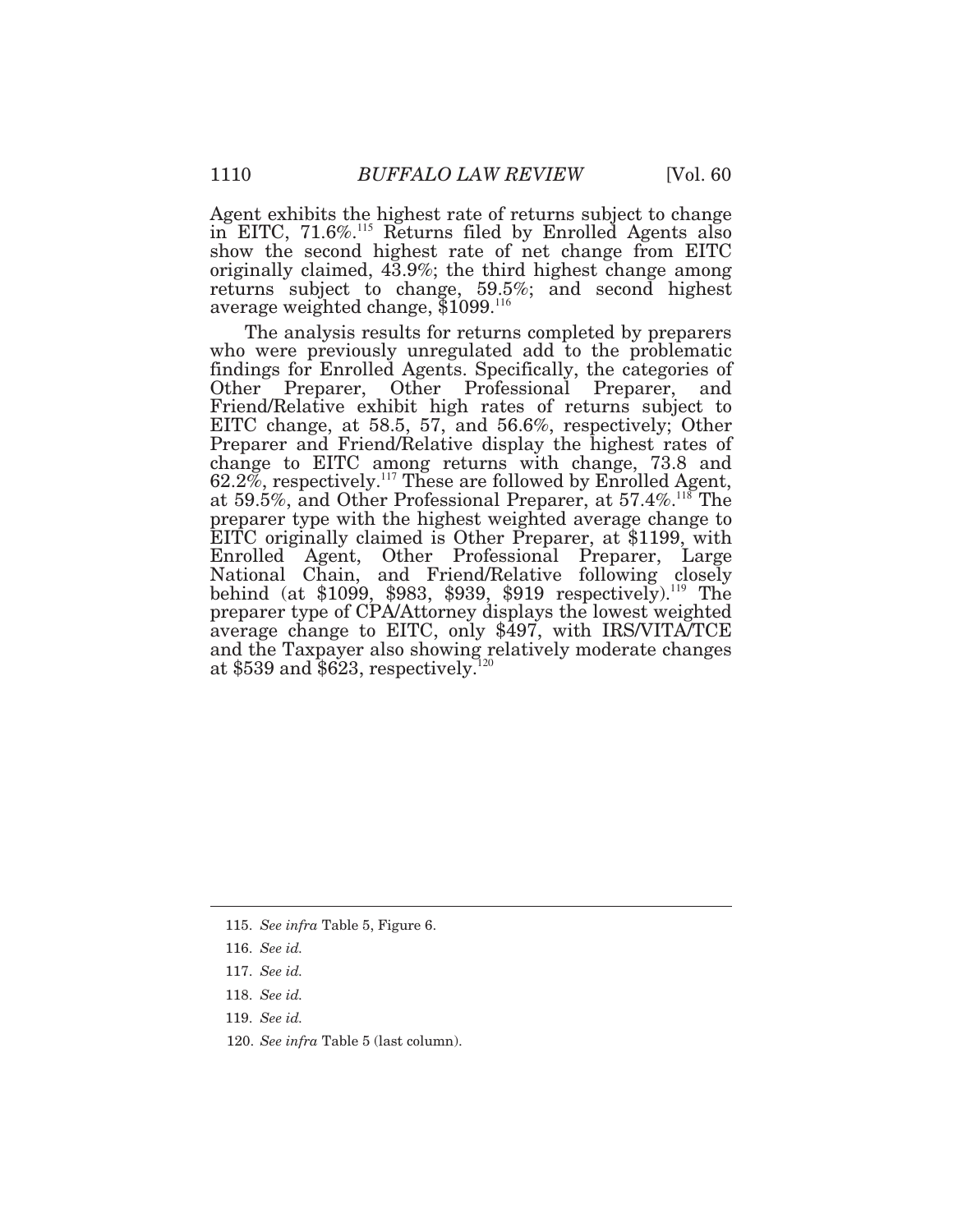| Type of Preparer          | Weighted<br>Returns | $%$ of<br>Returns<br>with<br>Change to<br><b>EITC</b> | $\%$<br>Change<br>from<br>Claimed<br><b>EITC</b><br>(Net) | $%$ Change<br>from<br>Claimed<br>EITC (Ret<br>w/change) | Weighted<br>Average<br>Change |
|---------------------------|---------------------|-------------------------------------------------------|-----------------------------------------------------------|---------------------------------------------------------|-------------------------------|
| CPA/Attorney              | 897,341             | 45.2%                                                 | $(17.4\%)$                                                | $(37.0\%)$                                              | $(\$497)$                     |
| <b>Enrolled Agent</b>     | 307,637             | 71.6%                                                 | $(43.9\%)$                                                | $(59.5\%)$                                              | $(\$1099)$                    |
| Friend/Relative           | 1,656,610           | 56.6%                                                 | $(35.4\%)$                                                | $(62.2\%)$                                              | $(\$919)$                     |
| Large National<br>Chain   | 4,542,802           | 46.3%                                                 | $(22.5\%)$                                                | $(47.9\%)$                                              | $(\$939)$                     |
| <b>IRS/VITA/TCE</b>       | 408,495             | $46.9\%$                                              | $(19.8\%)$                                                | $(56.8\%)$                                              | $(\$539)$                     |
| Other Preparer            | 641,660             | 58.5%                                                 | $(46.5\%)$                                                | $(73.8\%)$                                              | $(\$1199)$                    |
| Other<br>Professional Tax |                     |                                                       |                                                           |                                                         |                               |
| Preparer                  | 5,905,418           | 57.0%                                                 | $(31.8\%)$                                                | $(57.4\%)$                                              | (\$983)                       |
| Taxpayer                  | 2,584,490           | 51.0%                                                 | $(23.6\%)$                                                | $(46.3\%)$                                              | $(\$623)$                     |
| Total                     | 16,944,452          |                                                       |                                                           |                                                         |                               |

#### Table 5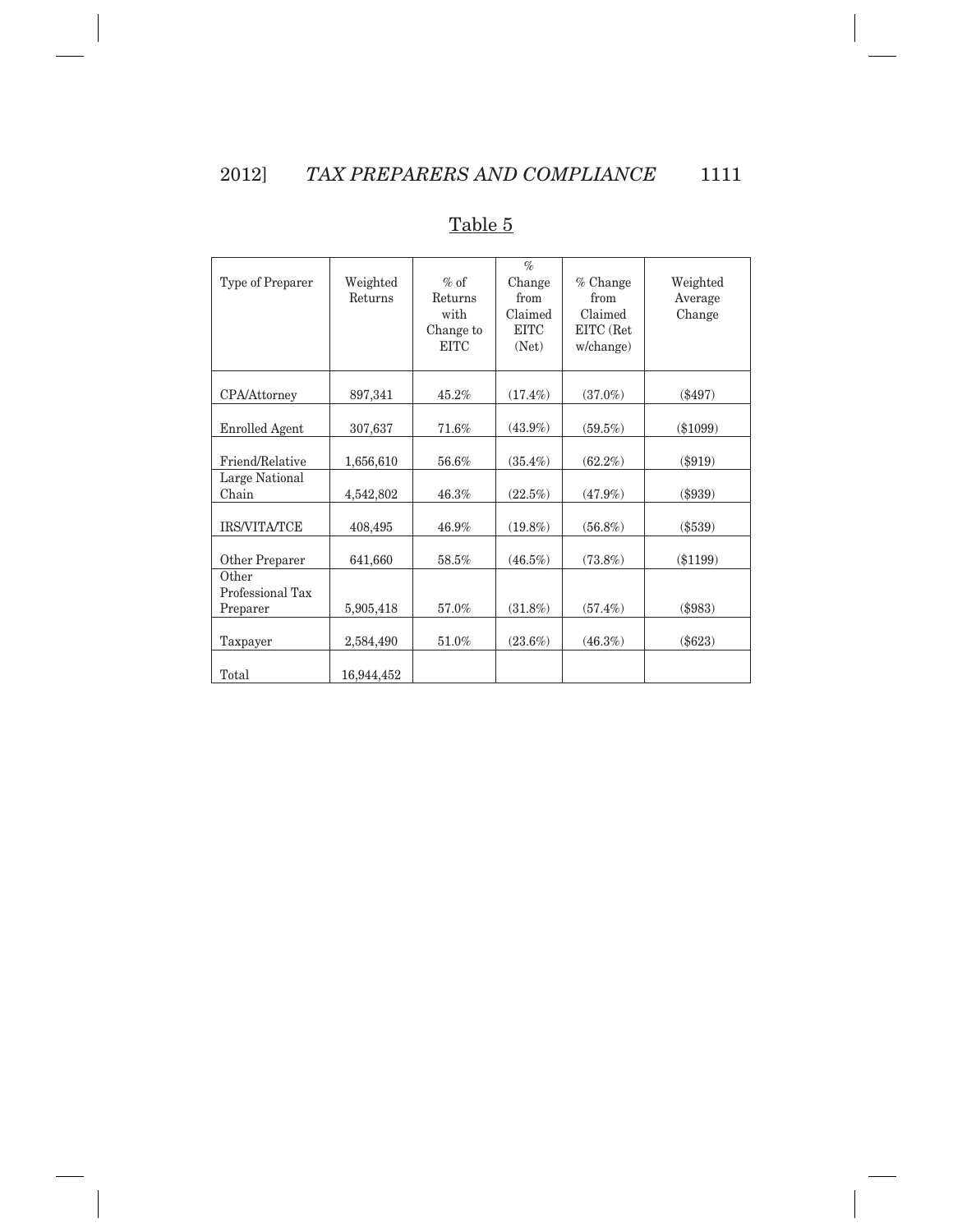

Figure 6

 Narrowing the EITC line item analysis to focus on legally ambiguous Schedule C Form returns, as displayed in Table 6 and Figure 7, Enrolled Agents still exhibit problematic results, with the categories of Friend/Relative, Other Professional Preparer, and Other Preparer following closely behind. The preparation modes of IRS/VITA/TCE (in particular), CPA/Attorney, and Large National Chain offer the most accurate filing, as identified by IRS examiners.<sup>121</sup>

Compared with the line items of  $AGI<sup>122</sup>$  and Total Tax,<sup>123</sup> self*-*prepared returns are now not significantly less compliant than returns other types of preparers file. The Taxpayer results are between those categories that are most

 Form returns have 66.7% of returns with change to EITC, 3.8% net change and 27% change among returns with change from claimed EITC; CPA/Attorney Schedule C Form returns have 71.1% of returns with change to EITC, 18.7% net change and 30% change from claimed EITC among returns with change; Large National Chain Schedule C Form returns have 73.1% of returns with change to EITC, 15.7 net change and 22.2% change among returns with change to EITC. The weighted average change is \$76 for IRS/VITA/TCE, \$370 for CPA/Attorney, and \$455 for Large National Chain). 121. *See infra* Table 6, Figure 7 (showing that IRS/VITA/TCE Schedule C

<sup>122.</sup> *See supra* Table 2, Figure 3.

<sup>123.</sup> *See supra* Table 4, Figure 5.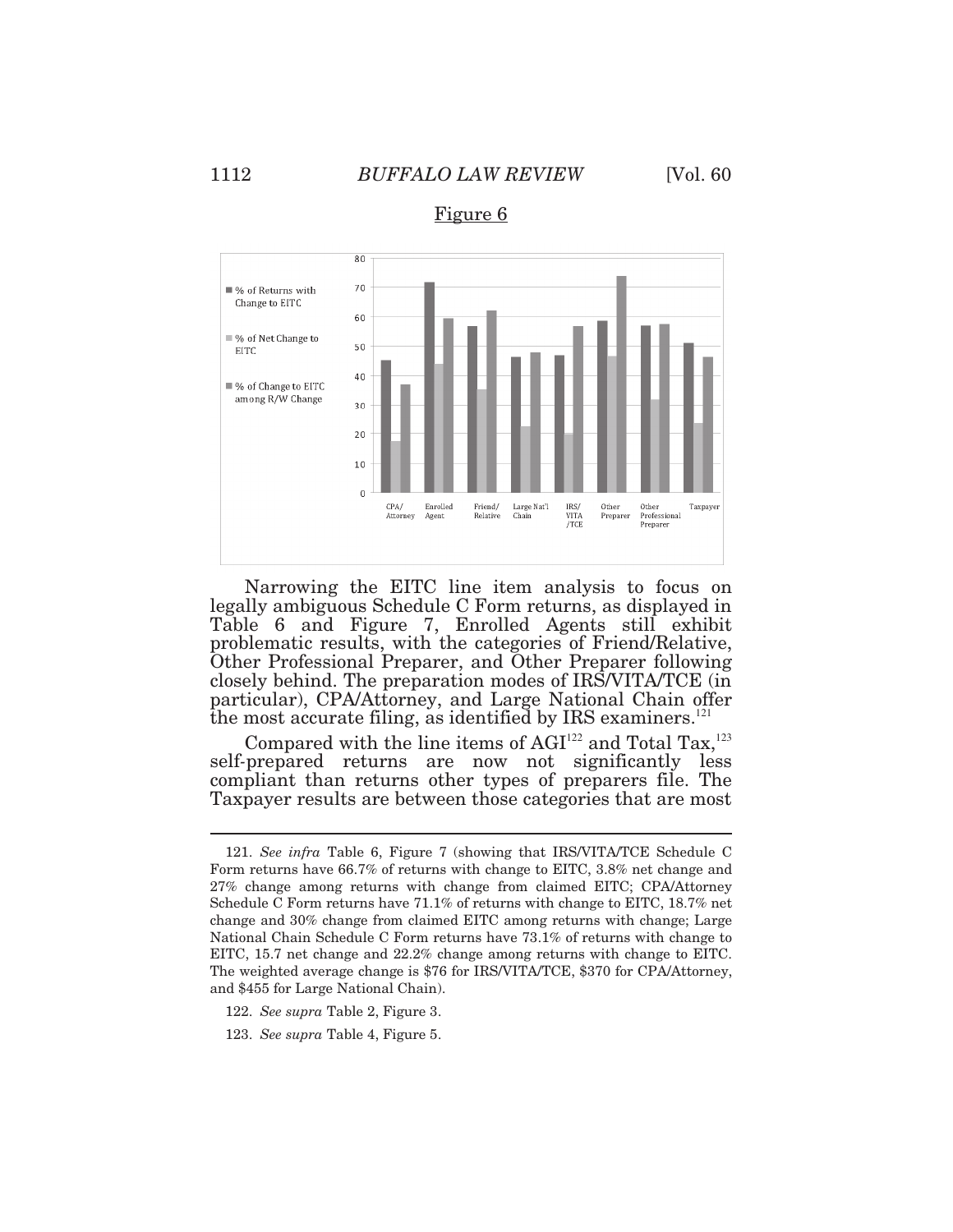compliant CPA/Attorney, and Large National Chain) and those that have higher rates of change to EITC originally claimed Preparer, and Other Preparer).<sup>124</sup> The relative compliance of self-prepared returns in this context could be attributed to the complexity of EITC tax planning, which requires legal and administrative skills many taxpayers may lack. efforts to make compliant, risk*-*free filing on this more enforcement prone line item. In this context, generally only the returns of the IRS/VITA/TCE, Large National Chain, and CPA/Attorney categories are more compliant than self*-* prepared returns, with most categories indicating similarly high rates of returns with change to EITC, yet varying on the magnitude of change from EITC originally claimed.<sup>125</sup> in their EITC filings (IRS/VITA/TCE, (Enrolled Agent, Friend/Relative, Other Professional Alternatively, these results could emerge from taxpayer

| Type of<br>Preparer        | Weighted<br>Returns<br>With<br>Sched C | $%$ of<br>Returns<br>with a<br>Schedule<br>C | $%$ of<br>Returns<br>with<br>Change to<br><b>EITC</b> | Change<br>$\%$<br>from<br>Claimed<br>EITC (Net) | Change<br>%<br>from<br>Claimed<br>EITC (Ret<br>w/Change) | Weighted<br>Average<br>Change |
|----------------------------|----------------------------------------|----------------------------------------------|-------------------------------------------------------|-------------------------------------------------|----------------------------------------------------------|-------------------------------|
| CPA/Attorney               | 291,801                                | 32.5%                                        | 71.1%                                                 | (18.7%)                                         | $(30.0\%)$                                               | $(\$370)$                     |
| Enrolled<br>Agent          | 164,479                                | 53.5%                                        | 74.5%                                                 | $(47.1\%)$                                      | $(59.0\%)$                                               | $(\$1342)$                    |
| Friend/Relative            | 213,033                                | 12.9%                                        | 78.7%                                                 | $(29.5\%)$                                      | $(39.4\%)$                                               | $(\$655)$                     |
| Large<br>National<br>Chain | 585,008                                | 12.9%                                        | 73.1%                                                 | $(15.7\%)$                                      | $(22.2\%)$                                               | $(\$455)$                     |
| <b>IRS/VITA/TCE</b>        | 20,860                                 | 5.1%                                         | 66.7%                                                 | 3.8%                                            | 27.0%                                                    | \$76                          |
| Other<br>Preparer          | 69,813                                 | 10.9%                                        | 78.7%                                                 | $(30.3\%)$                                      | $(43.8\%)$                                               | $(\$886)$                     |
| Other<br>Professional      |                                        |                                              |                                                       |                                                 |                                                          |                               |
| Tax Preparer               | 1,343,677                              | 22.8%                                        | 74.9%                                                 | $(33.1\%)$                                      | (46.7%)                                                  | $(\$814)$                     |
| Taxpayer                   | 436,572                                | 16.9%                                        | 78.5%                                                 | $(25.8\%)$                                      | $(34.1\%)$                                               | $(\$538)$                     |
| Total                      | 3,125,243                              | 18.4%                                        |                                                       |                                                 |                                                          |                               |

Table 6

124. *See infra* Table 6, Figure 7.

125. *See id*.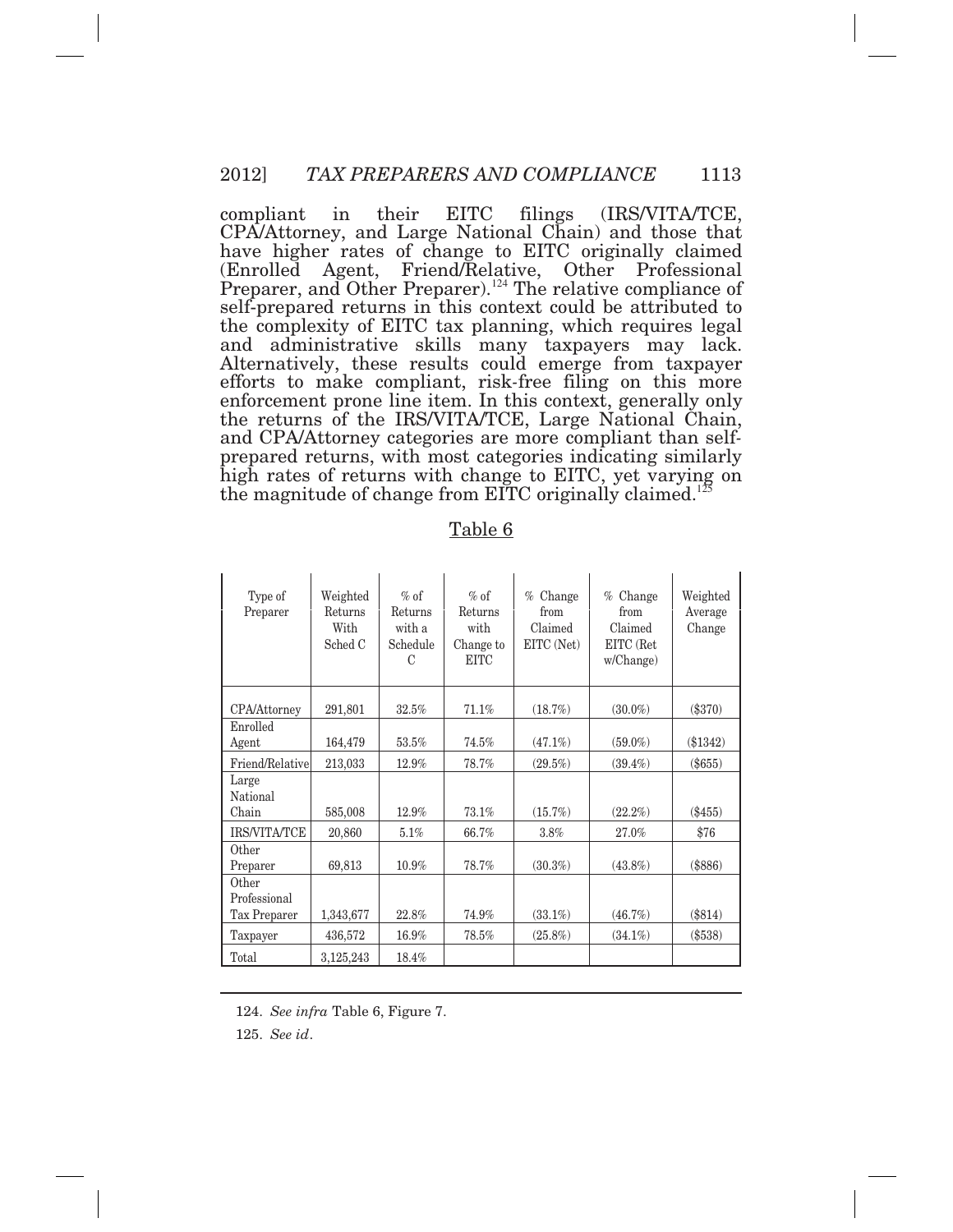

Figure 7

#### D. *Filing Status*

 $\overline{a}$ 

 Finally, the analysis considers the line item of filing status. Unlike compliance with other line items explored in this Article, determining the appropriate filing status of the taxpayer is a fairly straightforward and legally taxpayer is a fairly straightforward and legally unambiguous task. It accordingly does not leave much room for manipulation. The person completing the tax return must follow a checklist of several key questions to conclude whether the relevant taxpayer is entitled to claim the advantageous Head of Household option, or another, less beneficial, filing status.<sup>126</sup> Accordingly, discrepancies on the filing status line items can more easily be detected and explained as filing errors resulting from lack of knowledge

 unmarried people who paid over half the cost of keeping up a home for a qualifying person, such as a child or parent. Certain married people who lived apart from their spouse for the last 6 months of 1999 may also be able to use this status." INTERNAL REVENUE SERV., 1999 1040 INSTRUCTIONS, 18 (1999), *available at* [http://www.irs.gov/pub/irs-prior/i1040gi--1999.pdf.](http://www.irs.gov/pub/irs-prior/i1040gi--1999.pdf) The difference in the standard deduction for a person filing as a Head of Household v. Single in 1999 was \$2050 (\$6350 vs. \$4300). *See id.* at 2-3; *see also EITC Statistics*, INTERNAL REVENUE SERV., *available at* <http://www.eitc.irs.gov/central/eitcstats>/ (Tax Year 1999). 126. The Head of Household filing status, as defined in Tax Year 1999, "is for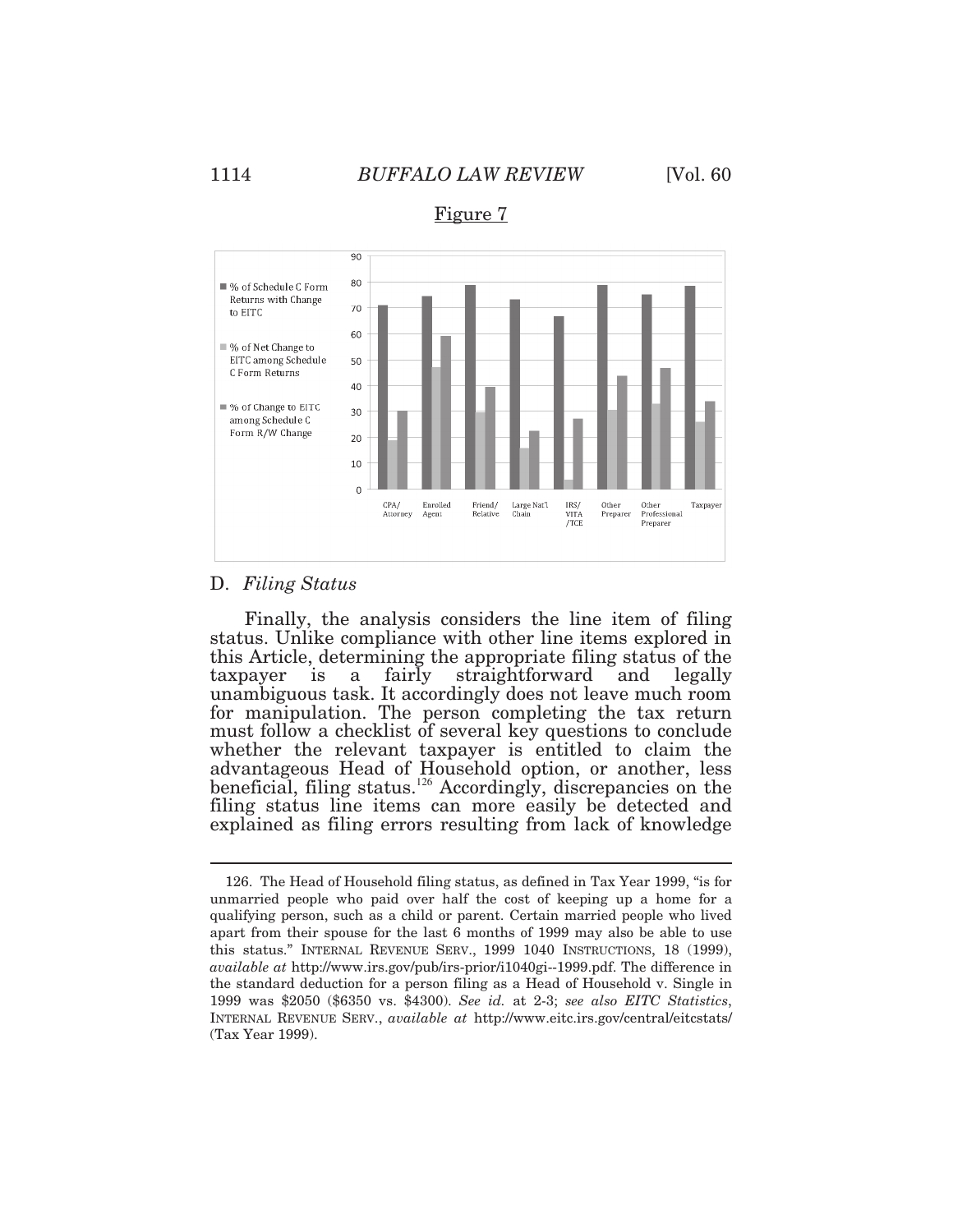or due diligence, as opposed to sophisticated tax planning behavior.

 Figure 8 illustrates that while 21% of returns prepared erroneously claiming the more beneficial Head of Household implications of the Head of Household filing status. by Enrolled Agents claimed an incorrect filing status generally, the rate more than doubles to 48.4% for returns status. This rise in mistaken election of Head of Household, compared with other statuses, is also evident in the CPA/Attorney and Taxpayer categories and, to a lesser degree, across all other preparation types.<sup>127</sup> Such a trend could indicate rational gaming behavior across preparation categories intended to reap the favorable financial

 Exploring the rate of change in filing status generally, the CPA/Attorney and Taxpayer categories exhibit the most compliant tax returns, with 11.4 and 16.9% change rate, respectively. These results illustrate fairly compliant filing patterns in returns prepared by the Taxpayer and CPAs/Attorneys when the law is relatively clear and simple to apply. Consistent with other results detailed in this Article, returns filed by Other Preparers, Other Professional Preparers, and Friends/Relatives perform most poorly*,* with Taxpayer categories: 37.6, 30.7, and 29.9%, respectively. incentives, compared with the Head of Household status. Accordingly, they could indicate, for example, lower levels of preparation skills, due diligence, or even misguided taxpayer information rather than intentional tax planning change rates about double those of the CPA/Attorney and However, these high rates of mistakenly-elected filing status by Other Preparers, Other Professional Preparers, and Relatives/Friends are not motivated by clear financial behavior.

 Examining returns originally claiming the more change compared with other preparation types (56.6%), advantageous Head of Household status, the preparation mode of Other Preparer still displays the highest rate of with CPA/Attorney-prepared returns being most compliant, at  $23.6\%$  change.<sup>128</sup> The returns of taxpayers filing for themselves remain fairly compliant as well, with a 30.3% change rate. Enrolled Agent returns display the second

 127. *See infra* Figure 8, Appendix D.

<sup>128.</sup> *See id*.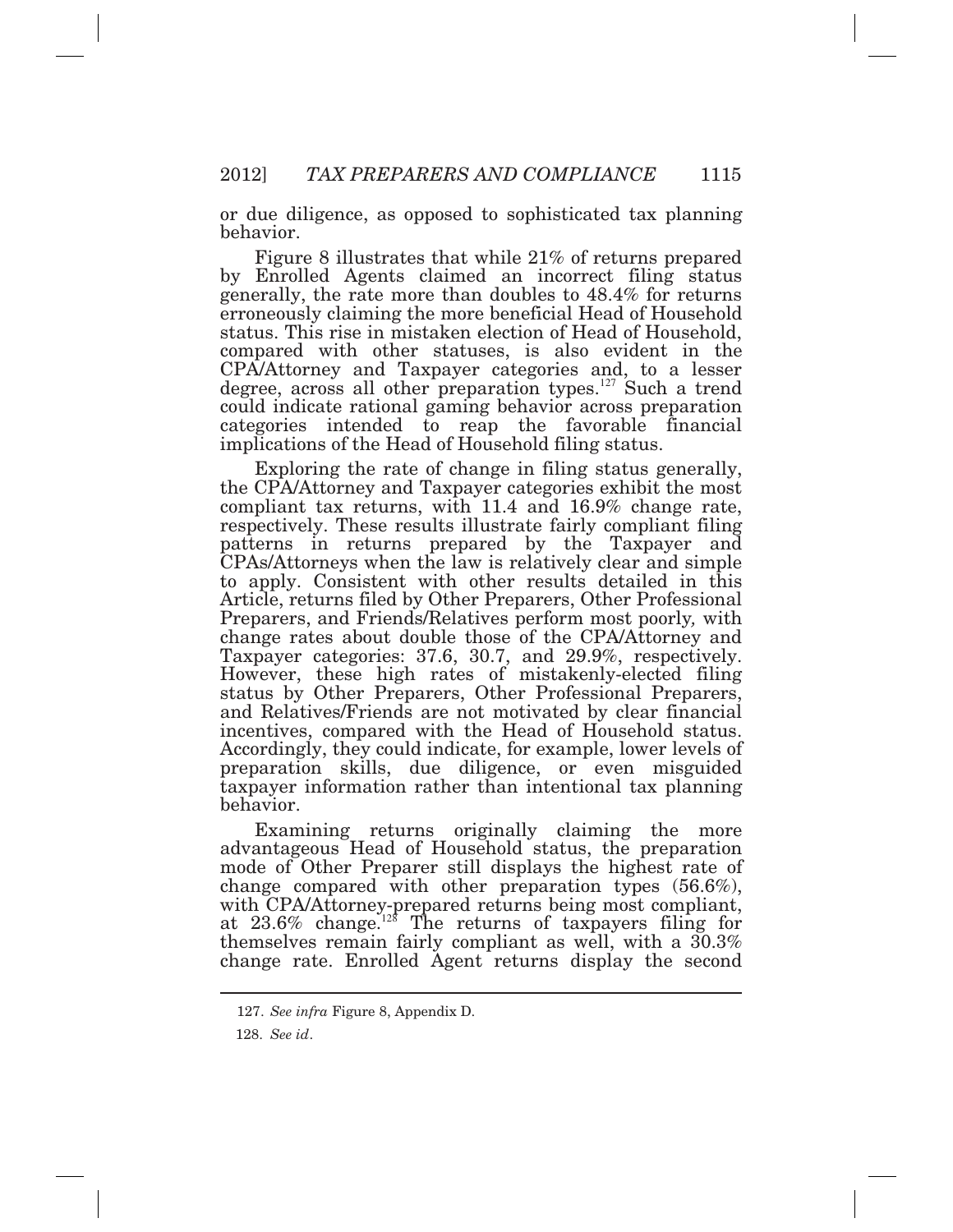least compliant findings, with 48.4% change. This is closely followed by returns filed by Friends/Relatives and Other Professional Preparers, at 46.3 and 46.2% change, respectively.<sup>129</sup>



Figure 8

#### V. DISCUSSION

 Taking the above analysis into full view, several compliance patterns emerge among returns submitted by regulation (particularly Other Preparers and Other categories of Friend/Relative, Enrolled Agent, and Large different categories of preparers. Particularly, there are indications of different filing behaviors among better trained and regulated preparers (especially CPAs/Attorneys and IRS/VITA/TCE); preparers who generally operated under the regulatory radar until the 2011 preparer Professional Preparers); and Taxpayers filing for themselves. Among these different groups of preparers, the National Chain provide less clear*-*cut but nonetheless interesting results.

129. *See id.*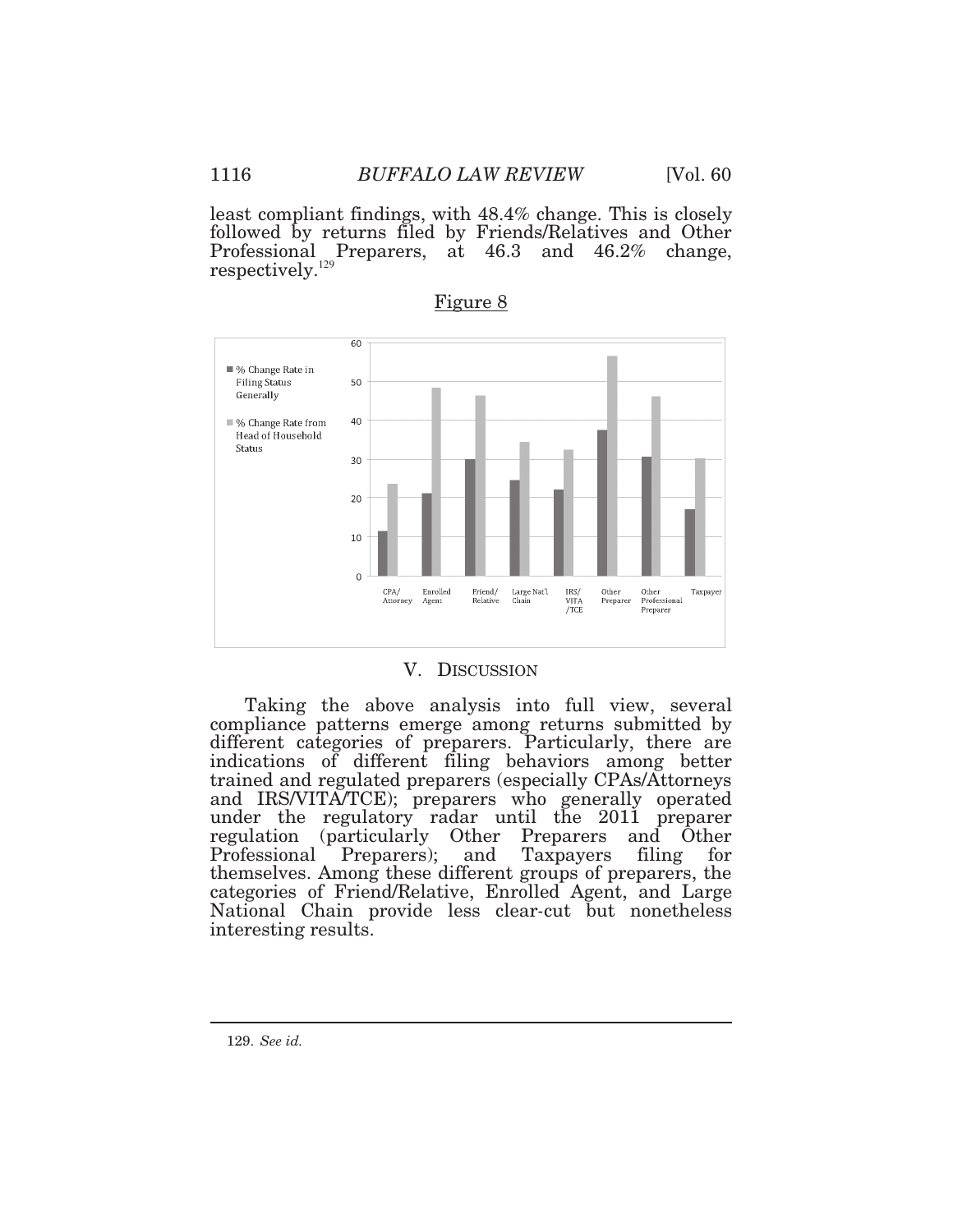#### A. *IRS/VITA/TCE and CPAs/Attorneys*

 The data analysis section of this Article suggests that, compared with other preparer types, IRS/VITA/TCE and return filings, the former generally more than the latter. returns with change after IRS audit and review, the weighted average change to Total Tax. $133$  A rather high change in this category.<sup>134</sup> CPAs/Attorneys generate some of the most compliant tax The main exception concerns Filing Status, in which CPA/Attorney returns perform notably better than IRS/VITA/TCE.<sup>130</sup> More specifically, the IRS/VITA/TCE category generates more compliant returns than other preparation modes on almost every line item explored. While the AGI line item indicates a relatively high rate of magnitude of change (both net and among returns with change) is lowest in the IRS/VITA/TCE category, as well as the weighted average change.<sup>131</sup> When narrowing the AGI analysis to focus on Schedule C Form returns, IRS/VITA/TCE returns are still most compliant, this time on all parameters explored.<sup>132</sup> IRS/VITA/TCE returns also indicate the lowest rate of returns with change and lowest (200%) adjustment to Total Tax among returns with change could be attributed to the relatively low weighted average

 Likewise, in the Total Tax analysis narrowed to Schedule C Form returns, IRS/VITA/TCE returns are once more most compliant on all parameters explored.<sup>135</sup>

132. *See supra* Table 2, Figure 3.

 $\overline{a}$ 

134. *See supra* Table 3 (last two columns).

 with change to Total Tax in the IRS/VITA/TCE category, 25.6% net change, 135. *See supra* Table 4, Figure 5 (showing 43% of Schedule C Form returns

 with 11.4% change rate in filing status generally and 23.6% change rate from the Head of Household status; IRS/VITA/TCE returns have 22.2% change rate in filing status generally and 32.5% change rate from the Head of Household 130. *See infra* Figure 8; *infra* Appendix D (showing CPA/Attorney returns status).

 among returns with change to AGI in the IRS/VITA/TCE category. The weighted average change is \$1439). 131. *See supra* Table 1, Figure 1 (showing 6.4% net change and 15.1% change

 Total Tax in the IRS/VITA/TCE category and \$393 weighted average change after IRS audit and review). 133*. See supra* Table 3, Figure 4 (showing 27.5% of returns with change to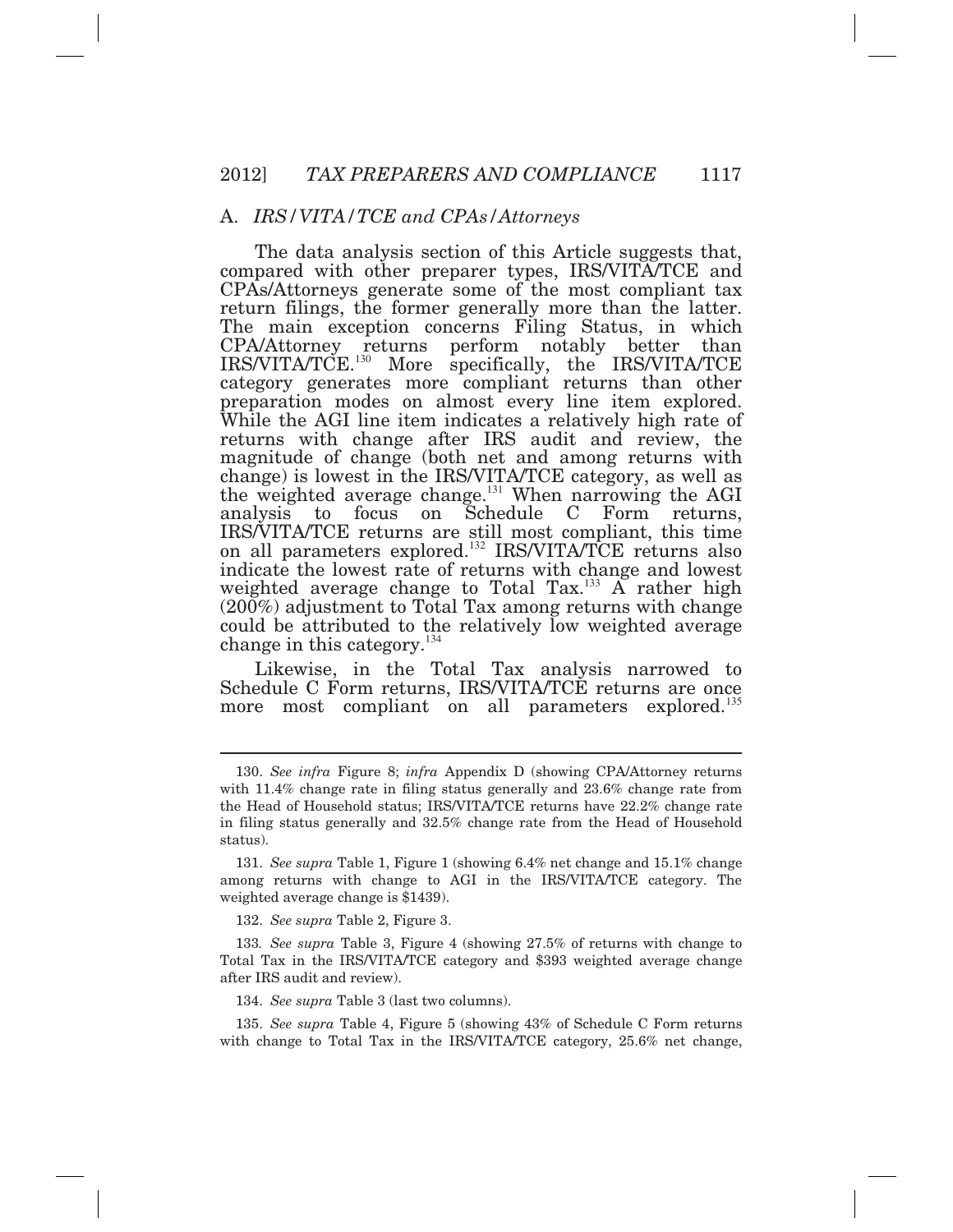item, with only returns submitted by CPAs/Attorneys displaying better results and Large National Chain returns following closely behind.<sup>136</sup> Narrowing the EITC analysis to focus on Schedule C Form returns, the returns filed by better on the change rate generally, while only the CPA/Attorney and Taxpayer categories surpass IRS/VITA/TCE's compliance on the change rate from the more advantageous Head of Household status.<sup>138</sup> IRS/VITA/TCE returns also perform well on the EITC line IRS/VITA/TCE are again most compliant.<sup>137</sup> Notably, when examining the Filing Status line item, the returns of CPA/Attorney, Taxpayer, and Enrolled Agent perform

 Although CPA/Attorney returns indicate particularly high rates of returns with change to the  $AGI<sup>139</sup>$  and, to a lesser extent, Total Tax,  $140$  once accounting for the higher rate of Schedule C Form returns in the CPA/Attorney category, $^{141}$  filing results appear significantly more

 with change to EITC in the IRS/VITA/TCE category; 3.8% net change; 27% change among returns with change; and \$76 weighted average change after IRS audit and review). 137. *See supra* Table 6, Figure 7 (showing 66.7% of Schedule C Form returns

 status generally at 22.2% for IRS/VITA/TCE and at 32.5% from the Head of Household status). 138. *See supra* Figure 8, *infra* appendix D (showing the change rate in filing

 AGI in the CPA/Attorney category). 139. *See supra* Table 1, Figure 1 (showing 49.2% of returns with change to

 Total Tax in the CPA/Attorney category). 140. *See supra* Table 3, Figure 4 (showing 46.7% of returns with change to

 Schedule C Form returns. In contrast, only 12.9% of the returns filed by Friends/Relatives and Large National Chains are Schedule C Form returns, while IRS/VITA/TCE returns include 5.1% Schedule C Form returns and the Taxpayer 16.9%). 141. *See supra* Figure 2 (showing 32.5% of CPA/Attorney returns are

 32.7% change among returns with change and \$418 weighted average change after IRS audit and review).

 with change to EITC at 46.9% for IRS/VITA/TCE, 46.3% for Large National Chain, and 45.2% for CPA/Attorney. The magnitude of change to EITC*—*both net and among returns with change*—*is: 17.4 and 37% for CPA/Attorney, respectively; 19.8 and 56.8% for IRS/VITA/TCE, respectively; and 22.5 and 47.9% for Large National Chain, respectively. The weighted average change to EITC is \$497 for CPA/Attorney, \$539 for IRS/VITA/TCE and \$939 for Large National Chain). 136. *See supra* Table 5, Figure 6 (showing, for example, the rate of returns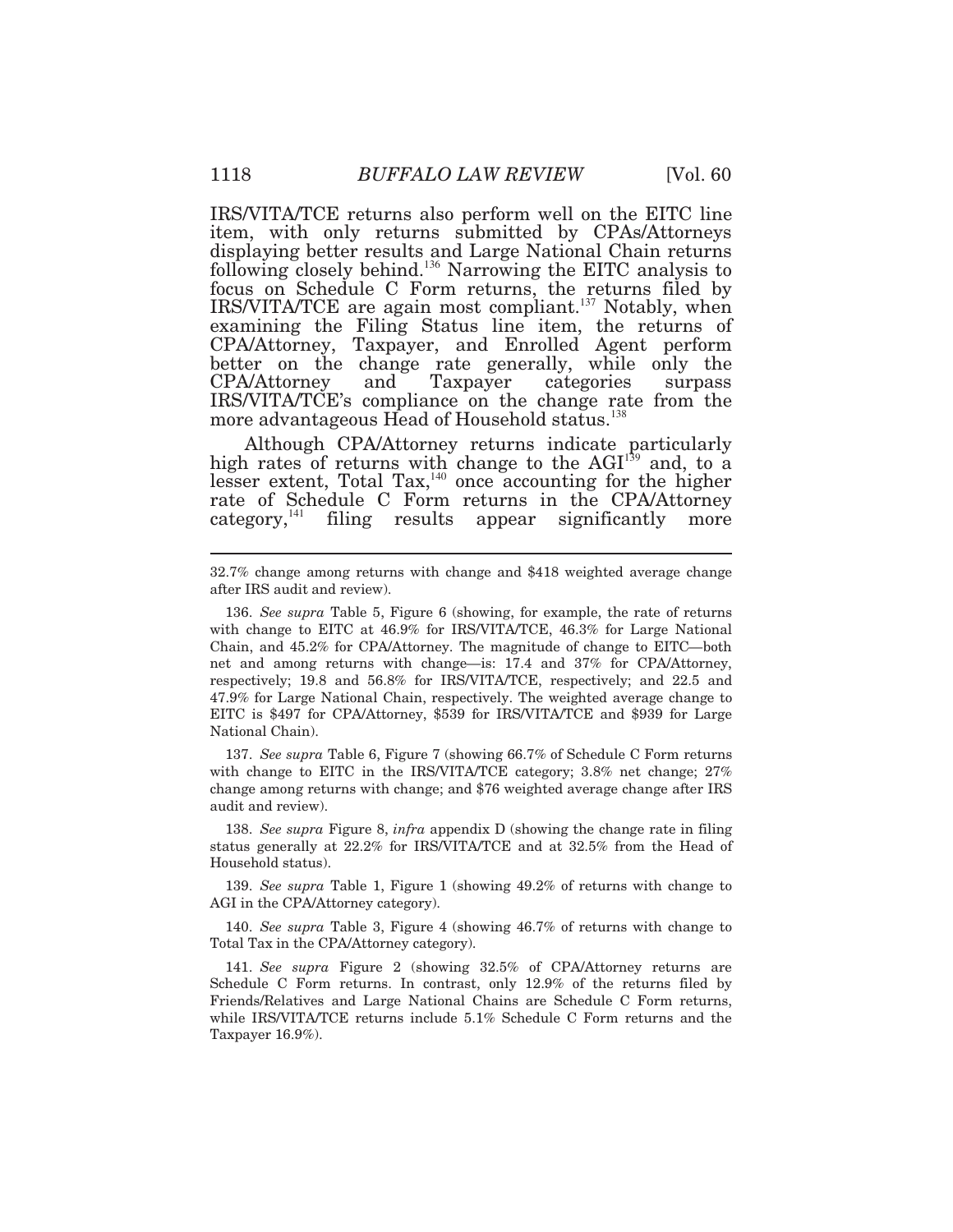compliant. The results for CPA/Attorney returns are only second to those of IRS/VITA/TCE and Large National Chain in the AGI line item;<sup>142</sup> and IRS/VITA/TCE and, to some accounting for its higher incidences of legally ambiguous filing circumstances, the CPA/Attorney category does not show less compliant returns and, in fact, performs more compliantly than most other preparation types. extent, Other Preparer for Total Tax.<sup>143</sup> Accordingly,

 exploring the EITC line item, displaying the lowest rate of returns with change, lowest rate of change (both net as well now preceded by IRS/VITA/TCE and Large National prepared returns illustrate the smallest change rate generally, as well as from Head of Household status.<sup>147</sup> Further, the magnitude of change in the Total Tax analysis generally, but not for the AGI line item, is among the lowest for CPAs/Attorneys.<sup>144</sup> Returns submitted by CPAs/Attorneys are also among the most compliant when as among returns with change), and lowest weighted average change. $145$  Results for the EITC analysis narrowed to Schedule C Form returns remain rather compliant, albeit Chains.<sup>146</sup> On the Filing Status line item, CPA/Attorney

 $\overline{a}$ 

 EITC in the CPA/Attorney category, 17.4% net change, 37% change among returns with change and \$497 weighted average change after IRS audit and 145. *See supra* Table 5, Figure 6 (showing 45.2% of returns with change to review).

 change to EITC among Schedule C Form returns at 3.8% net change and 27% change among returns with change for IRS/VITA/TCE; at 15.7% net change and 22.2% change among returns with change for Large National Chains; and at 18.7% net change and 30% change among returns with change for 146. *See supra* Table 6, Figure 7 (showing, for example, the magnitude of CPAs/Attorneys).

 status generally and 23.6% change from the Head of Household status for 147. *See supra* Figure 8; *infra* Appendix D (showing 11.4% change in filing CPAs/Attorneys).

<sup>142.</sup> *See supra* Table 2, Figure 3.

<sup>143.</sup> *See supra* Table 4, Figure 5.

 change among returns with change to Total Tax in the CPA/Attorney category); Table 1, Figure 1 (showing 14.2% net change and 32.2% change among returns with change to AGI in the CPA/Attorney category). 144. *See supra* Table 3, Figure 4 (showing 71.2% net change and 118.3%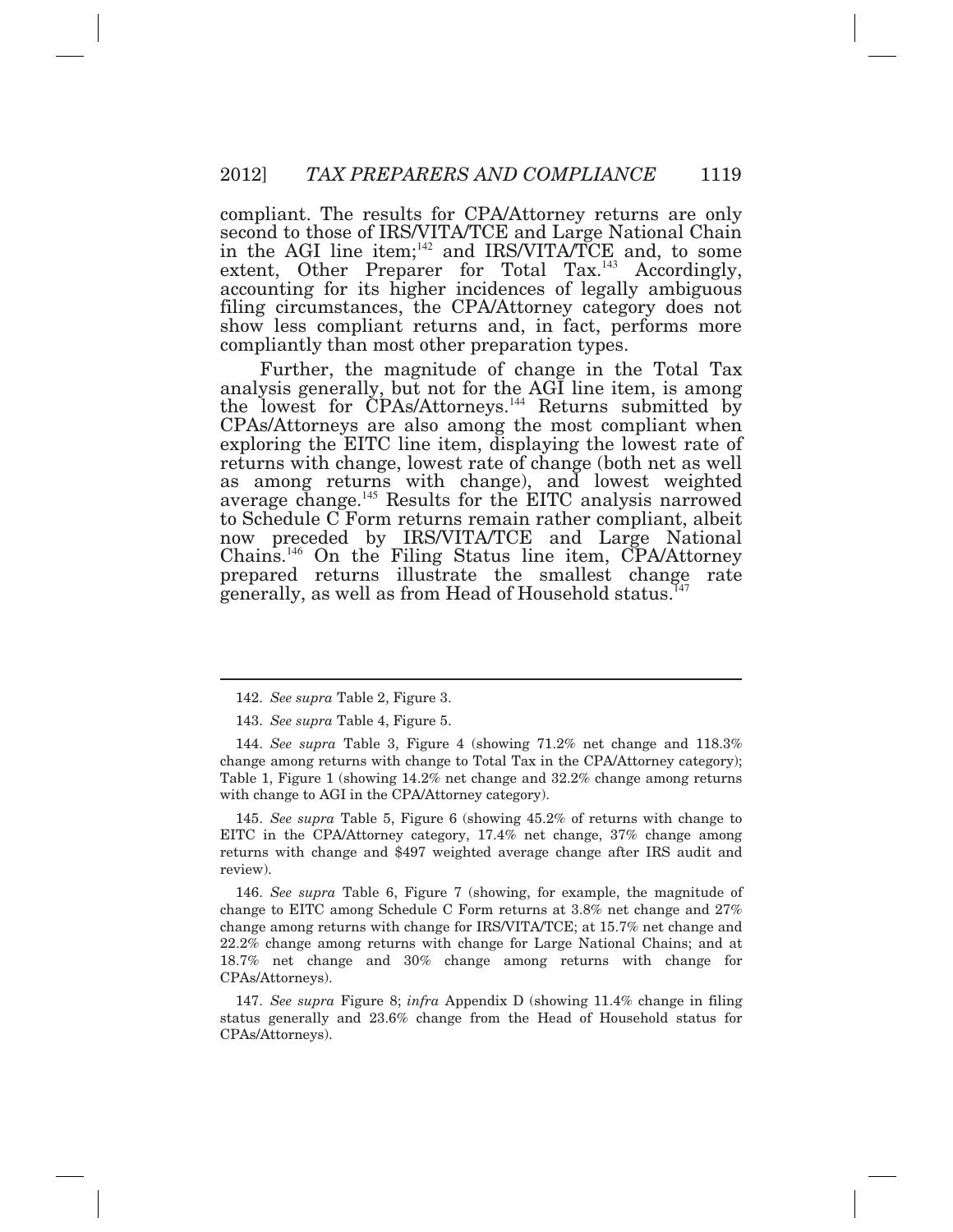#### B. *Other Preparers and Other Professional Preparers*

 Compared with CPAs/Attorneys and IRS/VITA/TCE, magnitude of adjustment after IRS audit and review (net also display the highest and third highest weighted average which consistently file relatively compliant returns, Other Preparers and Other Professional Preparers are on the lower end of compliance. These preparers file returns that more often indicate greater incidences and scope of adjustments after IRS audit and review. Specifically, the returns filed by Other Preparers and Other Professional Preparers exhibit lower compliance on the AGI and EITC line items, both generally<sup>148</sup> and when focusing on Schedule C Form returns.<sup>149</sup> When exploring the AGI line item, Other Preparer returns show the second and first highest and among returns with change, in that order), while returns Other Professional Preparers file have the fourth and second highest rates of change.<sup>150</sup> These two categories change.<sup>151</sup>

 149. *See supra* Table 2, Figure 3 (showing, for example, 25% net change to AGI in Schedule C Form returns and 39.2% change among returns with change for Other preparers; and 37.5% net change to AGI in Schedule C Form returns and 52.3% change among returns with change for Other Professional Preparers); Table 6, Figure 7 (showing, for example, 30.3% net change to EITC in Schedule C Form returns and 43.8% change among returns with change for Other Preparers; and 33.1% net change to EITC in Schedule C Form returns and 46.7% change among returns with change for Other Professional Preparers).

150. *See supra* Table 1, Figure 1.

 Preparers and \$3990 weighted average change to AGI for Other Professional Preparers)*.* When narrowing the AGI analysis to Schedule C Form returns, the returns Other Preparers and Other Professional Preparers file still generate disconcerting results. Returns of Other Preparers show the highest rate of returns with change (tied with Friends/Relatives); the fourth highest net change; the third highest change rate among returns with change; and the fourth highest weighted average change. *See supra* Table 2, Figure 3. Similarly, returns Other Professional Preparers complete indicate the third highest rate of 151. *See id.* (showing \$4506 weighted average change to AGI for Other

 AGI and 36.6% change among returns with change for Other Preparers; and 13.4% net change to AGI and 33.5% change among returns with change for Other Professional Preparers); Table 5, Figure 6 (showing, for example, 46.5% net change to EITC and 73.8% change among returns with change for Other Preparers; and 31.8% net change to EITC and 57.4% change among returns with change for Other Professional Preparers). 148. *See supra* Table 1, Figure 1 (showing, for example, 14.7 net change to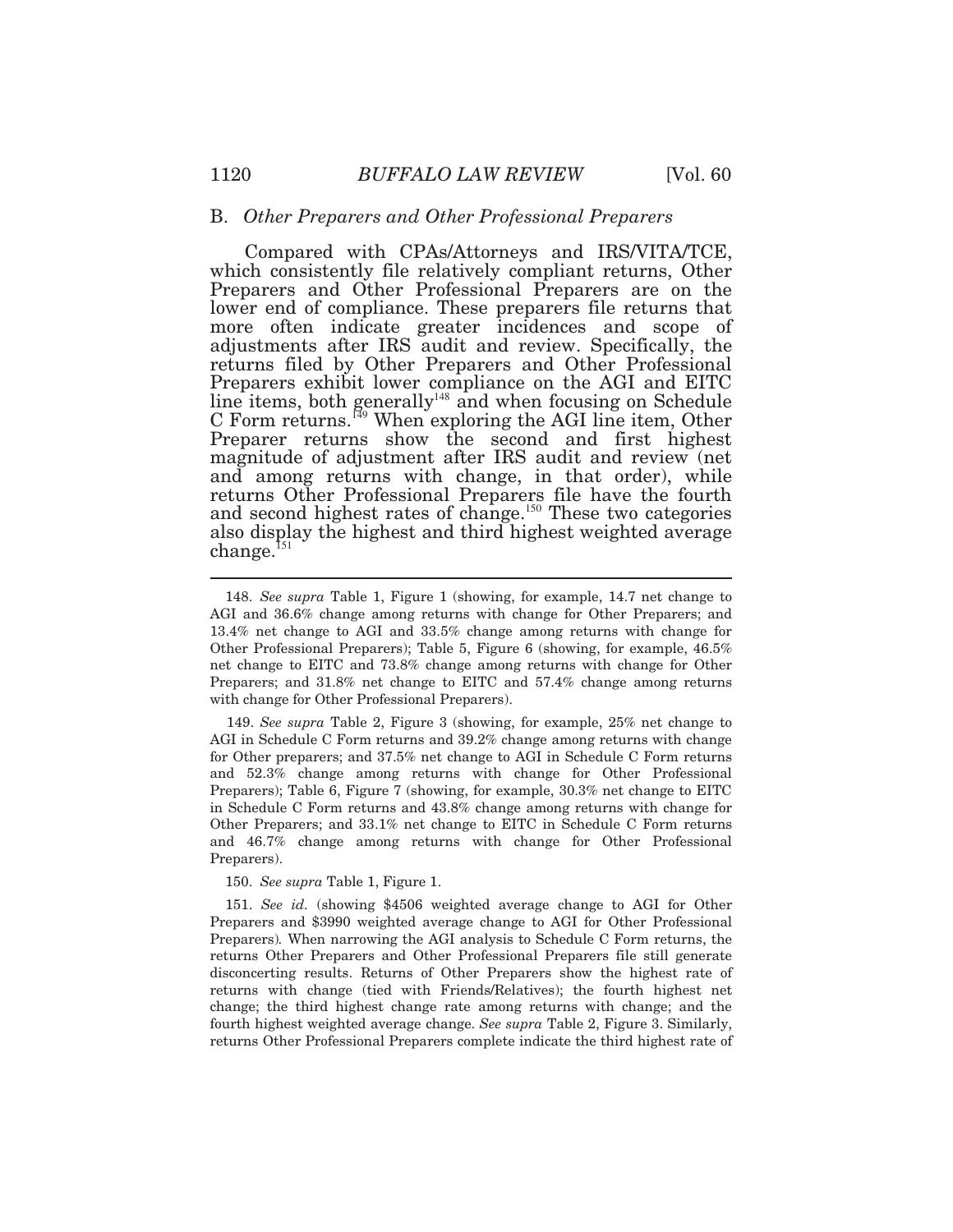The results for Other Preparers and Other Professional Preparers in the Total Tax analysis are also among the least compliant.<sup>152</sup> This is especially true when narrowing the Preparer and Other Professional Preparer returns again returns.<sup>155</sup> Finally, Filing Status results are also highly problematic: Other Preparer returns indicate the highest change rate*—*both generally and from Head of Household status*—*while Other Professional Preparer returns show the second highest change rate from Filing Status generally and fourth highest change rate from Head of Household  ${\rm status.}^{156}$ analysis to Schedule C Form returns in the Other Professional Preparer category.<sup>153</sup> In analyzing EITC, Other display some of the least compliant findings both generally<sup>154</sup> and when focusing on Schedule  $\check{\text{C}}$  Form

 returns with change; the highest magnitude of change (both net and among returns with change); and the second highest weighted average change. *See id.* 

 Preparers and Other Professional Preparers display the fifth and fourth highest rates of returns with change to Total Tax*—*at 38.7% and 37.6%, respectively*—*  both categories perform worse on the magnitude of change. Other Preparer returns display the highest rate of change to Total Tax, both net and among returns with change—at 164.4% net change and 305% change among returns with change—and third highest weighted average change, at \$881. Other Professional Preparer returns show second highest net change and average weighted change, at 110.4% and \$976, respectively. Returns filed by Other Professional Preparers also have the third highest rate of change among returns with change, at 195.4%). 152. *See supra* Table 3, Figure 4 (showing that while returns of Other

153. *See supra* Table 4, Figure 5.

 $\overline{a}$ 

 Preparers have the second highest rate of returns with change, at 58.5%, and the highest magnitude of change, both net and among returns with change, at 46.5% and 73.8%, respectively. Other Preparer returns also show the highest weighted average change to EITC, at \$1199. Returns of Other Professional Preparers have the third highest rate of returns with change, at 57%, net change and weighted average change, at 57.4% and \$983, respectively. Returns filed by Other Professional Preparers also show fourth highest change rate among returns with change, at 31.8%). 154. *See supra* Table 5, Figure 6 (showing that the returns filed by Other

 analysis narrowed to Schedule C Form returns, Other Professional Preparer returns display the second highest magnitude of change, both net and among returns with change, at 31.1 and 46.7%, respectively, and third highest weighted average change, at \$814). 155. *See supra* Table 6, Figure 7 (showing, for example, that in the EITC

156. *See supra* Figure 8; *infra* Appendix D.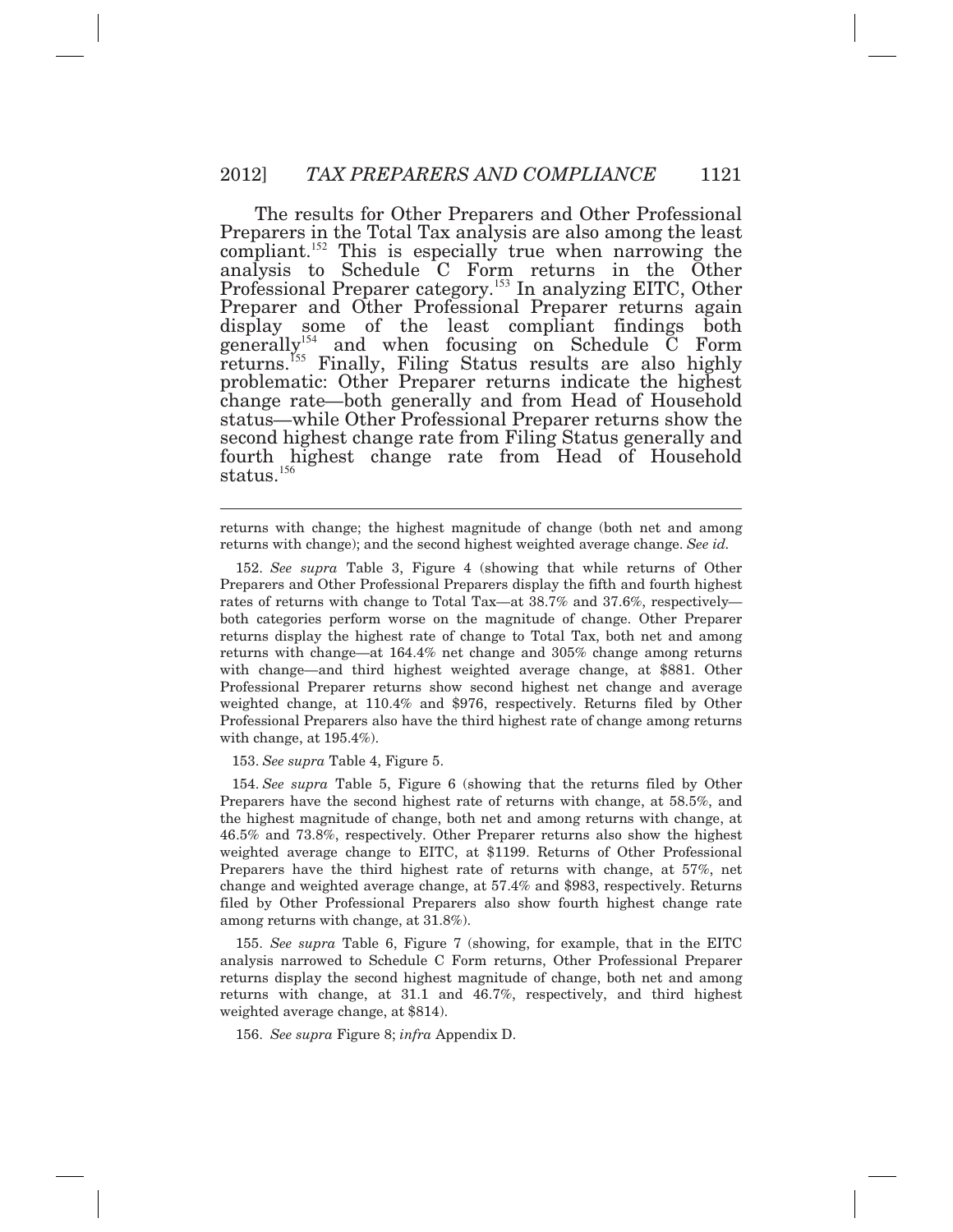#### C. *Enrolled Agents*

 Some of the more interesting results of the analysis ambiguous Schedule C Form returns, Enrolled Agents still change, both net and among returns with change.<sup>159</sup> Here, concern Enrolled Agent returns. Enrolled Agents, the only taxpayer representative to receive its authorization to practice from the IRS at the time of this study, $157$ occasionally generate among the most problematic filing results. Specifically, Enrolled Agent returns show some of the least compliant findings on the AGI line item, with the highest rate of returns with change to AGI and net change from AGI originally claimed.<sup>158</sup> Unlike the CPA/Attorney category, when the analysis narrows to focus on the legally yield some of the most problematic findings, including the highest weighted average change and second highest rate of only Other Preparer and Other Professional Preparer returns perform worse on compliance (the latter more than the former) with the results for self*-*prepared returns following closely behind.<sup>160</sup>

 The Total Tax analysis is somewhat less clear: Enrolled Agent returns display the highest rate of returns with change and the highest weighted average change; but third and second lowest magnitude of change, net and among returns with change, respectively.<sup>161</sup> Focusing on Schedule  $\tilde{C}$ Form returns, Enrolled Agent returns yield slightly better results: they now fall in the middle of the compliance scale compared with other preparer types.<sup>162</sup> However, Enrolled

160. *See id.* 

<sup>157.</sup> *See supra* note 41.

 15.4% net change for Enrolled Agent returns). 158. *See supra* Table 1 (showing 61% of returns with change to AGI and

 AGI in Schedule C Form returns of Enrolled Agents at \$6035, and the net change and change among returns with change at 32 and 44.5%, respectively). 159. *See supra* Table 2, Figure 3 (showing the weighted average change to

 Tax in the Enrolled Agent category at 57.4%, and net change and change rate among returns with change at 73.7 and 112%, respectively. The weighted average change to Total Tax in the Enrolled Agent category is the highest, at 161. *See supra* Table 3, Figure 4 (showing that the rate of change to Total \$1003).

 fourth lowest rate of returns with change and net change to Total Tax and third lowest rate of change among returns with change. *See supra* Table 4, Figure 5. 162. When focusing on Schedule C Form returns, Enrolled Agents show the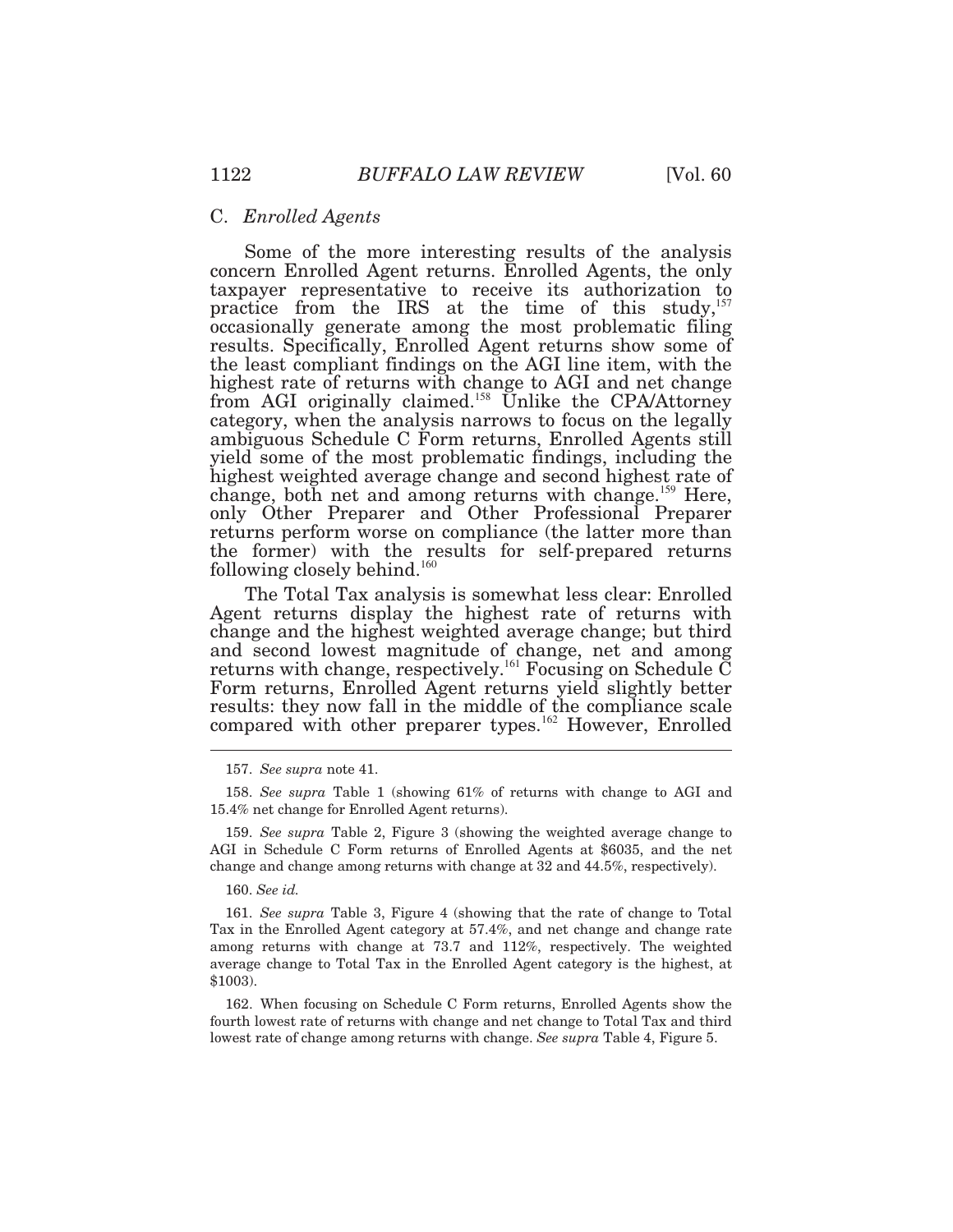Agent returns show some of the worst compliance results in the EITC line item, especially when focusing on Schedule C Form returns. $^{163}$ 

 While remaining more compliant than several other change from Filing Status generally, but the second highest preparation modes, compliance on the Filing Status line item in Enrolled Agent returns is, again, not very good. Enrolled Agent returns exhibit the third lowest rate of rate of change from the more advantageous Head of Household status, preceded only by Other Preparer.<sup>164</sup>

#### D. *Taxpayer: Self*-*Preparation*

 $\overline{a}$ 

 Self-prepared returns are unique in that they exhibit returns. This is more so in the Total Tax than the AGI line change, both net and among returns with change, is also among the lowest, although the weighted average change to some of the most compliant findings on the one hand, while also displaying among the least arguable results on the other. Specifically, when exploring line items generally and without focusing on the legally ambiguous Schedule C Form returns, the Taxpayer category tends to generate compliant item. For example, self*-*prepared returns indicate the second lowest rate of returns with change to AGI.<sup>165</sup> The rate of AGI is not insignificant.<sup>166</sup>

 On the Total Tax line item, self*-*prepared returns show the third lowest rate of returns with change, preceded by

 status generally for Enrolled Agents and 48.4% change rate from the Head of Household status). 164. *See supra* Figure 8; *infra* Appendix D (showing 21% change rate in filing

 AGI for the Taxpayer at 34.4%). 165. *See supra* Table 1, Figure 1 (showing the rate of returns with change to

 8.6%, the rate of change to AGI among returns with change at 23.7%, and the weighted average change to AGI in the Taxpayer category at \$3444). 166. *See id.* (showing the net change to AGI in the Taxpayer category at

 returns with change to EITC, at 71.6%, and second highest weighted average change, at \$1099 for Enrolled Agents); Table 6, Figure 7 (showing, for example, the highest magnitude of change to EITC among Schedule C Form returns, both net and among returns with change, for Enrolled Agents, at 47.1 and 59%, respectively. Enrolled Agent Schedule C Form returns also show the highest weighted average change to EITC, at \$1342). 163. *See supra* Table 5, Figure 6 (showing, for example, the highest rate of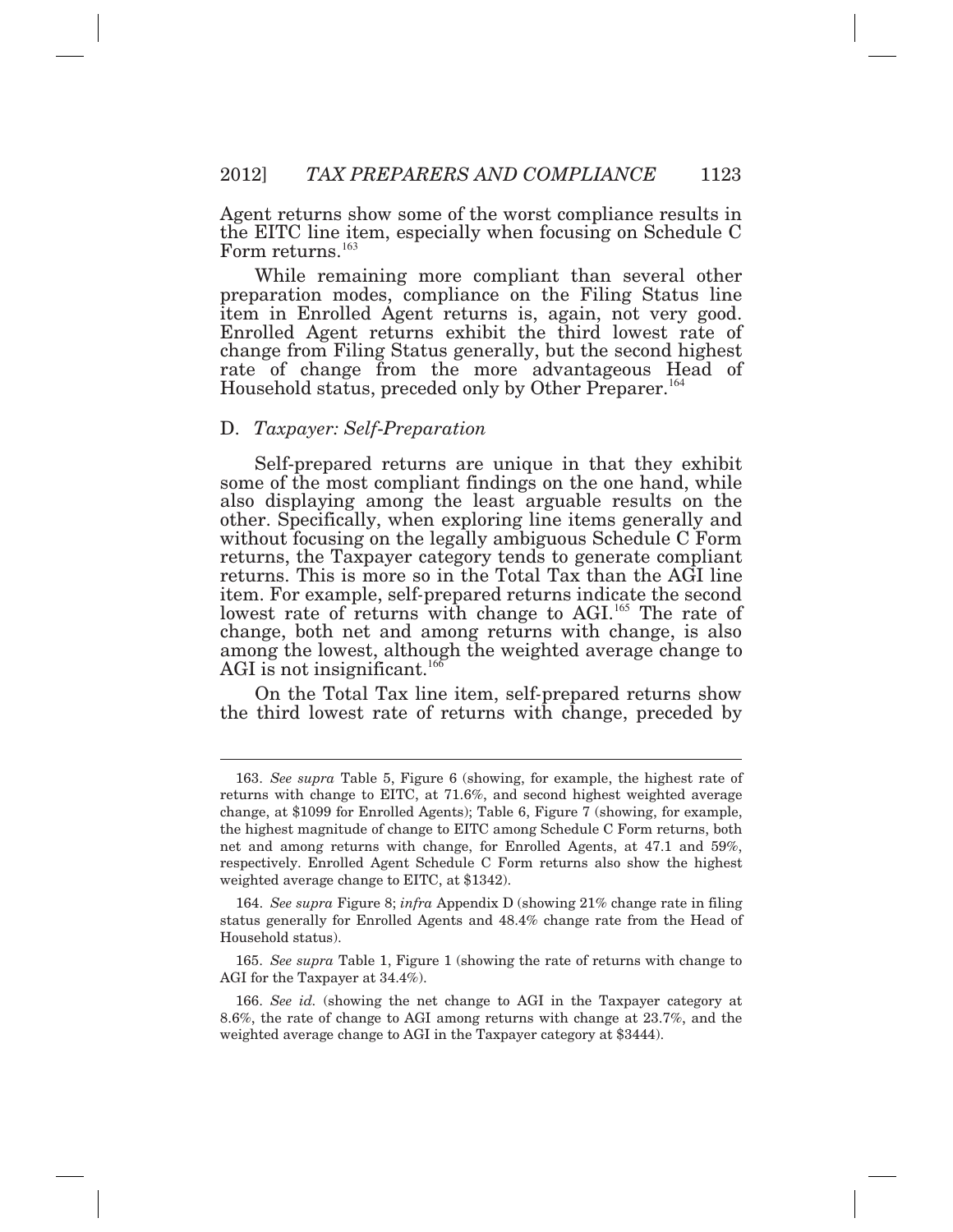IRS/VITA/TCE and Large National Chain.<sup>167</sup> The magnitude of change, both net and among returns with change to Total Tax, is the lowest*,* followed by CPAs/Attorneys and Enrolled Agents, with a relatively low weighted average change as  $well.<sup>168</sup>$ 

Notably, is lower only marginally than the rate of change of Other once focusing on the legally ambiguous Schedule C Form returns, self*-*prepared returns are significantly less compliant: the results are worse on all parameters explored, especially in the Total Tax line item.<sup>169</sup> When the AGI analysis narrows to Schedule C Form returns, the Taxpayer category exhibits some of the highest rates of returns with change.<sup>170</sup> The Taxpayer rate of change Preparers and Friends/Relatives, which file the least compliant returns. $171$ The Taxpayer category also has the third highest net change and weighted average change. $172$ However, the magnitude of change among returns with change is not significantly worse in the Taxpayer category than other preparer modes, with Other Professional Preparer, Enrolled Agent, and Other Preparer returns filing less compliant returns.<sup>173</sup> Exploring Total Tax among Schedule C Form returns, self*-*prepared returns again indicate the highest rate of returns with change, the highest magnitude of change*—*both net and among returns with

 taxpayer category at \$666, preceded by IRS/VITA/TCE at \$393 and Friends/Relatives at \$509). 168. *See id.* (showing the weighted average change to Total Tax in the

 Agent and Other Professional Preparer returns generate greater adjustments in the weighted average change to Total Tax). 169. *See supra* Table 4, Figure 5 (showing, for example, that only Enrolled

 AGI in the AGI narrowed to Schedule C Form returns analysis at 78.5% for self- prepared returns, preceded only by Other Preparer and Friend/Relative returns at 78.7%). 170. *See supra* Table 2, Figure 3 (showing the rate of returns with change to

171. *See id.* 

 in the Taxpayer category at 28.8%, while the weighted average change is 172. *See id.* (showing the net change to AGI among Schedule C Form returns \$5248).

173. *See id.* 

 Total Tax in the Taxpayer category at 36%, while the rates of returns with change to Total Tax in the IRS/VITA/TCE and Large National Chains are 27.5 and 31.5%, respectively). 167. *See supra* Table 3, Figure 4 (showing the rate of returns with change to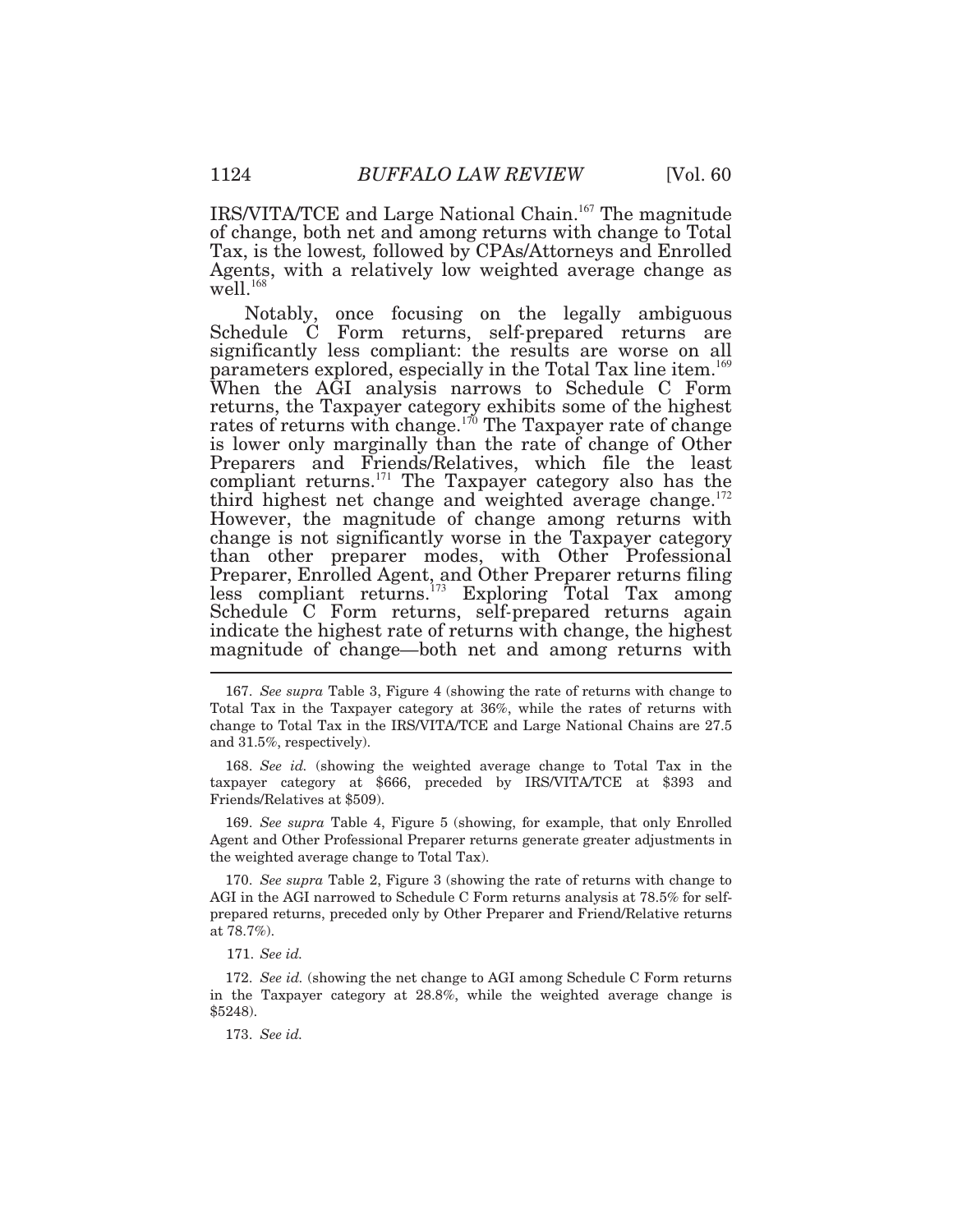change*—*and, by a margin, the third highest weighted average change (preceded by returns filed by Enrolled Agents and Other Professional Preparers).<sup>174</sup>

 On the EITC line item, the Taxpayer category generates types, the results in the Taxpayer category are not most on the legally clear*-*cut Filing Status line item (second only to the returns filed by CPAs/Attorneys).<sup>177</sup> fairly compliant results, even when focusing on Schedule C Form returns.<sup>175</sup> However, compared with other preparer compliant and generally rank below those of CPAs/Attorneys, Large National Chains, and IRS/VITA/TCE (not necessarily in that order).176 Selfprepared returns also indicate the second lowest change rate, both generally and from the Head of Household status,

#### E. *Large National Chains*

 The returns submitted by the preparer type of Large National Chain, while not the most compliant, indicate Large National Chains exhibit some of the most compliant rather compliant patterns generally. This is particularly the case with regard to AGI and EITC, where returns filed by

with change to EITC in the Taxpayer category to be second lowest, at 46.3%, and the weighted average change third lowest, at \$623); Table 6, Figure 7 (showing, for example, the rate of returns with change to EITC among Schedule C Form returns and the weighted average change in the Taxpayer category to be fourth lowest, at 34.1% and \$538, respectively). 175. *See supra* Table 5, Figure 6 (showing, for example, the rate of returns

 category does not differ much from other preparation categories, with the magnitude of change (net and among returns with change) and the weighted average change among the lowest. *See supra* Table 5, Figure 6. When narrowing the EITC analysis to Schedule C Form returns, the magnitude of change (both net and among returns with change) is again comfortably in the middle of the compliance scale (proceeded by IRS/VITA/TCE, Large National Chains, and  CPAs/Attorneys). *See supra* Table 6, Figure 7. 176. On the EITC line item, the rate of returns with change in the Taxpayer

 status generally for the Taxpayer at 16.9% and at 30.3% from the Head of Household status). 177. *See supra* Figure 8; *infra* Appendix D (showing the change rate in filing

 Total Tax among Schedule C Form returns in the Taxpayer category at 72.8%, the net change at 106.1%, and the rate of change among returns with change at 155.5%. The weighted average change to Total Tax among Schedule C Form returns in the Taxpayer category is \$1327). 174. *See supra* Table 4, Figure 5 (showing the rate of returns with change to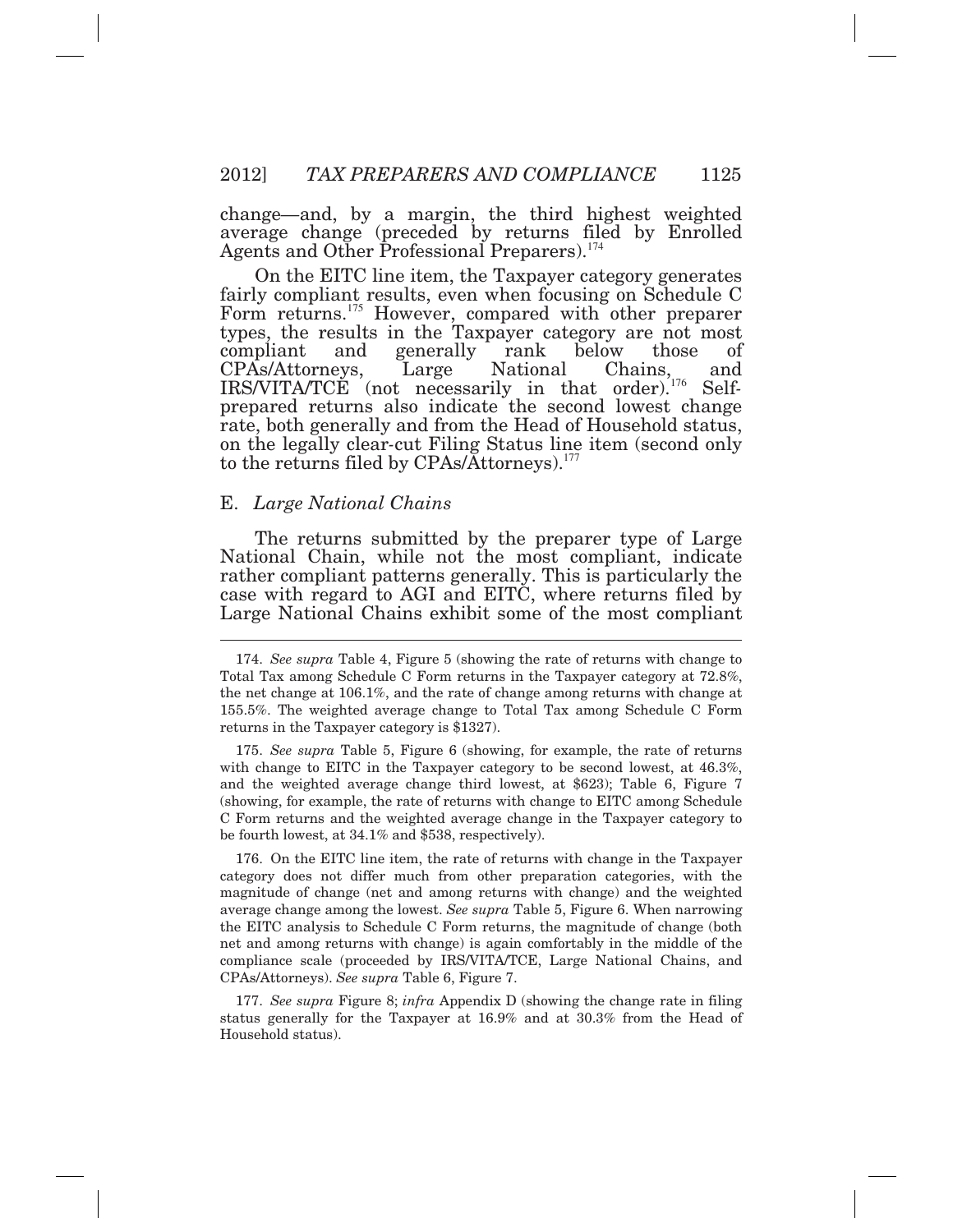emerge in the Total Tax and Filing Status analysis: Large National Chain returns are less complaint, but are still generally more compliant than returns submitted by Other analysis, Large National Chains display the third lowest rate of returns with change.<sup>180</sup> Returns filed by Large National Chains show the second lowest magnitude of change, both net and among returns with change, and second lowest weighted average change.<sup>181</sup> Narrowing the AGI analysis to focus on Schedule C Form returns, Large National Chains still display results that are relatively  $compliant.<sup>182</sup>$ results, generally preceded only by IRS/VITA/TCE and CPAs/Attorneys.<sup>178</sup> However, more problematic patterns Preparers, Other Professional Preparers, Friends/Relatives, and, at times, Enrolled Agents.<sup>179</sup> Specifically, in the AGI

 When considering the Total Tax line item, Large rate of net change, fourth highest rate of change among National Chain returns appear less compliant than in the AGI analysis, with results that fall in the middle of the compliance scale compared with other preparer types. For example, while Large National Chain returns indicate the second lowest rate of returns with change to Total Tax (second only to IRS/VITA/TCE), they show the third highest

 AGI for Large National Chains at 37.5%, preceded by Friends/Relatives at 31.1% and the Taxpayer, at 34.4% of returns with change to AGI). 180. *See supra* Table 1, Figure 1 (showing the rate of returns with change to

181. *See id.* 

 change and rate of change among returns with change to AGI for Large National Chains, at 6.9 and 19.8%, respectively); Table 5, Figure 6 (showing, for example, the third lowest net change and rate of change among returns with change to EITC for Large National Chains, at 22.5 and 47.9%, respectively). 178. *See supra* Table 1, Figure 1 (showing, for example, the second lowest net

 rate of returns with change to Total Tax for Large National Chains, at 31.5%. Large National Chains, however, have the third and fourth highest net change and rate of change among returns with change to Total Tax, at 92.8 and 174.2%, respectively); Figure 8 (showing, for example, the forth highest and forth lowest rates of change in filing status generally and from the Head of Household status for Large National Chains, at 24.7 and 34.5%, respectively). 179. *See supra* Table 3, Figure 4 (showing, for example, the second lowest

 change and average weighted change to AGI among Schedule C Form returns for Large National Chains, at 22.2% and \$3614 respectively*).* 182. *See supra* Table 2, Figure 3 (showing, for example, the third lowest net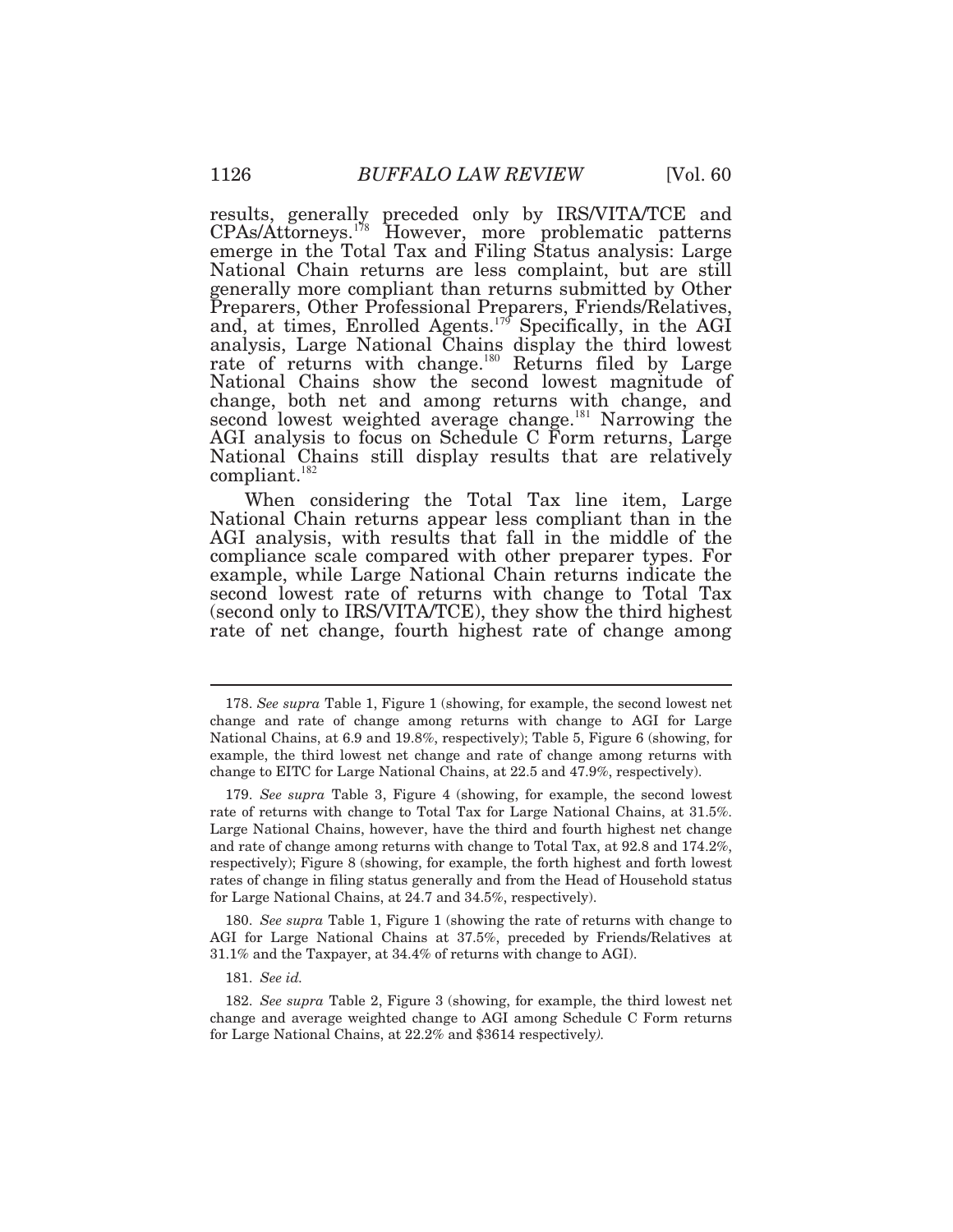returns with change, and fourth lowest weighted average  ${\rm change.}^{183}$ 

 Large National Chain returns are again much more compliant on the EITC line item, both before and after focusing on Schedule C Form returns. The category of Large National Chain displays the second lowest rate of returns example, the fourth highest (or fifth lowest) change rate in change rate from the more beneficial Head of Household status.<sup>186</sup> with change to EITC; and the second and third lowest magnitude of change, among returns with change and net change, respectively.<sup>184</sup> However, the results for Large National Chain returns are not very compliant on the Filing Status line item: here, Large National Chain returns fall in the middle of the compliance scale compared with other preparer types.<sup>185</sup> Large National Chain returns exhibit, for Filing Status generally and fourth lowest (or fifth highest)

#### F. *Friends/Relatives of the Taxpayer*

 Similar to Large National Chains, the returns filed by Friends/Relatives of the taxpayer generally do not exhibit the least compliant results. However, even more than Large

 the EITC analysis is not insignificant; it ranks fourth highest compared with other preparer categories (preceded by Other Preparers, Enrolled Agents and Other Professional Preparers). Results for EITC narrowed to Schedule C Form returns for Large National Chains remain rather compliant. Large National Chain returns show the second lowest net change and lowest rate of change among returns with change, at 15.7 and 22.2%, respectively. *See supra* Table 6, Figure 7. Large National Chain returns also show the third lowest weighted average change, at \$455. *See id.*  184. *See supra* Table 5, Figure 6*.* However, the weighted average change in

185. *See supra* Figure 8; *infra* Appendix D.

 National Chains at 24.7%, and from the Head of Household status at 34.5%). 186. *See id.* (showing the change rate in filing status generally for Large

 Schedule C Form returns does not change the results much. Large National Chain returns now display the third highest rate of returns with change (preceded by the Taxpayer and Friends/Relatives), the fourth highest rate of net change (preceded by the Taxpayer, Friends/Relatives and Other Professional Preparers), the third highest rate of change among returns with change (preceded by the Taxpayer and Friends/Relatives) and third lowest weighted average change (preceded by IRS/VITA/TCE and Other Preparers). *See supra*  Table 4, Figure 5. 183. *See supra* Table 3, Figure 4. Narrowing the Total Tax analysis to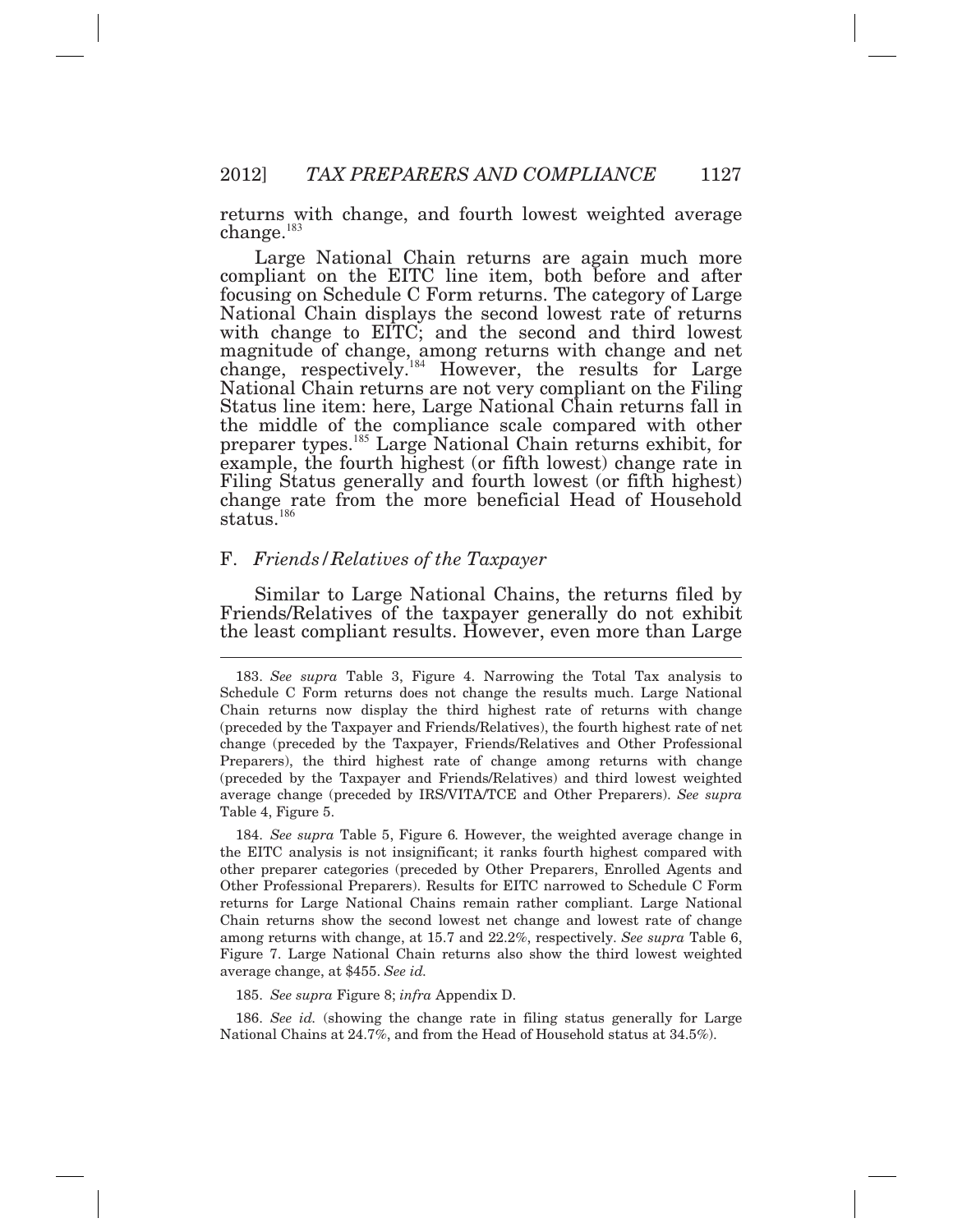National Chains, the Friend/Relative category tends to fall on the lower end of compliance. Friend/Relative returns display particularly problematic results when focusing on Schedule C Form returns, but are also consistently less compliant on the EITC and the legally simpler Filing Status line items. Specifically, while Friend/Relative filings show the lowest rate of returns with change to AGI, the magnitude of change and weighted average change are ranked the third lowest compared with other preparer types.<sup>187</sup> These results do not change significantly when exploring Schedule C Form returns, except that the rate of returns with change in the Friend/Relative category is now tied for the highest with Other Preparers.<sup>188</sup>

 When considering the Total Tax line item, legally ambiguous Schedule C Form and itemized deduction Relative/Friend returns indicate the third highest rate of returns with change, preceded only by Enrolled Agents and  $CPAs/Attorneys, <sup>189</sup> both of which prepare a larger share of$ returns.<sup>190</sup> Friend/Relative returns also indicate the fourth highest and fifth lowest magnitude of change, both net and among returns with change, respectively, but only the second lowest weighted average change.<sup>191</sup> When focusing on Schedule C Form returns, the Relative/Friend category indicates worse compliance results yet again, with the

 AGI in the Friend/Relative category at 31.1%, the rate of change among returns with change to AGI at 24.3% and weighted average change at \$2742). 187. *See supra* Table 1, Figure 1 (showing the rate of returns with change to

 the AGI analysis narrowed to Schedule C Form returns at 78.7% for 188. *See supra* Table 2, Figure 3 (showing the rate of returns with change in Friends/Relatives).

 Total Tax for the Friend/Relative category at 39%, preceded by Enrolled Agents at 57.4%, and CPAs/Attorneys at 46.7% of returns with change to Total Tax). 189. *See supra* Table 3, Figure 4 (showing the rate of returns with change to

 returns include 12.9% Schedule C Form returns, while the share of Schedule C Form returns filed by CPAs/Attorneys and Enrolled Agents is 32.5 and 53.5%, 190. *See supra* Figure 2; *infra* Appendix C (showing that Friend/Relative respectively).

 Total Tax in the Friend/Relative category at \$509, second only to IRS/VITA/TCE at \$393). 191. *See supra* Table 3, Figure 4 (showing the weighted average change to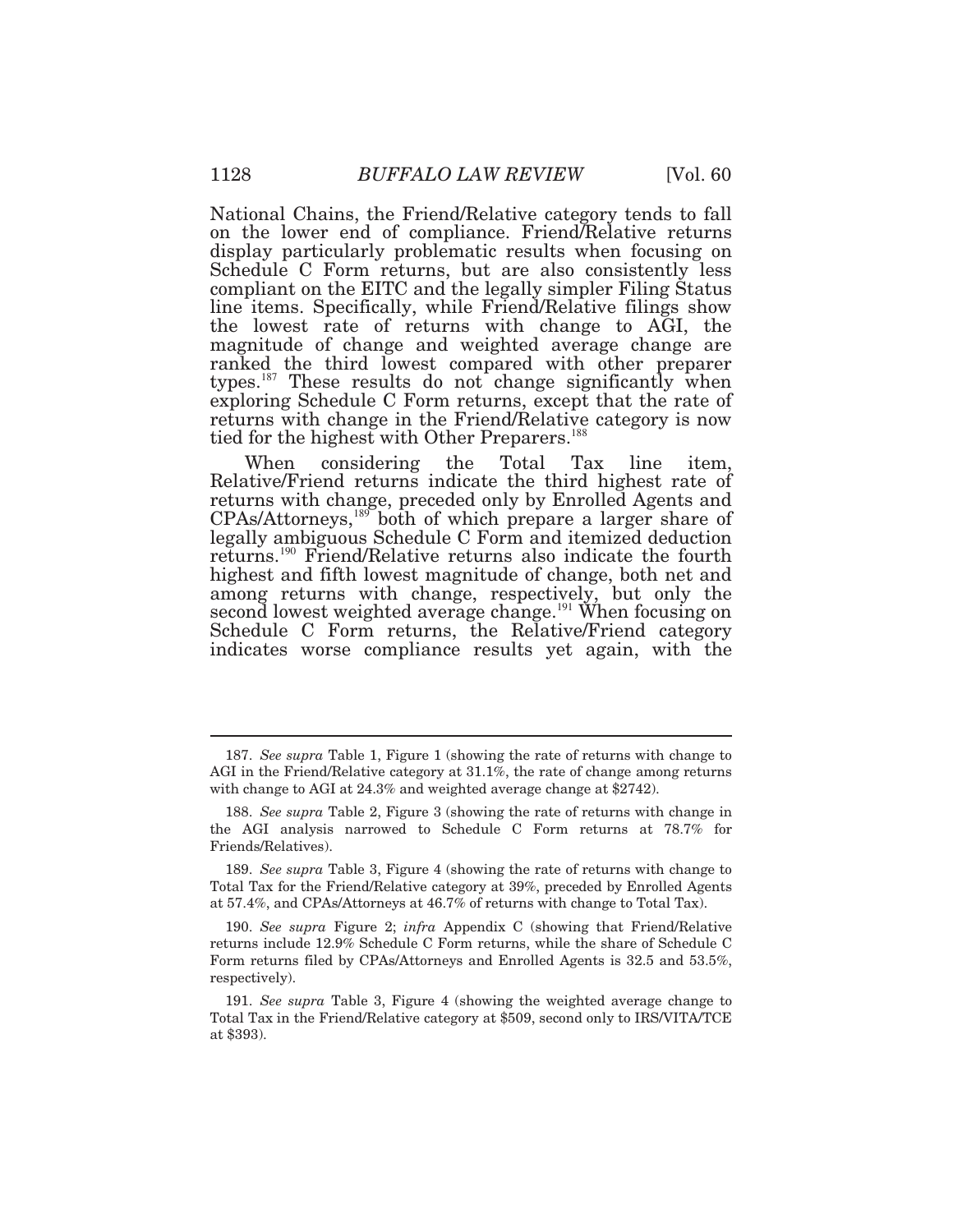second highest rate of returns with change and magnitude of change, net and among returns with change.<sup>192</sup>

 As with other line items in this category, the results for EITC are consistently not very compliant, but also are not change to EITC originally claimed.<sup>193</sup> The magnitude of  $line$  item. $^{196}$ least compliant compared with other preparer types. Friend/Relative returns indicate the fourth highest rate of returns with change and fourth lowest weighted average change to EITC is the third and second highest, net and among returns with change, respectively.<sup>194</sup> Similar results emerge when focusing on Schedule C Form returns, within the EITC line item analysis, $195$  as well as the Filing Status

#### G. *Caveats and Policy Inferences*

 Three decades ago, Kidder and McEwen theorized that two broad types of tax professionals exist: professionals who facilitate taxpayer compliance and those who are more likely to be associated with noncompliance.<sup>197</sup> More recently, Sakurai and Braithwaite drew from a 2000 nationwide

193. *See supra* Table 5, Figure 6.

194. *See id.* 

 $\overline{a}$ 

 change (net and among returns with change) and weighted average change to EITC originally claimed. *See supra* Table 6, Figure 7*.*  195. Here, Friend/Relative returns show the fourth highest magnitude of

 returns have the third highest rate of change in filing status, both generally and from Head of Household status at 29.9 and 46.3%, respectively). 196. *See supra* Figure 8; *infra* Appendix D (showing that Friend/Relative

 *A Tentative Typology of Tax Compliance and Noncompliance*, 2 TAXPAYER COMPLIANCE: SOCIAL SCIENCE PERSPECTIVE 47, 69-72 (Jeffery Roth et al. eds., 197. Robert Kidder & Craig McEwen, *Taxpaying Behavior in Social Context:*  1989).

 that lower preparation skills on the Friend/Relative end lead to tax filing errors that are not in the taxpayer's favor (financially or otherwise). Alternatively, if the taxpayer whose return is filed initially has lower income, the financial implication of errors identified by the IRS examiner may not be large compared with those made on the returns of taxpayer aided by other preparers. Note that compared with the AGI narrowed to Schedule C Form returns analysis, this time the weighted average change in the Friend/Relative category is not among the highest. Rather, the weighted average change is fourth lowest compared with other preparation modes. *Id.*  192. *See supra* Table 4, Figure 5*.* One possible explanation for this result is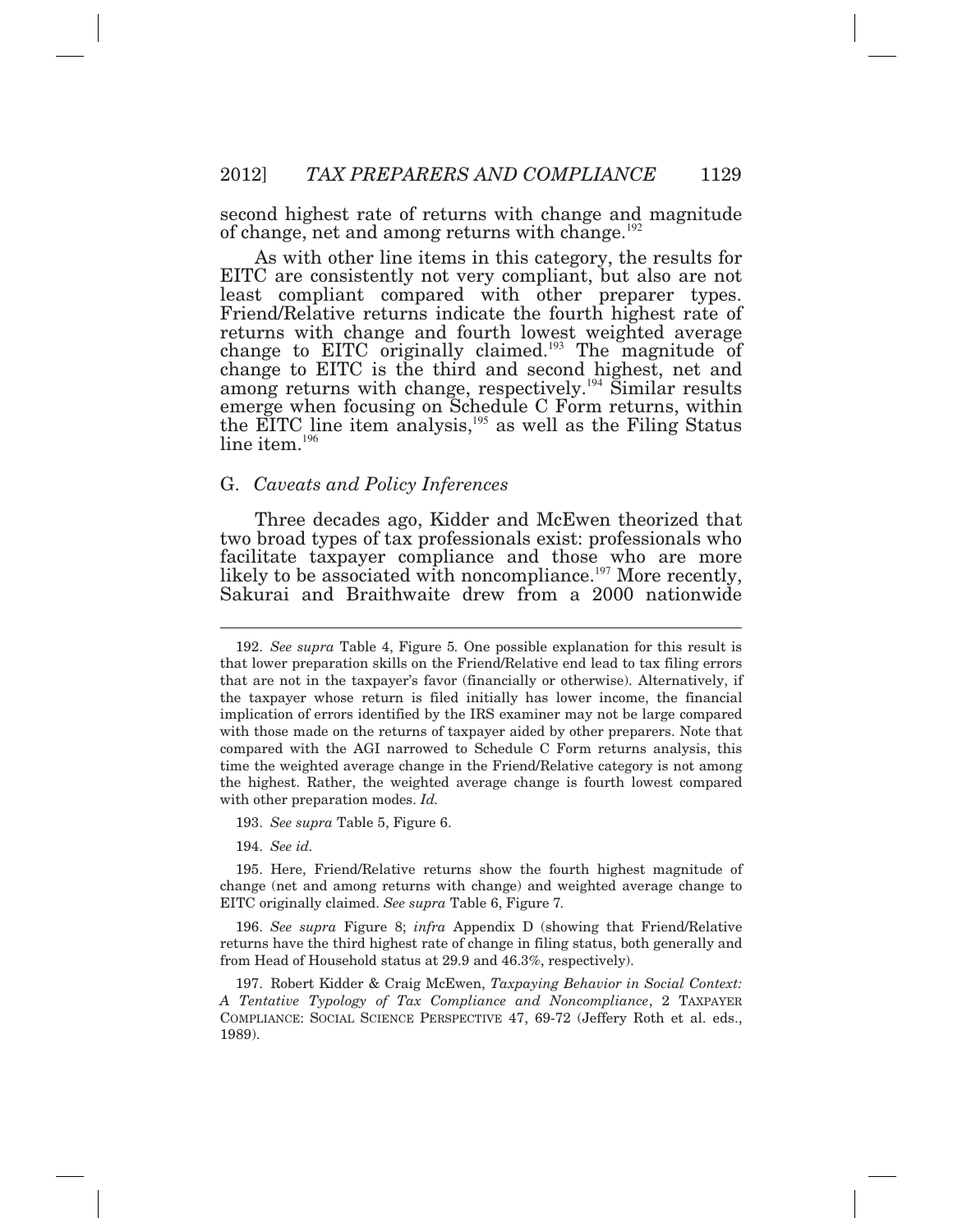survey of Australian taxpayers and placed tax advisors on a hypothetical compliance scale based on their inclination to studies, the empirical analysis undertaken in this Article indicates that some compliance patterns are more likely for certain types of preparers than others. facilitate taxpayer noncompliance, as opposed to more accurate and conservative tax reporting.<sup>198</sup> Building on these

 Specifically, most of the compliance findings detailed in Other Professional Preparers file consistently exhibit poor this Article differ for professionally regulated and trained preparers and those that, at the time the data used for this Article was drawn, operated outside the reach of the tax administration. In particular, returns Other Preparers and compliance results.<sup>199</sup> In contrast, the categories of CPA/Attorney and IRS/VITA/TCE, both of which subscribe to clearer and professionally heightened regulatory standards, display some of the most compliant filings.<sup>200</sup> That being said, the available data is still far from suggesting well*-*defined compliance trends for preparer filings across the board. Surprisingly, Enrolled Agents, the only taxpayer representatives directly regulated and supervised by the IRS at the time of this study, exhibit rather unfortunate findings, at times displaying the least compliant results.<sup>201</sup> Additionally, Large National Chains, which were mainly held to guild-regulated norms and oversight until the 2011 preparer regulation,<sup>202</sup> perform rather well, in many cases surpassing the compliance of Enrolled Agent returns.<sup>203</sup>

 on one end of the compliance scale are professionals who are honest and risk- adverse, and those who are creative and aggressive on the other. A third group, in the middle, includes cautious tax minimizers. Sakurai & Braithwaite argue that even though the aggressive advisor type is the least popular in terms of taxpayer preference, it is of a particular concern for the tax authority). 198. Sakurai & Braithwaite, *supra* note 28, at 375, 384-85 (suggesting that,

 199. *See supra* Part V.B (discussing Other Preparers and Other Professional Preparers).

<sup>200.</sup> *See supra* Part V.A (discussing IRS/VITA/TCE and CPAs/Attorneys).

<sup>201.</sup> *See supra* Part V.C (discussing Enrolled Agents).

 oversight prior to the 2011 preparer regulation). 202. *See supra* notes 36-43 and accompanying text (discussing preparer

<sup>203.</sup> *See supra* Part V.E (discussing Large National Chains).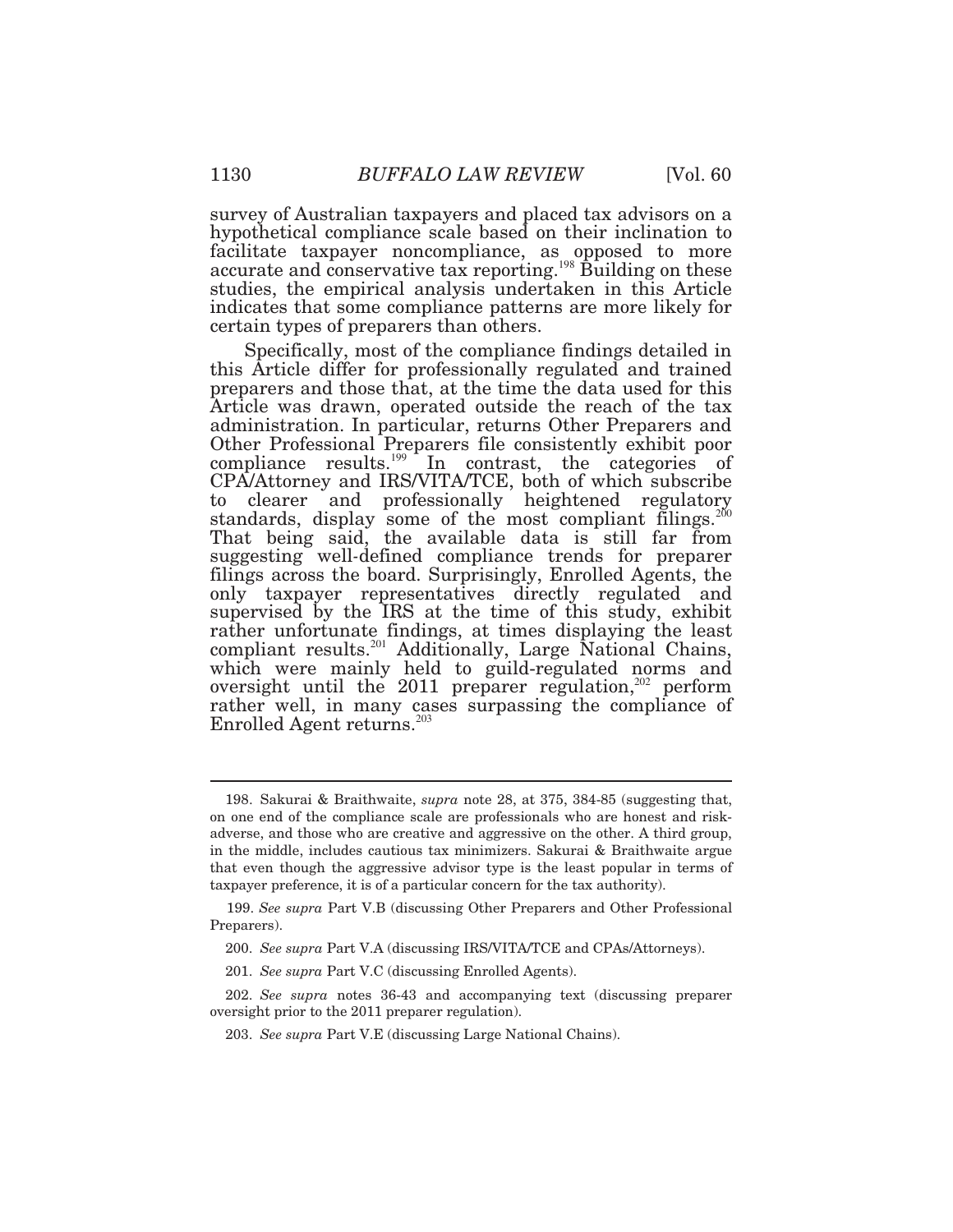However, no study is without its qualifications, especially for an empirical undertaking. The analysis in this Article is of no exception. One key qualification is the limited amount of data available for the analysis and the fact that it is restricted to the EITC population. Given these restrictions, it becomes empirically tenuous to conclusively establish specific compliance traits for different types of preparers. First and foremost, like previous scholarship in this area, the analysis undertaken here does not prove or, rather, the preparer. Errors identified on returns filed by they are the result of preparer's misconduct. In advising clients and completing returns on their behalf, preparers must rely on the information their clients provide.<sup>204</sup> If this information is incomplete or incorrect, the returns preparers file will not reflect the taxpayer's true tax liability.<sup>205</sup> whether the instigator of tax noncompliance is the taxpayer someone other than the taxpayer do not necessarily mean

 Further, the analysis carried out in this Article relies on accurately be defined as a difference of opinions*—*between IRS audit and review to establish whether information reported on tax returns is compliant. At times, however, what the IRS may interpret as noncompliance may more the taxpayer or preparer and the IRS examiner*—*about the tax law and its application. Moreover, IRS examiners may be reluctant to challenge the judgment of the preparer in some cases, such as those involving CPAs and Attorneys, as

 954 (2007)*.*  204. James Tackett et al., *Profiling Fictitious Tax Data*, 116 TAX NOTES 953,

 preparer relationship and, accordingly, possible acts of noncompliance. For example, some adjustments on returns made after IRS audit and review can suggest more advanced tax planning skills and knowledge. In such cases, tax preparers are more likely to be the cause, or at least facilitators, of noncompliance, compared with the taxpayer. An example of this could be incorrectly claiming Head of Household filling status. On the other end, errors identified on tax returns that show no financial gain to the taxpayer (or cost the taxpayer an increased liability) could indicate lower preparation skills, negligence, or innocent mistakes, as opposed to aggressive tax planning activities. An example of this could be incorrectly claiming a filing status other than the Head of Household when Head of Household status is applicable. However, existing data offers no reliable method to identify whether such tax filing errors are intentional efforts to exploit the law or, rather, the result of confusion and innocent mistakes in its application. 205*. Id.* At times, some indicators may point to who is leading the taxpayer-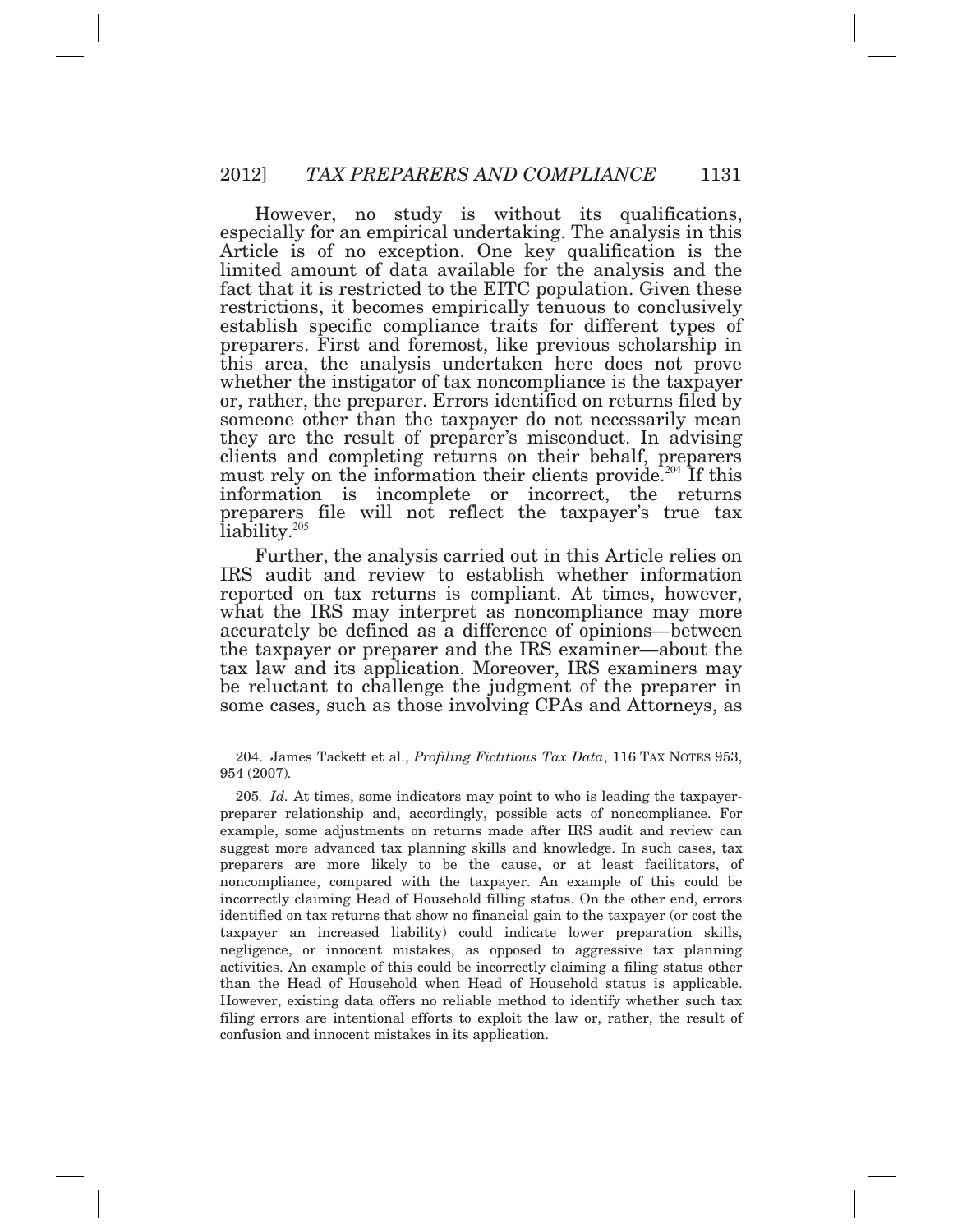opposed to other preparers, such as friends and relatives of the taxpayer, who lack an authoritative (i.e., professional) stance. This could be the case, particularly, in legally ambiguous filing circumstances where the application of the law is unclear. Accordingly, what may appear as noncompliance in the analysis may in fact reflect an inherent bias in the database. However, as most tax audits end with IRS judgment (compared, for example, with court rulings), no better alternative for readily assessing tax return compliance is currently available.

 One of the valuable insights the Sakurai and This thesis is consistent with Karlinsky and Bankman, who find that sole proprietors interested in minimizing their tax Braithwaite analysis offers is that taxpayers are inclined to seek out advisors who share their views on compliance.<sup>206</sup> liability turn to tax professionals who may facilitate such aspirations.<sup>207</sup> In this view, more compliance- or noncompliance-motivated taxpayers are likely to reach out to preparers who they believe are in a position to advance their tax planning inclination. This proposition, as well as the challenges in identifying the instigator(s) of noncompliance, clarify that the taxpayer and preparer arrive at the tax filing platform as one interconnected unit.

 Accordingly, an effective approach to better understanding and enhancing taxpayer compliance is not necessarily the traditional two*-*player metric, where the tax administration and the taxpayer are the sole, or even key, parties.<sup>208</sup> Rather, what is at issue is a three-player game. In this game, the taxpayer, preparer, and tax administration are initially positioned on a level playing field.<sup>209</sup> However, the regulatory scene that existed prior to August 2011*—*  where some preparers were able to operate outside the

 *Businesses Tax Evasion Behavior and the Role of their Tax Preparers*, THE 5TH INT'L CONF. ON TAX ADMIN. PROC. 164 (2002). 207. Stuart Karlinsky & Joseph Bankman, *Developing a Theory of Cash* 

 of tax compliance, see Michael G. Allingham & Agnar Sandmo, *Income Tax Evasion: A Theoretical Analysis*, 1 J. PUB. ECON. 323 (1972) (adapting Gary Becker's economic analysis of crime and compliance to the area of tax). 208. For the leading piece originating much of the modern economic analysis

 Cuccia, *supra* note 69, at 42-43 and Klepper & Nagin, *supra* note 80, at 168-69 209. For studies advancing the three*-*player proposition see, for example, (1989).

<sup>206.</sup> Sakurai & Braithwaite, *supra* note 28, at 375-76.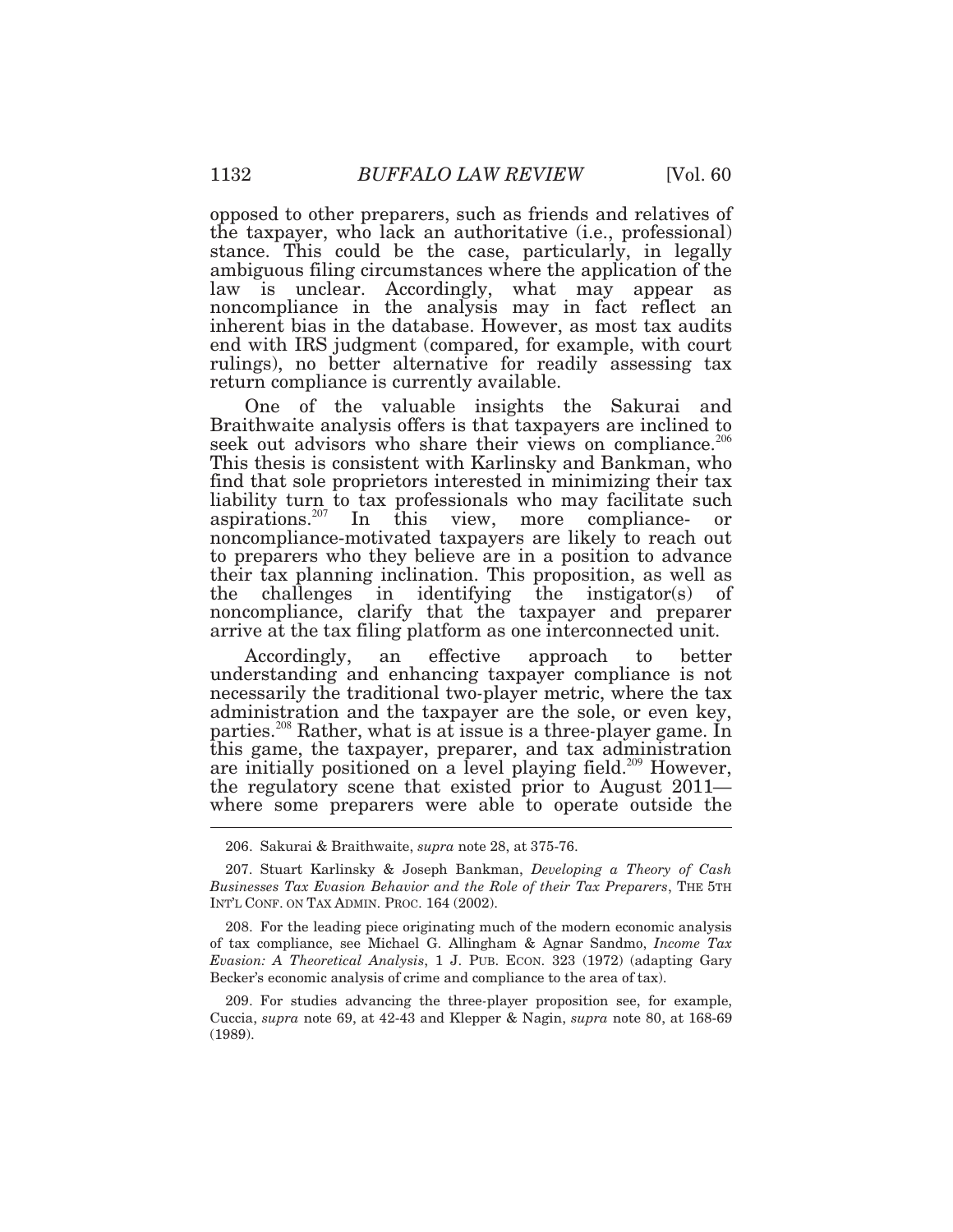reach of the tax administration*—*set the stage for the administration to serve the role of the third, disadvantaged wheel. Read in this light, the heightened scrutiny and regulatory standards of the new preparer regulation can be a boon to tax compliance. As the relationship between the tax administration and preparers becomes closely knit and better regulated, more accurate and compliant filings can be expected, at least in those situations under the preparer's (compared with the taxpayer's) control.

 In addition to the qualifications concerning the notwithstanding the many benefits of the 2000 EITC subsequently selected for audit and review. For this reason, involving empirical findings discussed in this Article, the database used gives rise to two more limitations. Specifically, Compliance Study database, it includes information of only those taxpayers who claimed the EITC and were some of the compliance trends and patterns identified in this Article may be endemic to the entire tax system, while others could be unique to EITC recipients. While there is evidence to suggest that many of the predicaments EITC noncompliance illustrate problems characteristic of the entire tax system, $210$  it is difficult to draw firm conclusions without additional information.<sup>211</sup>

 Finally, prior to the 2011 preparer regulation, no standard preparer identification number existed. $212$ 

 $\overline{a}$ 

 EITC is generally *not* verified by the IRS. Hence, it is difficult to conclude that EITC compliance is inherently different (e.g., greater or lower) than compliance with other provisions in the tax code. Accordingly, research efforts should continue to explore taxpayer compliance with other provisions in order to provide for a more comprehensive tax compliance assessment. 211. Compliance with tax credits, deductions and allowances other than the

 numbers existed for paid preparers. These included: (1) preparer social security number (SSN), (2) employer identification number (EIN), and (3) preparer identification number (PTIN). Preparers could have used any of these three numbers to identify themselves on the returns they prepared. However, the 2011 regulation requires all paid preparers to register and obtain a PTIN number for them to use. For the background efforts to establish a system for an all inclusive preparer identification number, see TIGTA (2009), *supra* note 2, at 3, 4, 19; INTERNAL REVENUE SERV., PUBL'N 4832, RETURN PREPARER REV. 33 (2009) 212. Until the 2011 preparer regulation, three different identification

 *Ways and Means*, 108th Cong. 95-96 (2003) (statement of Leonard E. Burman Senior Fellow, Urban Institute, Co-Director, Tax Policy Center, and Research Professor, Georgetown Public Policy Institute). 210. *See, e.g.*, *Waste, Fraud, and Abuse: Hearing Before the H. Comm. on*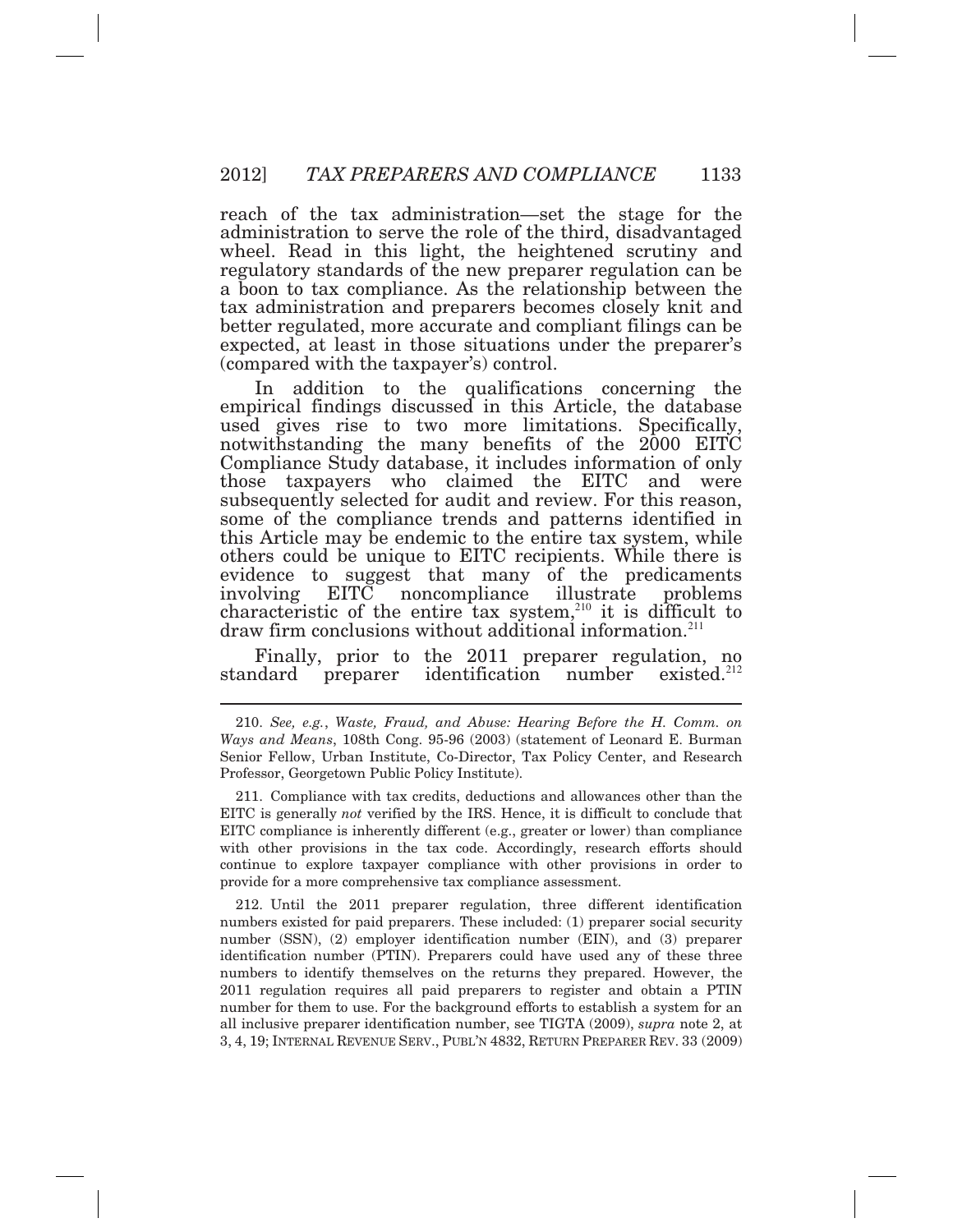Accordingly, return information often did not reveal the precise identity of the preparer involved and, therefore did not allow assessment of the effect this particular preparer had on taxpayer compliance, based on the returns he or she filed.<sup>213</sup> Therefore, the analysis undertaken in this Article utilizes the group*-*based preparer types provided in the 2000 EITC compliance study.

 However, the analysis and deficiencies identified in system when identifying problematic patterns of preparer returns preparers file (as well as in self*-*prepared returns) only crystallize the urgent need to administer a uniform system of preparer identification numbers. This is important not only for ensuring the integrity of the tax filing, but also in protecting innocent taxpayers and the broader preparation industry against those who undermine this important profession. For this reason, the mandatory PTIN requirement established in the 2011 preparer regulation is a welcome advancement. This requirement may serve a key function in effectively facilitating further administrative mechanisms in the coming years, including advancing preparer and taxpayer outreach and oversight.

#### **CONCLUSION**

 This Article empirically explores the strengths and Considering the obligation U.S. taxpayers face yearly in filing their returns and the significant rise in the complexity of the tax code, it is not surprising that the majority of taxpayers choose to rely on third*-*party preparation services. What is both surprising and disconcerting is the extensive lack of data and research in this area. Without basic information on matters such as the experience level, professional affiliation, and past filing behavior of preparers, the tax administration, taxpayers, and policy challenges of tax preparer usage and, particularly, the role preparers play in taxpayer compliance and administration.

 (indicating that the IRS lacks resources to offer a unified preparer system and progress in that direction will have to be gradual).

 identifying unscrupulous preparers, keeping preparers in check as a matter of routine administration practice, and taking appropriate enforcement actions against relevant preparers to ensure the integrity of professional aid on the one hand, and of tax administration at large on the other. 213. This deficiency has hindered important compliance efforts, including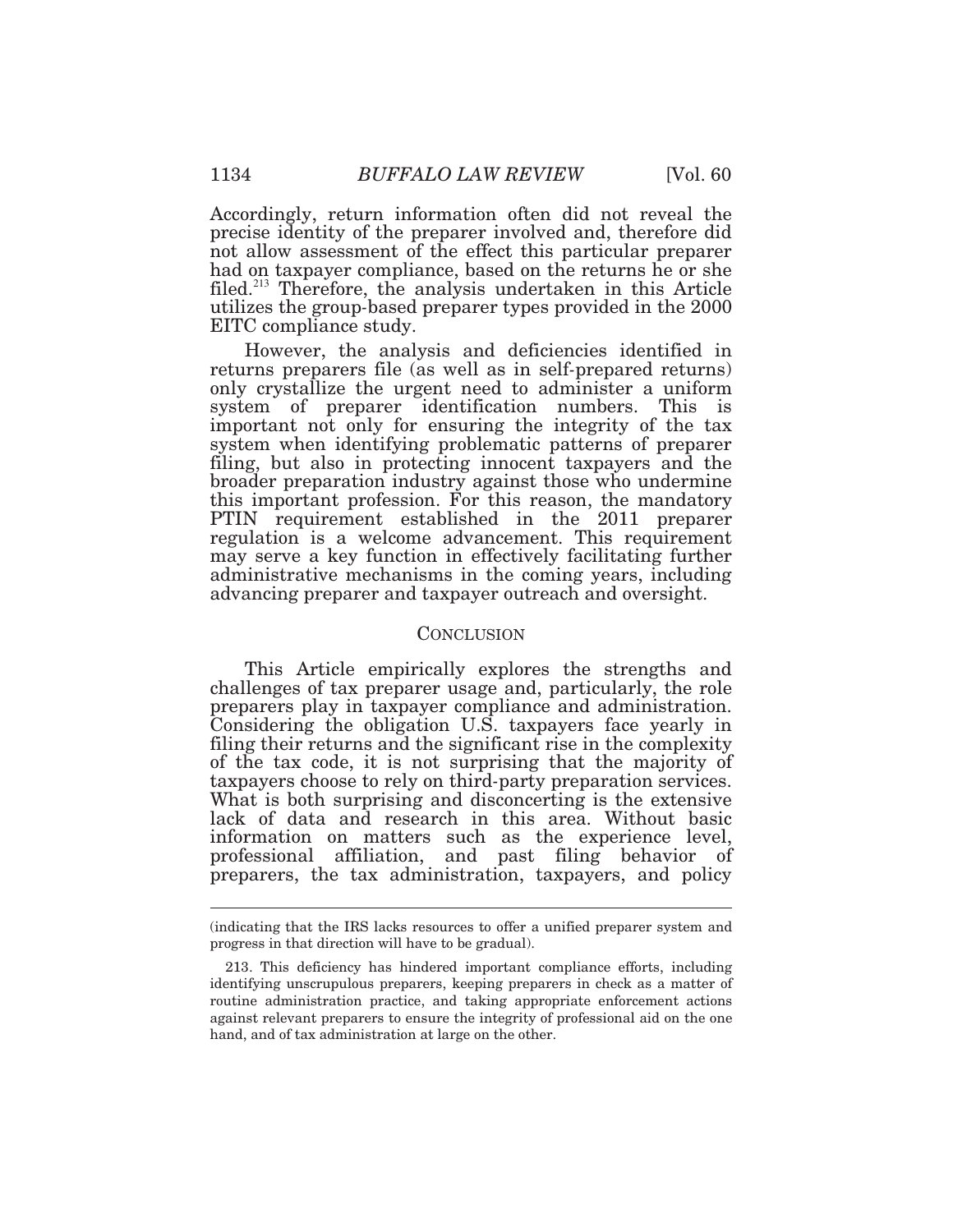officials deficiencies involved in preparation services. Furthermore, the system of taxation, which greatly depends on an honor system of self*-*reporting, becomes critically susceptible to abuse from within. Future works should therefore continue to explore this area of taxpayer compliance, including the growing use of preparation software and the political role the preparer industry plays in software regulation, or lack remain ill-informed of the strengths and thereof. $214$ 

 On the theoretical*-*policy spectrum, it is beneficial to example, may not only track problematic taxpayers but should be held accountable for their service. The necessarily mean that regulating preparers is an ineffective applied and monitored. further explore the proposition of a three*-*player game metric. In this context, audit and review formulas, for could also focus on flagging unscrupulous professionals and setting clear standards for industry operation. All preparers disconcerting evidence regarding Enrolled Agents does not policy alternative, a point that can be illustrated by the generally compliant filing results for CPA/Attorney and IRS/VITA/TCE returns. However, IRS standards and supervision of Enrolled Agents might be seriously deficient and should be thoroughly reexamined, particularly in light of the expanded registration and competency requirements set by the new preparer regulation. On the other hand, the compliant filing results for Large National Chains suggest that internal industry or guild standards, when properly applied, could serve as a complementary tool for ensuring a reliable and compliance*-*enhancing preparation industry, albeit still not as effectively as when external standards are

 214. *See, e.g.*, RETURN PREPARER REVIEW, *supra* note 8, at 9-10 ("Despite large volumes of returns prepared using consumers and commercial tax preparation software, quality control over these products rests exclusively with the software publishers. There are approximately 80 preparation software packages available for purchase in the U.S. currently. . . . While the number of tax software providers appears robust, four companies dominate the market, accounting for 80% of the tax returns filed electronically over the last two years.").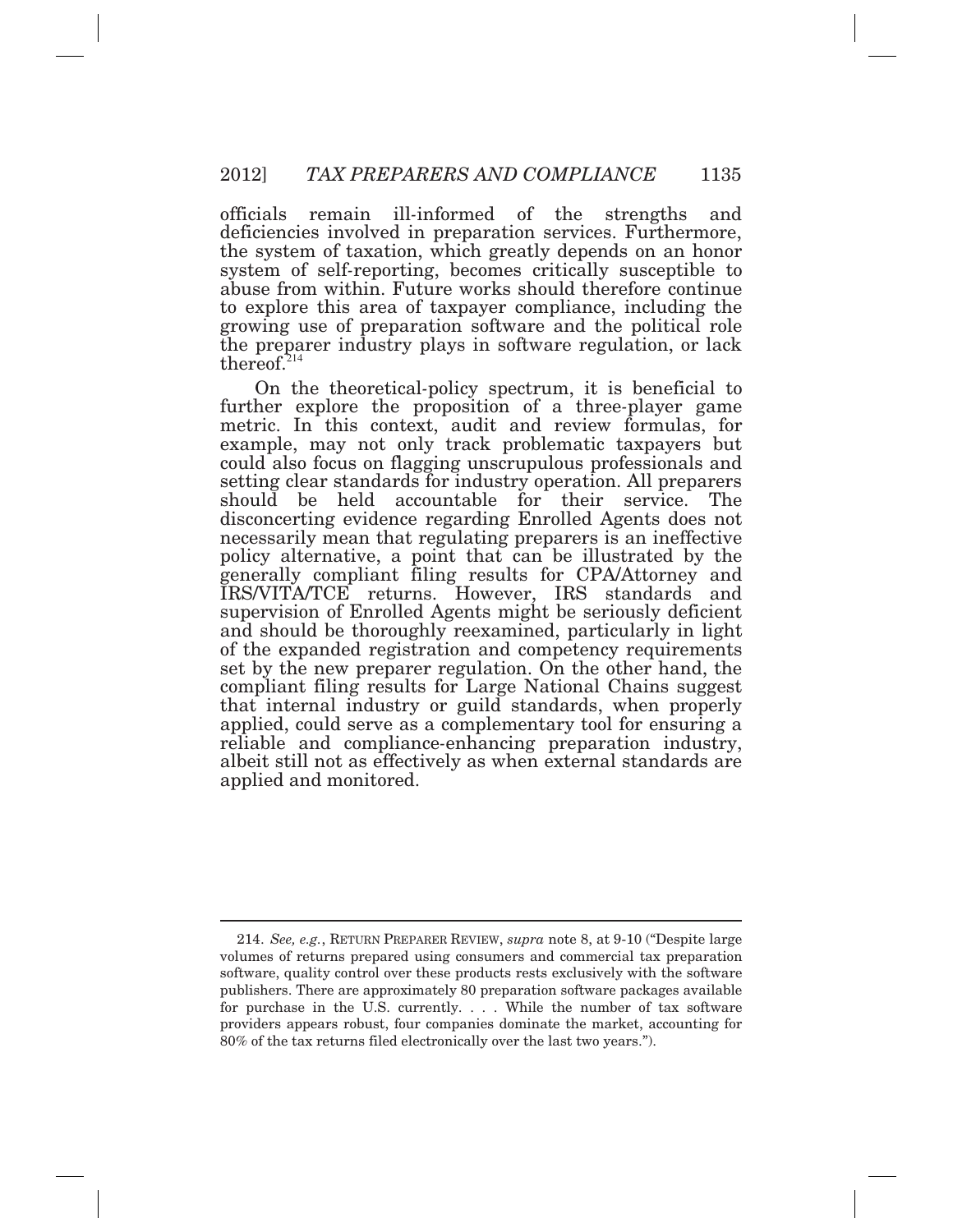## 1136 *BUFFALO LAW REVIEW* [Vol. 60

## Appendix A

| <b>Preparer Type</b>        | <b>Number of Returns*</b> |
|-----------------------------|---------------------------|
| CPA/Attorney                | 314                       |
| <b>Enrolled Agent</b>       | 117                       |
| Friend/Relative             | 257                       |
| Large National Chain        | 707                       |
| IRS/VITA/TCE                | 52                        |
| Other Preparer              | 105                       |
| Other Professional Preparer | 1226                      |
| Taxpayer                    | 488                       |
| Null                        | 191                       |
| <b>Total</b>                | 3457                      |

 \* Detailing the number and distribution of returns audited for the 2000 EITC compliance study. Any discrepancy in the amount claimed on the returns originally filed and that which the IRS determined after audit and review was multiplied by the weighting factor identified in the random sample to infer results for the entire EITC population.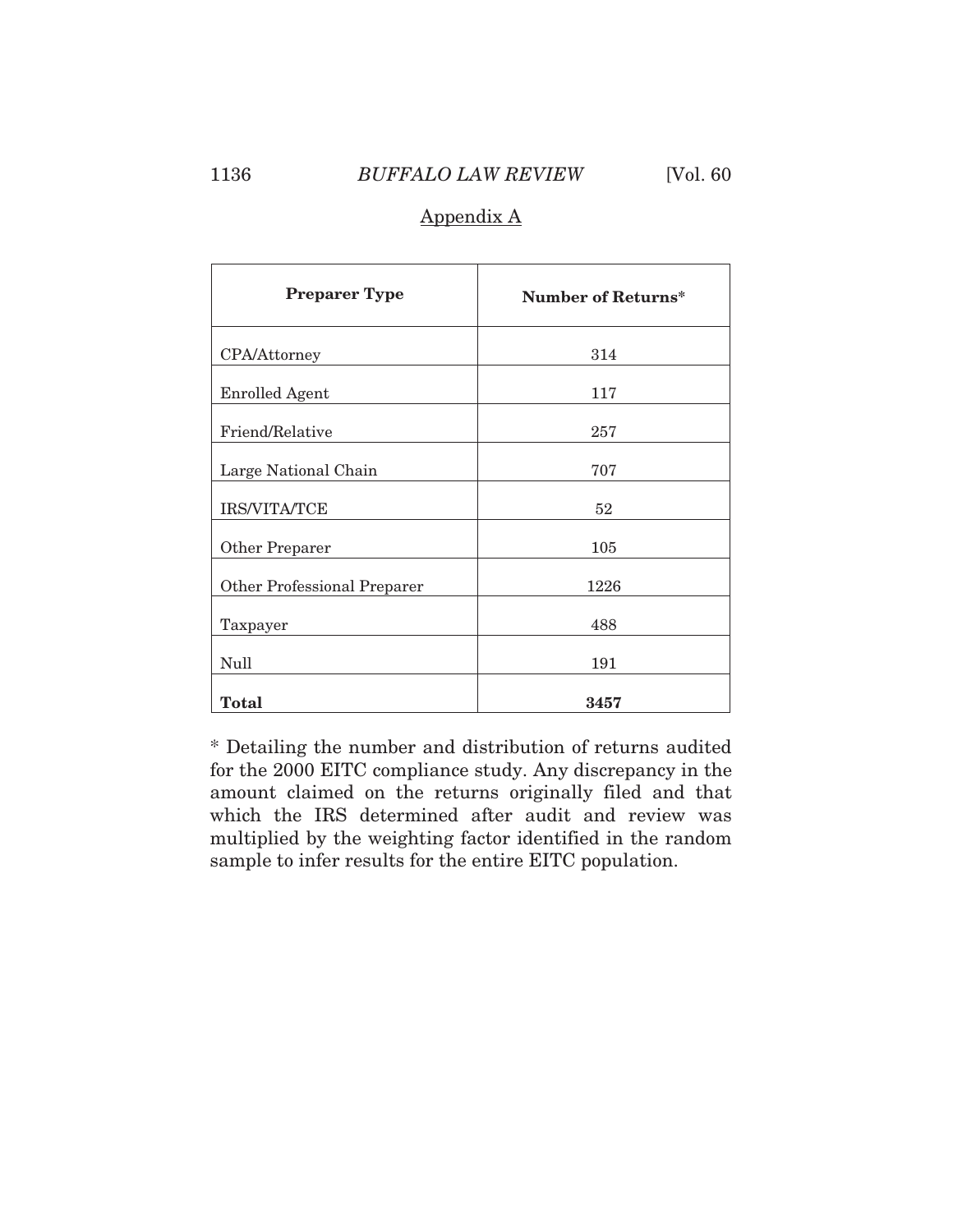| <b>Preparer</b>             | % Electronic Filers |
|-----------------------------|---------------------|
|                             |                     |
| CPA/Attorney                | 32.1%               |
| <b>Enrolled Agent</b>       | 29.9%               |
| Friend/Relative             | 17.8%               |
| Large National Chain        | 94.2%               |
| IRS/VITA/TCE                | 46.1%               |
| Other Preparer              | 43.2%               |
| Other Professional Preparer | 53.0%               |
| Taxpayer                    | 27.0%               |

## Appendix B

# Appendix C

| Preparer              | $%$ with          | % with Itemized   |
|-----------------------|-------------------|-------------------|
|                       | <b>Schedule C</b> | <b>Deductions</b> |
|                       |                   |                   |
|                       |                   |                   |
| CP/Attorney           | $32.5\%$          | 11.83%            |
|                       |                   |                   |
| <b>Enrolled Agent</b> | $53.5\%$          | 13.84%            |
|                       |                   |                   |
| Friend/Relative       | 12.9%             | $5.51\%$          |
|                       |                   |                   |
| Large National Chain  | $12.9\%$          | $1.85\%$          |
|                       |                   |                   |
| <b>IRS/VITA/TCE</b>   | 5.1%              | 3.89%             |
|                       |                   |                   |
| Other Preparer        | 10.9%             | 4.56%             |
|                       |                   |                   |
| Other Professional    |                   |                   |
| Preparer              | $22.8\%$          | 6.86%             |
|                       |                   |                   |
| Taxpayer              | 16.9%             | 5.09%             |